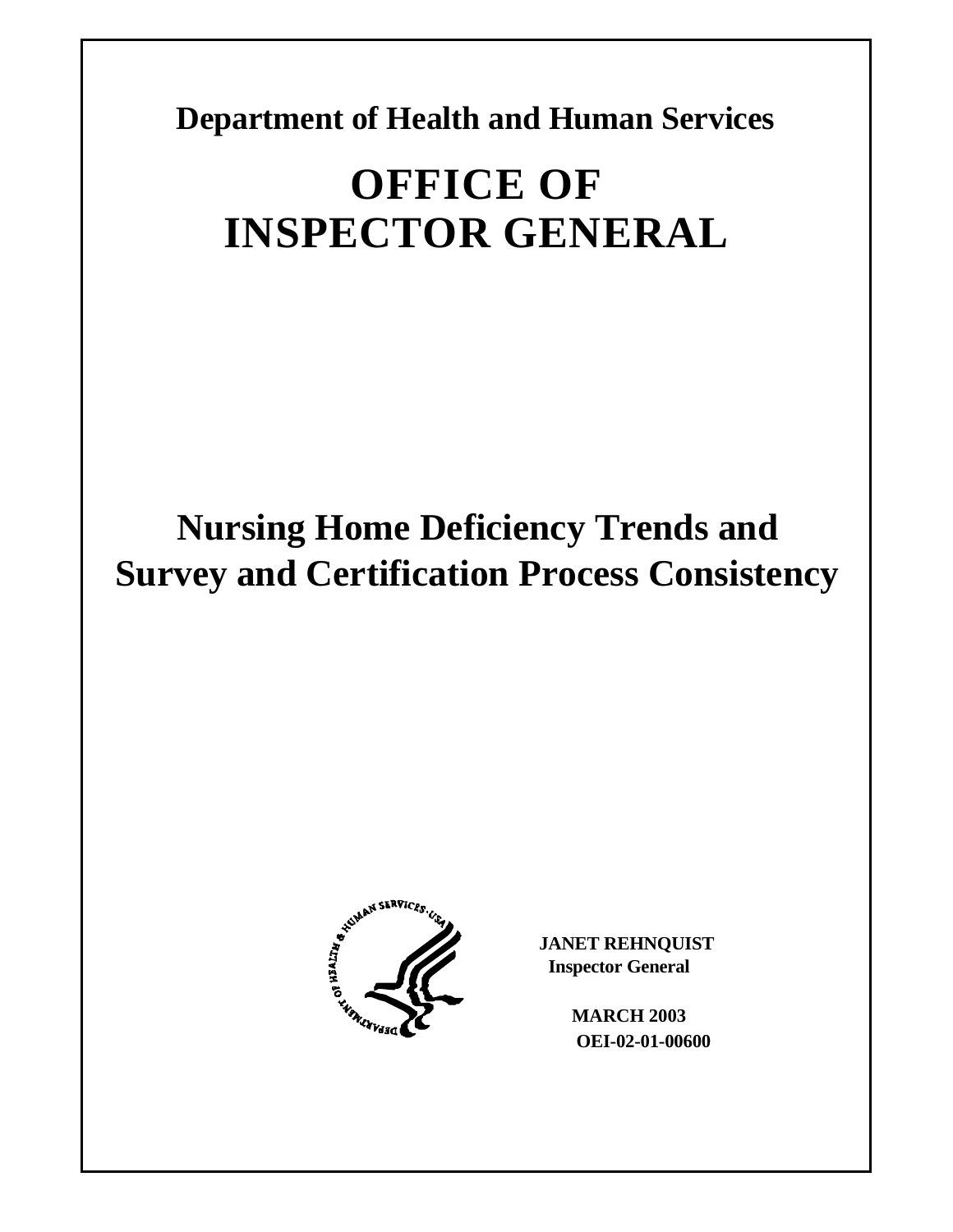# *OFFICE OF INSPECTOR GENERAL*

### **http://www.oig.hhs.gov**

The mission of the Office of Inspector General (OIG), as mandated by Public Law 95-452, as amended, is to protect the integrity of the Department of Health and Human Services (HHS) programs, as well as the health and welfare of beneficiaries served by those programs. This statutory mission is carried out through a nationwide network of audits, investigations, and inspections conducted by the following operating components:

## *Office of Audit Services*

The OIG's Office of Audit Services (OAS) provides all auditing services for HHS, either by conducting audits with its own audit resources or by overseeing audit work done by others. Audits examine the performance of HHS programs and/or its grantees and contractors in carrying out their respective responsibilities and are intended to provide independent assessments of HHS programs and operations in order to reduce waste, abuse, and mismanagement and to promote economy and efficiency throughout the Department.

## *Office of Evaluation and Inspections*

The OIG's Office of Evaluation and Inspections (OEI) conducts short-term management and program evaluations (called inspections) that focus on issues of concern to the Department, the Congress, and the public. The findings and recommendations contained in the inspections reports generate rapid, accurate, and up-to-date information on the efficiency, vulnerability, and effectiveness of departmental programs.

## *Office of Investigations*

The OIG's Office of Investigations (OI) conducts criminal, civil, and administrative investigations of allegations of wrongdoing in HHS programs or to HHS beneficiaries and of unjust enrichment by providers. The investigative efforts of OI lead to criminal convictions, administrative sanctions, or civil monetary penalties. The OI also oversees State Medicaid fraud control units which investigate and prosecute fraud and patient abuse in the Medicaid program.

## *Office of Counsel to the Inspector General*

The Office of Counsel to the Inspector General (OCIG) provides general legal services to OIG, rendering advice and opinions on HHS programs and operations and providing all legal support in OIG's internal operations. The OCIG imposes program exclusions and civil monetary penalties on health care providers and litigates those actions within the Department. The OCIG also represents OIG in the global settlement of cases arising under the Civil False Claims Act, develops and monitors corporate integrity agreements, develops model compliance plans, renders advisory opinions on OIG sanctions to the health care community, and issues fraud alerts and other industry guidance.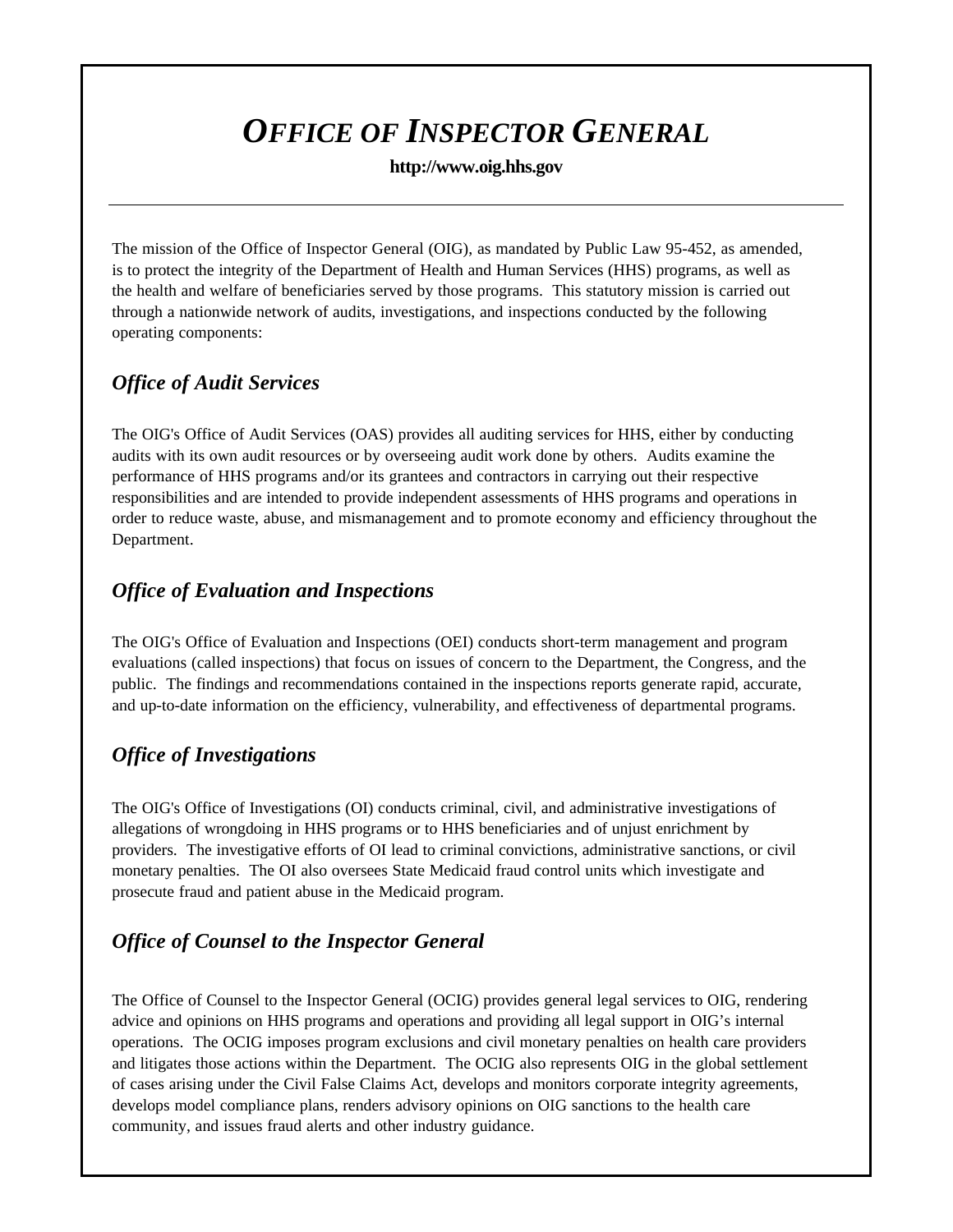# **EXECUTIVE SUMMARY**

## **OBJECTIVE**

To describe trends in nursing home deficiencies and to assess consistency in the state implementation of the Medicare survey and certification process.

## **BACKGROUND**

All Medicare and/or Medicaid participating nursing homes must be certified as meeting certain federal requirements. This certification is achieved through routine facility surveys, which the Centers for Medicare & Medicaid Services (CMS) contracts with states to perform. Nursing homes are typically surveyed by survey teams within 9-to-15 month intervals.

This inspection uses data from 7 different sources: (1) national data from the Online Survey and Certification Reporting (OSCAR) system; (2) a mail questionnaire of all 51 state survey and certification directors; (3) telephone interviews with staff from all 10 regional CMS offices; (4) observations of nursing home surveys in a purposive sample of 6 states; (5) a review of 310 survey reports from the same 6 states; (6) telephone interviews with a purposive sample of 32 surveyors from 8 states; and (7) telephone interviews with a purposive sample of 32 nursing home administrators from the same 8 states.

### **FINDINGS**

### **Nursing home deficiencies have increased since 1998**

**Eighty-nine percent of nursing homes received at least one deficiency, an increase of 8 percentage points.** In 2001, 89 percent of all nursing homes that were surveyed received at least one deficiency, an increase from 81 percent in 1998. Only 11 percent, or 1,690 nursing homes, were deficiency-free in 2001. The total number of deficiencies rose from 64,608 in 1998 to 94,131 in 2001. The average number of deficiencies increased from 5.1 in 1998 to 6.2 in 2001.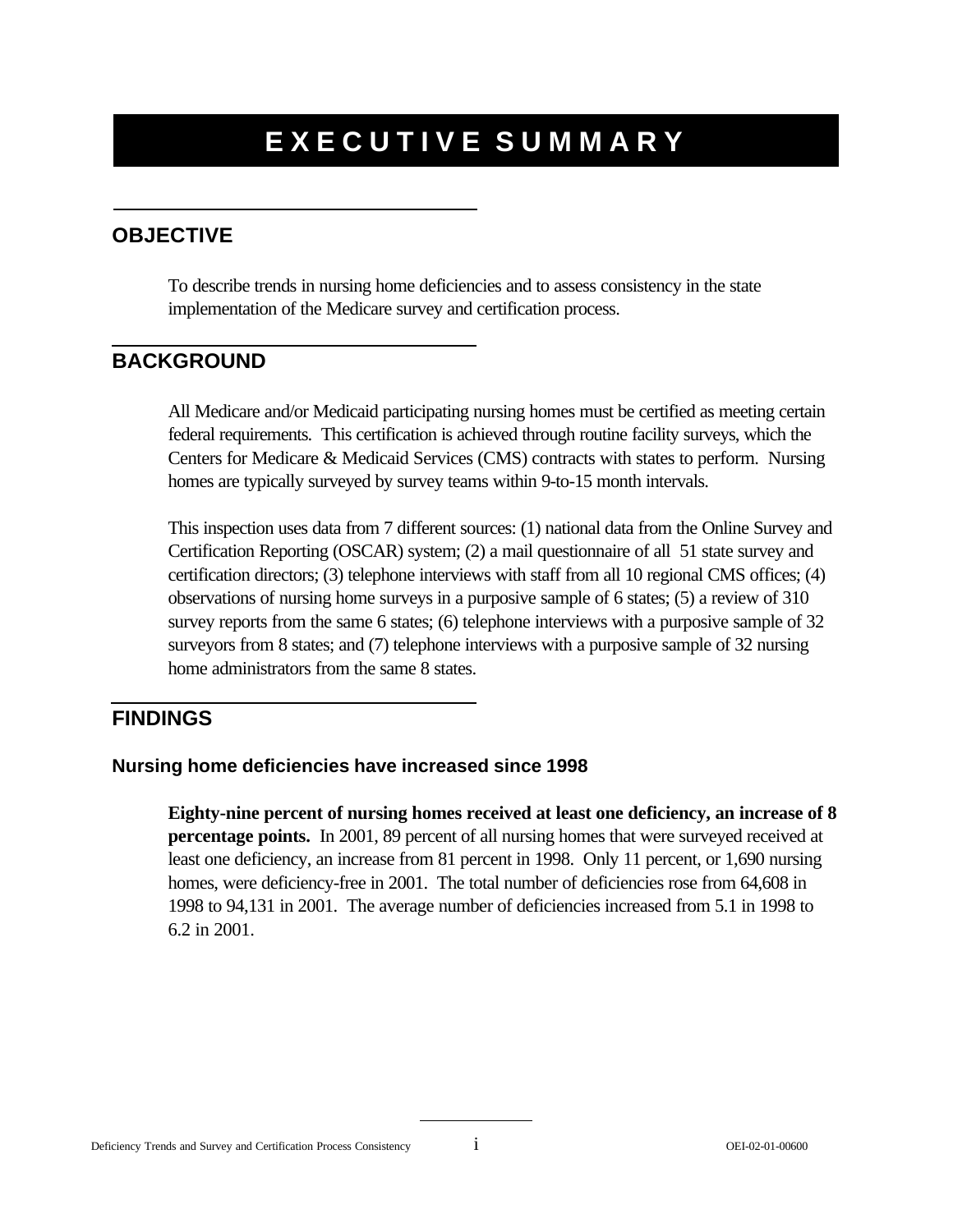**Seventy-eight percent of nursing homes received a deficiency in one of the categories related to CMS' definition of "substandard quality of care," an increase of 8 percentage points.** The proportion of nursing homes that received a deficiency in any of the three categories related to "substandard quality of care" increased by 8 percentage points from 70 percent in 1998 to 78 percent in 2001. The proportion of nursing homes that received an immediate jeopardy deficiency (2.3 percent) has increased slightly from 1998 to 2001.

### **Wide variation exists among states in the number of deficiencies**

Nationally, 11 percent of all nursing homes surveyed in 2001 had no deficiencies. The proportion of deficiency-free nursing homes ranged from 33.5 percent in Virginia to 0 percent in Nevada. Nationally, the average deficiency rate for nursing homes surveyed in 2001 was 6.2 per nursing home; this ranged from 2.9 deficiencies per nursing home in Vermont to 11.2 deficiencies in California.

### **States differ in how they determine specific deficiency citations**

Our review of 310 survey reports reveals that different deficiency tags are being used to cite the same problem. In five of the six standard surveys we observed, we noted instances where surveyors did not consistently cite deficiencies. Further, states differ on how many deficiencies they will cite for a single problem of non-compliance.

#### **Four factors contribute to variability in citing deficiencies**

First, state agency directors acknowledge that the nursing home survey process has either a consultative or enforcement focus that affects the scope of the review. Second, unclear guidelines may contribute to different interpretations by surveyors when citing deficiencies. Third, while most states report some level of supervisory review for draft survey reports, the scope of these reviews differs, and states have various additional review processes they follow. Lastly, nearly all states report a high surveyor staff turnover, which contributes to inconsistency.

### **States report following CMS nursing home survey protocols for staffing, scheduling, and pre-survey preparation; in the six sample states, survey teams completed all on-site survey tasks**

All state agency directors report following protocols for survey team size, make-up, and basic CMS training requirements. All state agencies report following protocols for pre-survey preparation and scheduling standard surveys within a 9-to-15 month interval. In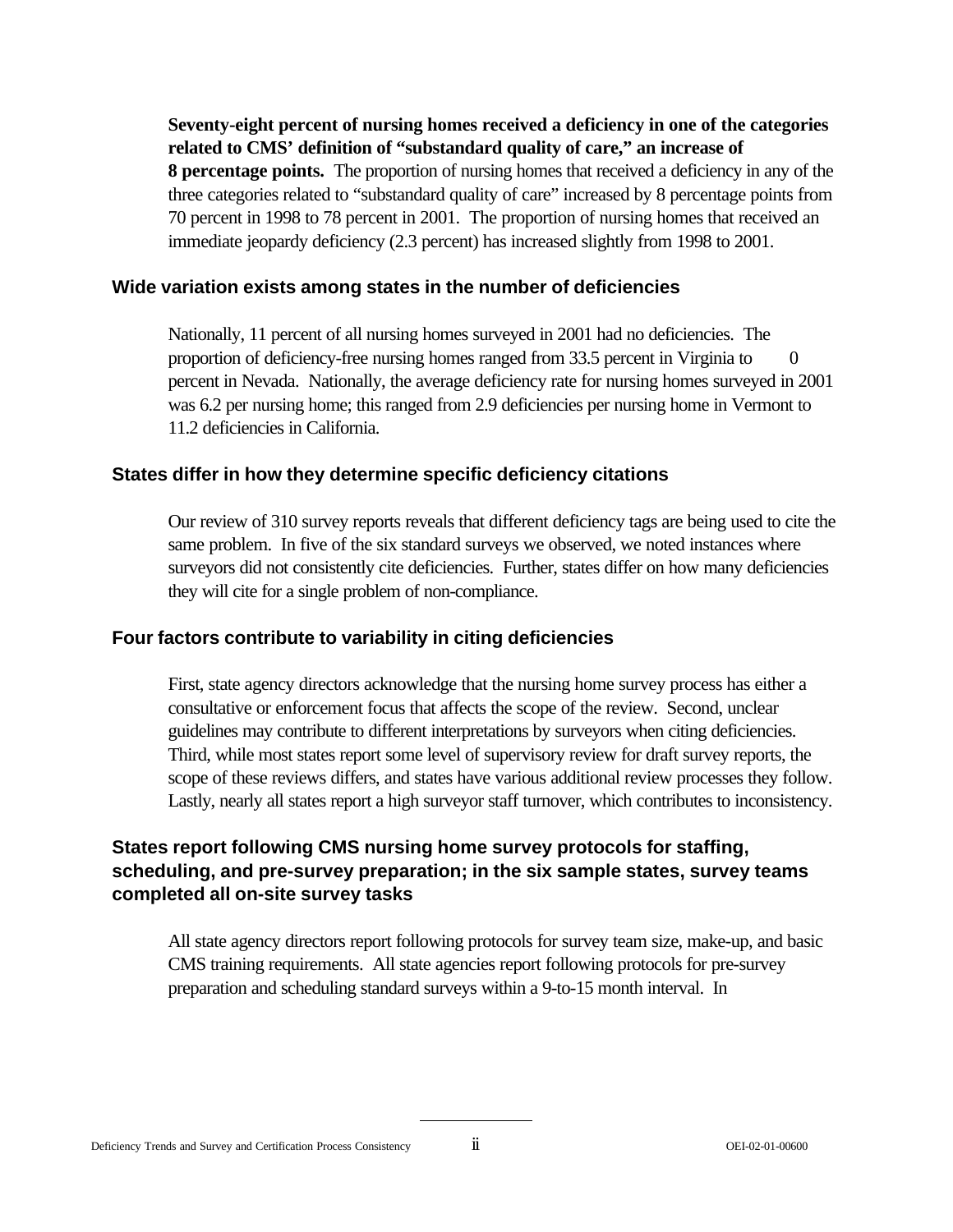addition, our on-site visits revealed the completion of all six on-site survey tasks and proper use of investigative protocols. Further, our review of survey reports shows that surveyors in the six sample states rely on the same types of evidence to document deficiencies.

### **CONCLUSION**

Our analysis shows an increase in nursing home deficiencies since 1998. The proportion of nursing homes receiving deficiencies, the total number of deficiencies, and the key categories of deficiencies directly related to quality of care have all increased since 1998. In addition, wide variation exists among states in the proportion of deficiency-free nursing homes and in average deficiency rates.

Our review of the survey process reveals states differ in how they determine both the number and type of deficiencies. We identified four factors that contribute to this variability in citing deficiencies: (1) an inconsistent survey focus; (2) unclear guidelines; (3) the lack of a common review process for draft survey reports; and (4) high surveyor staff turnover. As a result, we conclude that nursing home survey results are not always consistent among states, therefore limiting the comparability of the data. Further, we cannot conclude whether trends in deficiencies are due to deteriorating care, variations in the survey process, and/or increased enforcement. However, deficiencies are a key indicator of care in nursing homes and, therefore, the number of deficiencies and the increase in the number of deficiencies over the past four years raise concerns.

### **RECOMMENDATIONS**

**The Centers for Medicare & Medicaid Services should continue to improve its guidance to state agencies on citing deficiencies by providing guidelines that are both clear and explicit.** Based on our findings, we recommend that CMS provide more specific guidance to states on quality of life deficiency tags and clearer directives on when to cite single or multiple deficiencies. We also recommend that CMS more clearly communicate to states that the focus of the nursing home survey process is not consultative. They should remind states of the dual function of this process, as specified in the Interpretive Guidelines. These two functions are: (1) to ensure compliance; and (2) to enter into a non-consultative information exchange for the purpose of information dissemination that may be of assistance to the facility in meeting long term care requirements.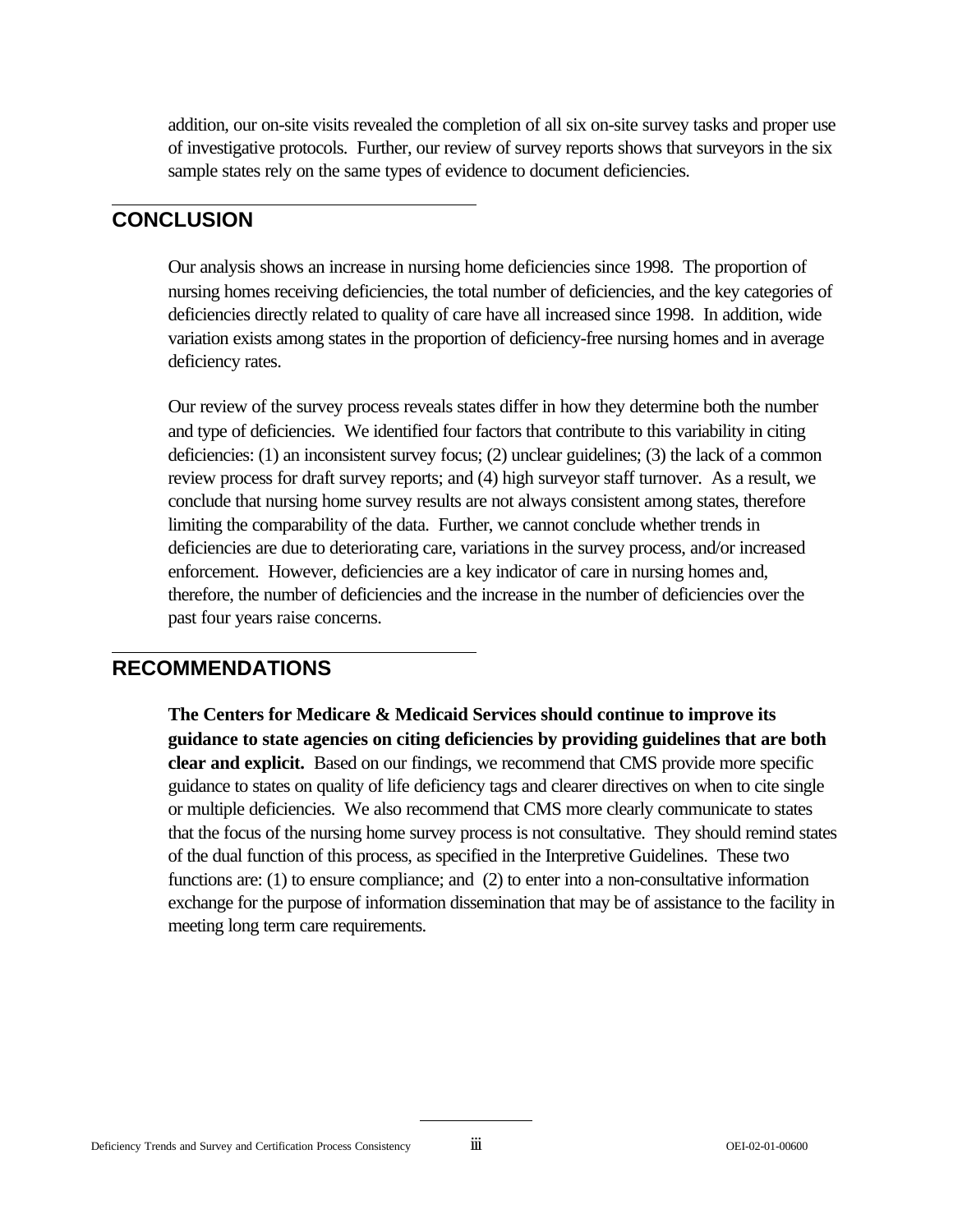**The Centers for Medicare & Medicaid Services, together with states, should develop common review criteria for draft survey reports.** While most states incorporate some level of supervisory review for draft survey reports, they do not follow a standard process with common evaluation criteria. A more standard review process that utilizes the same criteria for assessing draft reports will help to ensure greater consistency across states. The CMS could incorporate this standardized assessment criteria as part of the Nursing Home State Performance Measures: Review Protocol Guidance, which all states are now required to follow.

### **AGENCY COMMENTS**

We received comments on our draft report from the Centers for Medicare & Medicaid Services (CMS). The CMS concurred with our recommendations that it should continue to improve guidance to state agencies on citing deficiencies by providing guidelines that are both clear and explicit and that it should develop, together with states, a common review criteria for draft survey reports. The CMS also highlighted several actions they have taken to improve such guidance. The full text of CMS' comments are contained in Appendix G.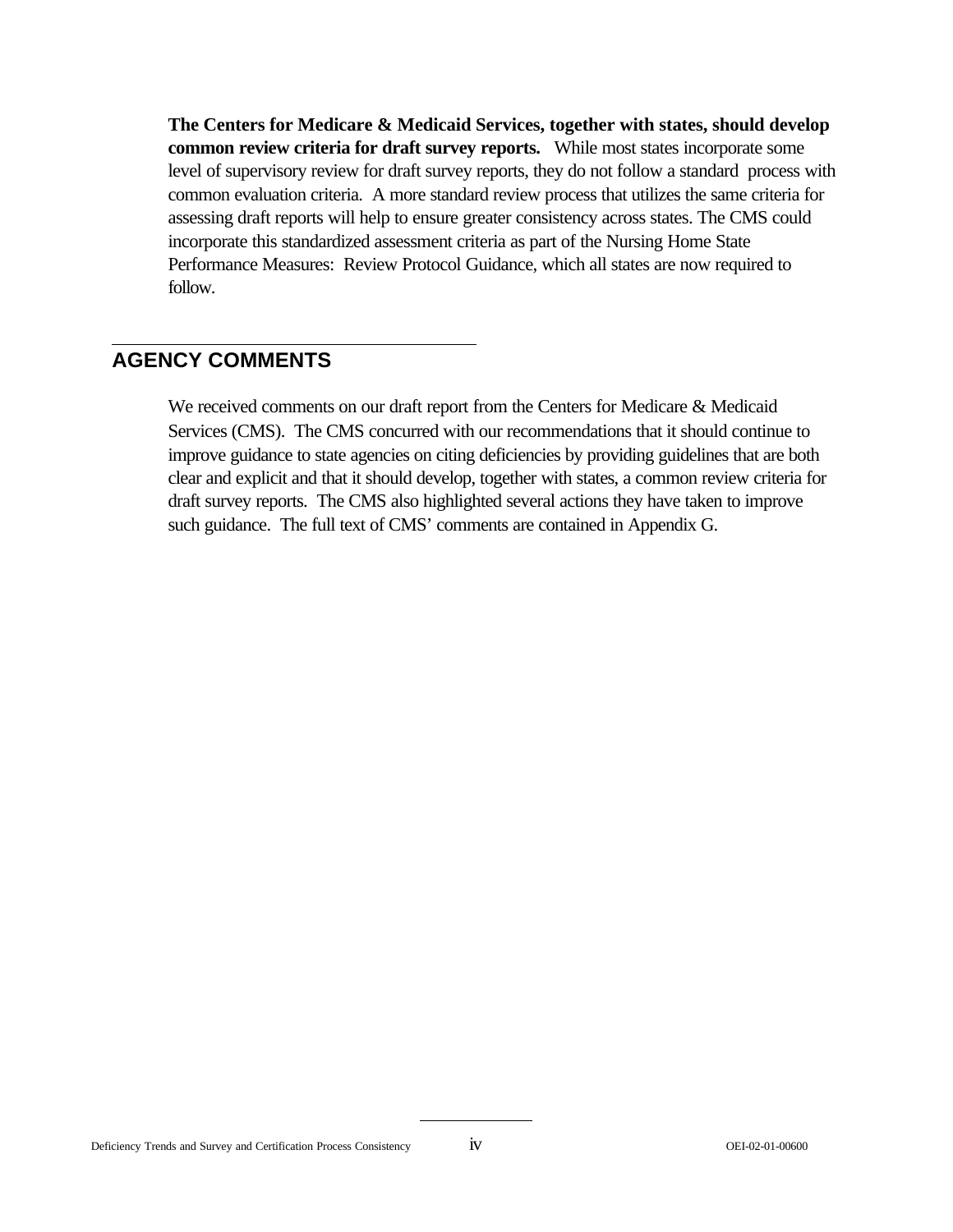# **TABLE OF CONTENTS**

| <b>PAGE</b>                                                                           |
|---------------------------------------------------------------------------------------|
|                                                                                       |
|                                                                                       |
| <b>FINDINGS</b>                                                                       |
|                                                                                       |
|                                                                                       |
|                                                                                       |
|                                                                                       |
|                                                                                       |
|                                                                                       |
|                                                                                       |
|                                                                                       |
| <b>APPENDICES</b>                                                                     |
| E: Proportions Deficiency-Free Facilities, Deficiency Removals by Deficiency Rates 36 |
|                                                                                       |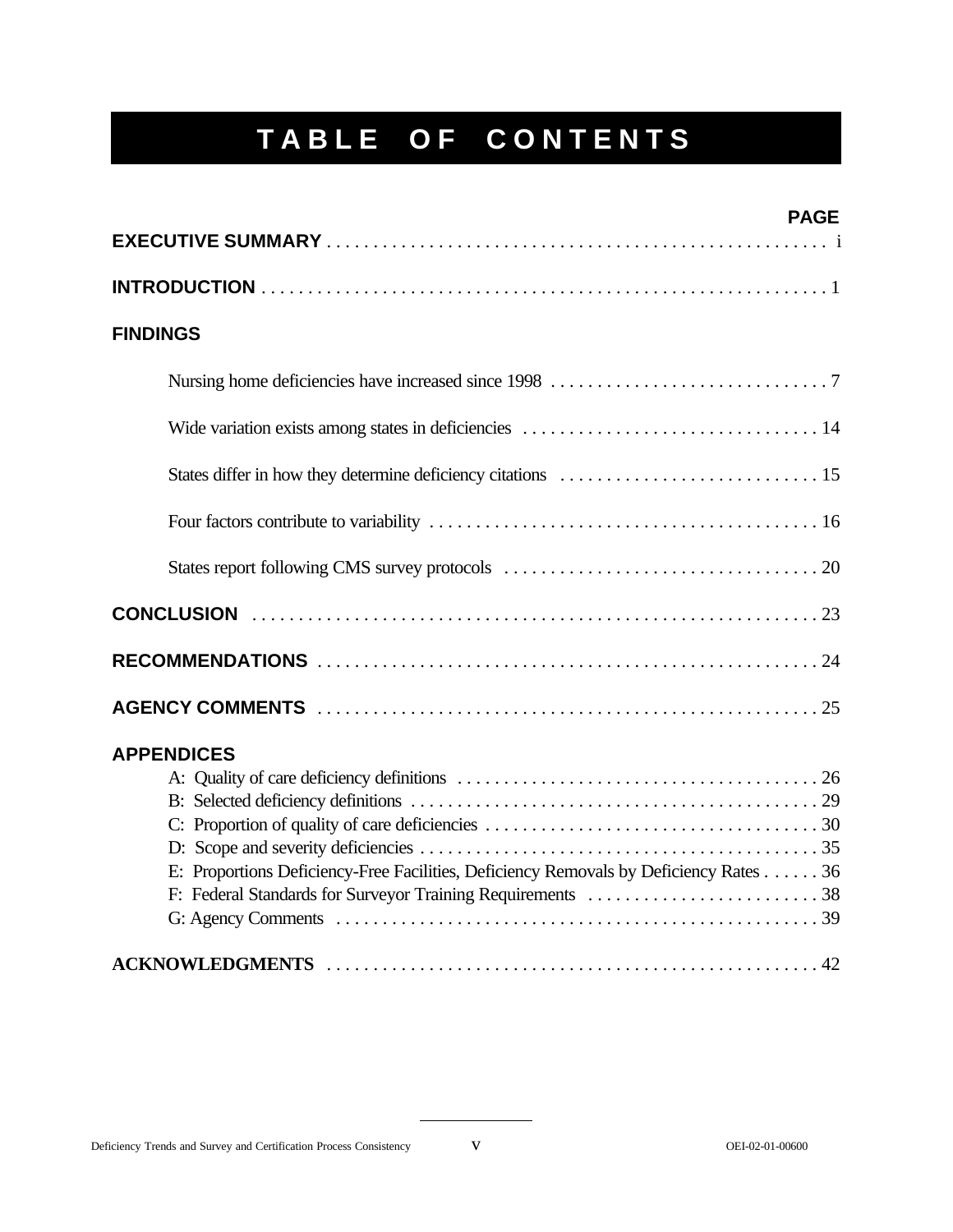# **INTRODUCTION**

## **OBJECTIVE**

To describe trends in nursing home deficiencies and to assess consistency in the state implementation of the Medicare survey and certification process.

### **BACKGROUND**

### **Survey and Certification Process**

All Medicare and/or Medicaid participating nursing homes must be certified as meeting certain federal requirements. Certification is achieved through routine facility surveys, which the Centers for Medicaid & Medicare Services (CMS) contracts with states to perform. Nursing homes are subject to unannounced standard surveys no later than 15 months after the date of the previous standard survey. If, during the standard survey, a nursing home is found to have provided substandard quality of care, an additional extended survey is conducted within 2 weeks. Nursing home surveys are typically conducted by a team of surveyors, with a team leader assigned to manage the process while on site. The survey team conducts various presurvey tasks, such as reviewing existing program data, before going to the facility.

When a nursing home fails to meet a specific requirement, the facility receives a deficiency citation. These deficiencies are categorized into 1 of 17 major areas, such as quality of care and physical environment. A total of 190 deficiencies with different tag numbers can be cited. Surveyors also consult a scope and severity matrix in determining the level of each deficiency. Survey data are entered into the Online Survey and Certification Reporting System (OSCAR).

### **OBRA 1987**

The Omnibus Budget Reconciliation Act (OBRA) of 1987 (P.L. 100-203) expanded requirements that nursing homes had to comply with prior to Medicare certification, altered the principles for enforcement, and defined the state survey and certification process for determining compliance with federal standards of care. The CMS had several process goals for the implementation of the survey and enforcement systems: promoting consistency through extensive training, linking appropriate remedies to deficiencies, and avoiding unnecessary procedures.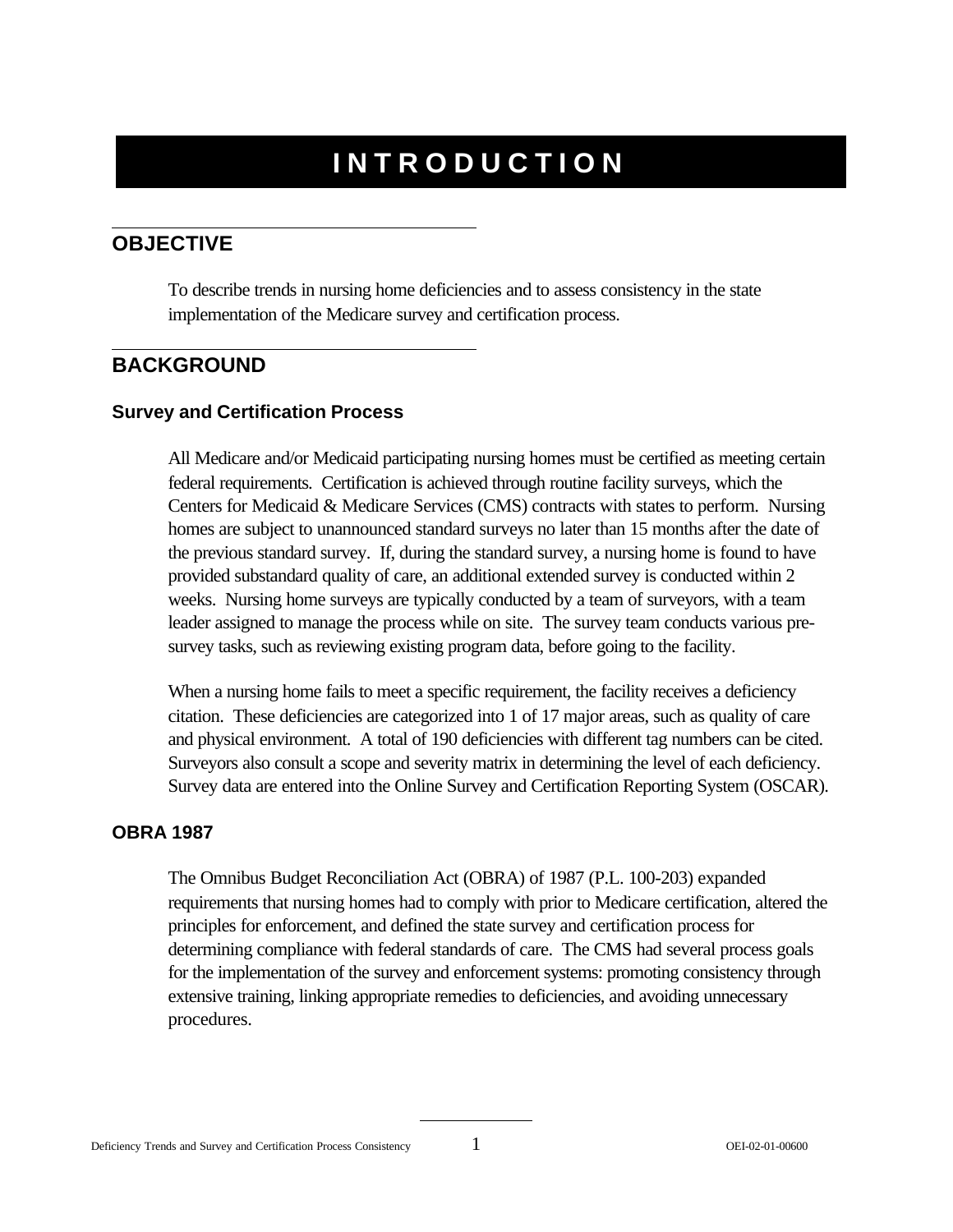### **1998 Nursing Home Oversight Improvement Program**

Ten years after the passage of OBRA 1987, a series of research studies and Senate hearings called attention to serious concerns about residents' well-being. In response to these concerns, the 1998 Nursing Home Oversight Improvement Program,<sup>1</sup> designed to improve enforcement of nursing home quality, was announced. To implement the Nursing Home Oversight Improvement Program, CMS initiated steps to improve nursing home survey procedures, including:

- staggering nursing home inspections, and starting a certain number on weekends and evenings;
- more frequently inspecting nursing homes that are repeat offenders;
- enhancing CMS review of nursing home surveys conducted by states;
- terminating federal nursing home survey funding to states that fail to perform adequate surveys;
- imposing immediate sanctions for a second violation of harming residents; and
- ensuring that state agencies enforce sanctions and that sanctions are not lifted until compliance is verified.

In September 2000, the General Accounting Office (GAO) reported that more deficiencies in nursing homes were being detected by state survey agencies, although it remained unclear if this was due to more skillful enforcement or deteriorating care. The GAO also reported that wide variation existed among states with regard to the proportion of homes cited for serious care deficiencies, ranging from 10.5 percent in Maine to

58 percent in Washington.2 This gap suggests "variability within and between states in the consistency of adherence to survey interpretive guidelines in deficiency citations is problematic, at least on the basis of interstate variability in the number and types of deficiencies cited in the survey process."<sup>3</sup> Additionally, a 2000 interim report from CMS on the Nursing Home Oversight Improvement Program noted some positive progress (such as more surveys being conducted during off-hours), but also identified areas where stronger efforts were needed. For example, the report found that "significant variation in state deficiency citations may indicate problems with the state survey process. [Further],

<sup>1</sup> Enacted in 1998 during the Clinton administration as the *Nursing Home Initiative.* 

<sup>&</sup>lt;sup>2</sup> GAO, "Sustained Efforts are Essential to Realize the Potential of Quality Initiatives," (GAO/HEHS-00-197), September, 2000

<sup>&</sup>lt;sup>3</sup>Wunderlich, G., Kohler, P., *Improving the Quality of Long Term Care*, (Editors: Committee on Improving Quality in Long Term Care, Division of Health Care Services, National Institute of Medicine), 2001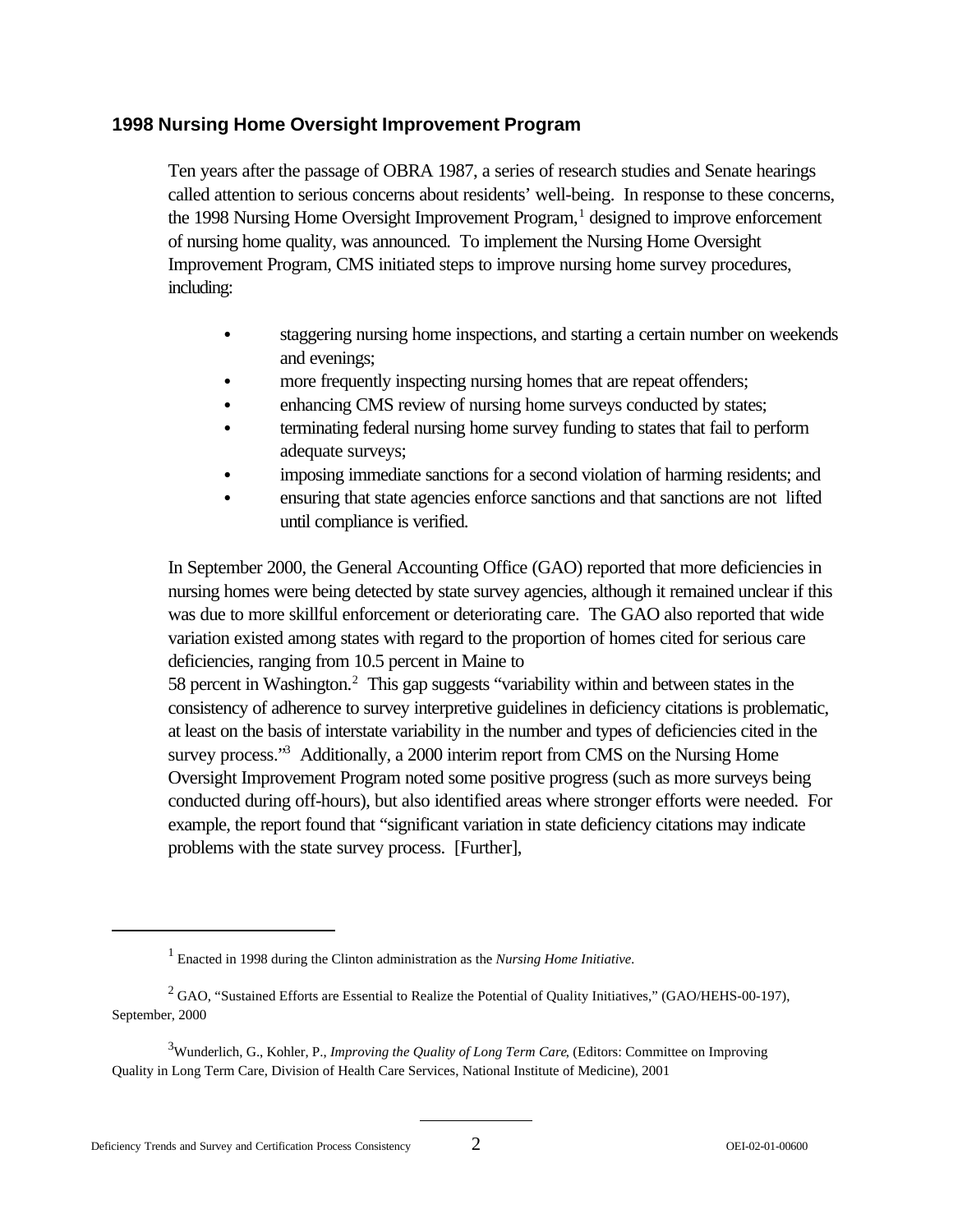this degree of variation suggests that we need to be cautious when comparing results across states."<sup>4</sup>

### **CMS Oversight**

The CMS has various ongoing initiatives that address the issue of consistency and accuracy in the survey and certification process. These initiatives include: a national automated tracking system for surveyor training; an improved scope and severity matrix; cross regional surveys to assess consistency; the redesign of surveyor training; the development of surveyor performance measures; and contracting out for more comparative surveys.

The CMS is also currently funding the second year of a contract to improve interpretive guidelines for scope and severity and deficiency tags. To date, CMS has reviewed five sets of tags and is beginning work for the next grouping of tags.

### **METHODOLOGY**

This inspection uses data from 7 different sources: (1) national data from the Online Survey and Certification Reporting (OSCAR) system; (2) a mail questionnaire of all 51 state Survey and Certification Directors; (3) telephone interviews with staff from all 10 regional CMS offices; (4) observations of nursing home surveys in a purposive sample of 6 states; (5) a review of 310 survey reports from the same 6 states; (6) telephone interviews with a purposive sample of 32 surveyors 8 states; and (7) telephone interviews with a purposive sample of 32 nursing home administrators from the same 8 states.

### **Analysis of OSCAR data**

We analyzed national data from OSCAR, which includes the results of all state nursing home surveys. This system contains the most current survey and the three previous surveys for every nursing home that is certified for Medicare and/or Medicaid. We downloaded all surveys conducted in 1998, 1999, 2000, and 2001.

Our analysis is based on data we downloaded in May 2002. If a nursing home had more than one standard survey in a particular year, we included only the most recent standard survey for that year. We determined the total number of nursing homes surveyed, the

<sup>&</sup>lt;sup>4</sup> Michael Hash, Deputy Administrator of the Centers for Medicare & Medicaid Services, "Interim Report on Nursing Homes," 2000.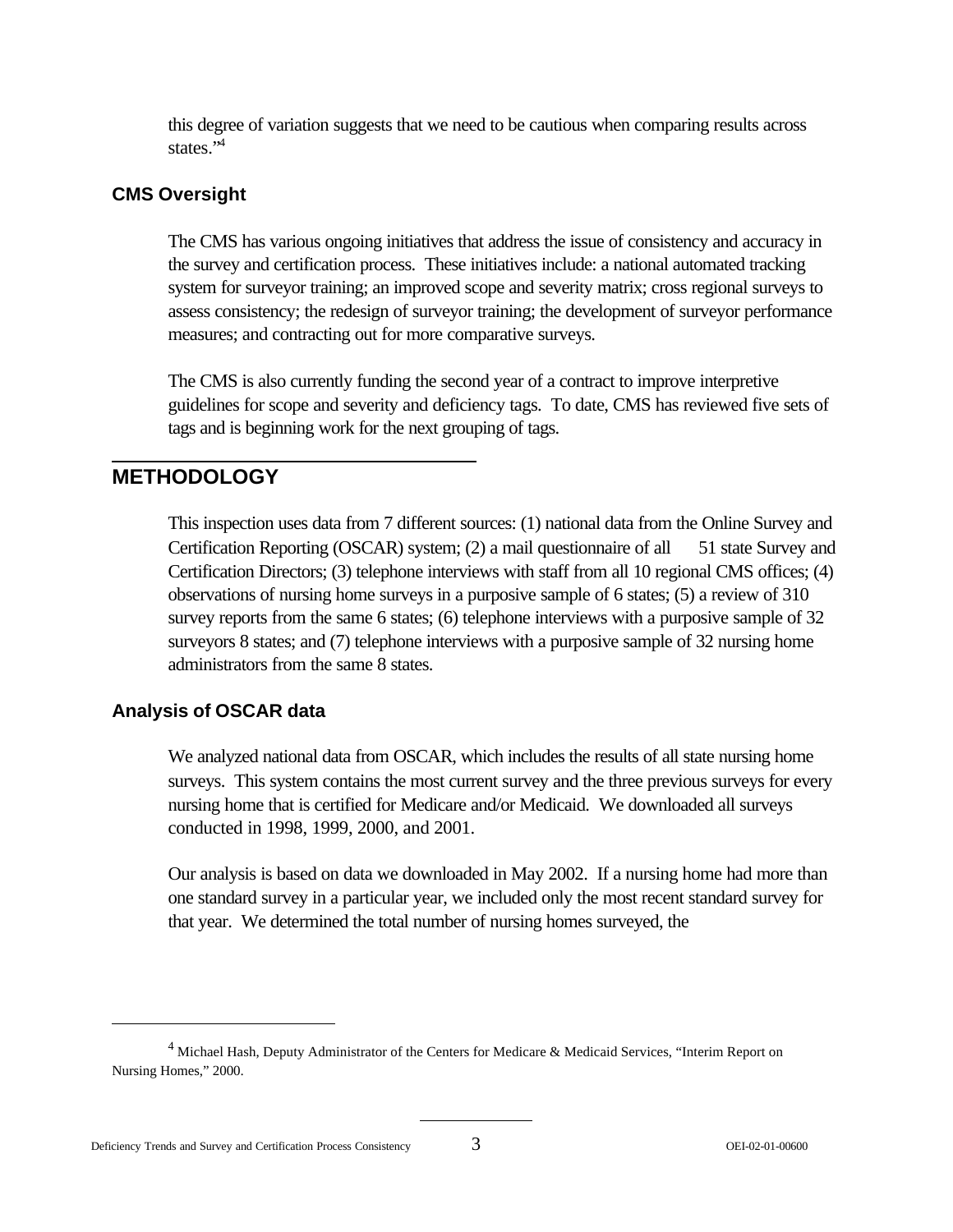total number of deficiencies cited in those surveys, and the total number of nursing homes surveyed that had no deficiencies. We then calculated average deficiency rates by dividing the number of deficiencies by the number of nursing homes surveyed.

### **Observations of nursing home surveys**

In order to get a wide variety of states, we selected a purposive sample of six states based on the following four criteria: 1) the number of nursing homes in the state, 2) the average deficiency rate, 3) the CMS regional office jurisdiction, and 4) geographical location. The six states include: Alabama, California, Maryland, Missouri, New York, and South Dakota. In five of the six sample states, we observed the final 2 days of a standard nursing home survey; in the sixth state, the survey ended earlier than anticipated, and we, therefore, observed only the final day. To reduce observer bias and enhance comparability across cases, we developed field instrumentation for observing and recording events. This included a structured checklist for the observation of survey activities and survey team interaction. We were especially interested in observations related to survey Task 5 (information gathering) and Task 6 (information analysis for deficiency determination). Further, we used a common interview guide to ask surveyors about their experiences and perspectives on the survey process.

### **Review of survey reports**

From the 6 sample states, we reviewed 310 survey reports for standard surveys completed in calendar year 2001. We asked each of the 6 states to send us reports that included one or more citations for 13 specific deficiency tags. We focused our review on these 13 tags, either because they were among the top 10 deficiencies in 2000, and/or because we identified them as being potentially vulnerable to inconsistent citation. These 13 tags and the number of survey reports for each are identified in Appendix B.

For each report, we used a standardized review protocol to determine the scope and severity of the deficiency cited, the nature of the problem cited, the sample size used in survey, and the type of evidence given to support the citation.

### **State survey agency directors mail questionnaire**

We mailed a questionnaire to state nursing home Survey and Certification Directors in April and May 2002. All states and Washington D.C. responded to the questionnaire. We asked about each state agency's program staffing and structure, survey process, state surveyor training and education, and state initiatives and experience with federal nursing home surveys. In addition, we asked respondents to rate the quality of care in nursing homes in their state and whether it has improved, declined, or remained about the same in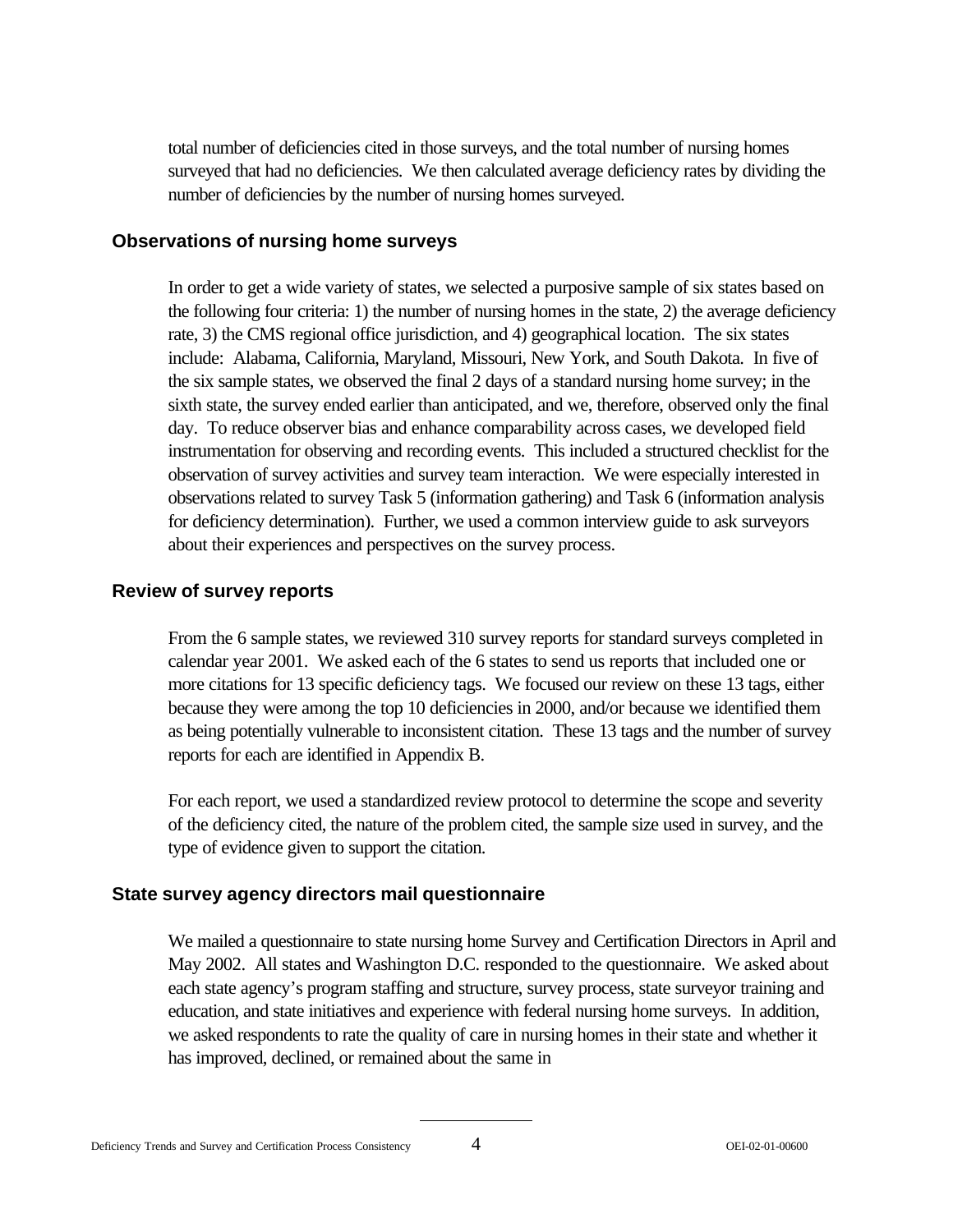the last 3 years. Many of our questions were based on federal nursing home survey regulations and the State Operations Manual surveyor guidelines.

### **Telephone interviews with CMS regional offices**

We interviewed staff from all 10 regional offices of the CMS in May 2002. In most cases, we interviewed the branch chief or regional administrator responsible for state operations and/or long term care survey and certification. During these interviews, we asked CMS staff about their oversight and monitoring activities. We specifically inquired about their regional staffing, the data they use to review state agencies' performance, their survey protocols for Federal Oversight and Support surveys (FOSS) and comparative surveys, and their state training activities.

### **Telephone interviews with state surveyors and nursing home administrators**

For the telephone interviews with state surveyors and nursing home administrators, we used the same purposive state sample selected for the on-site visits and survey report reviews. In addition, we selected one state that had a large increase (Connecticut) and one state that had a large decrease (South Carolina) in quality of care deficiencies over the last 4 years.

**State Surveyors.** We asked each of the state survey agencies for a list of all surveyors in their state who had been a nursing home surveyor for at least 3 years. We then selected a random sample of 4 surveyors in each of our 8 sampled states for a total of 32 respondents. We asked the same questions that we asked state survey agency directors in addition to other questions about their observations in nursing homes.

**Nursing Home Administrators.** To select a sample of nursing home administrators, we generated a list from OSCAR of nursing homes in each of our eight sampled states that had at least four standard surveys. We then randomly selected 4 nursing homes in each state for a total of 32 respondents. We asked these administrators the same set of questions that we asked state surveyors so that we could compare their responses.

### **Limitations**

This inspection has several limitations. First, we only examined the survey process for standard surveys; we did not include extended surveys, follow-up surveys, initial certification surveys, or complaint surveys in our review. Second, we did not independently verify all of the information reported to us by state agencies in the mail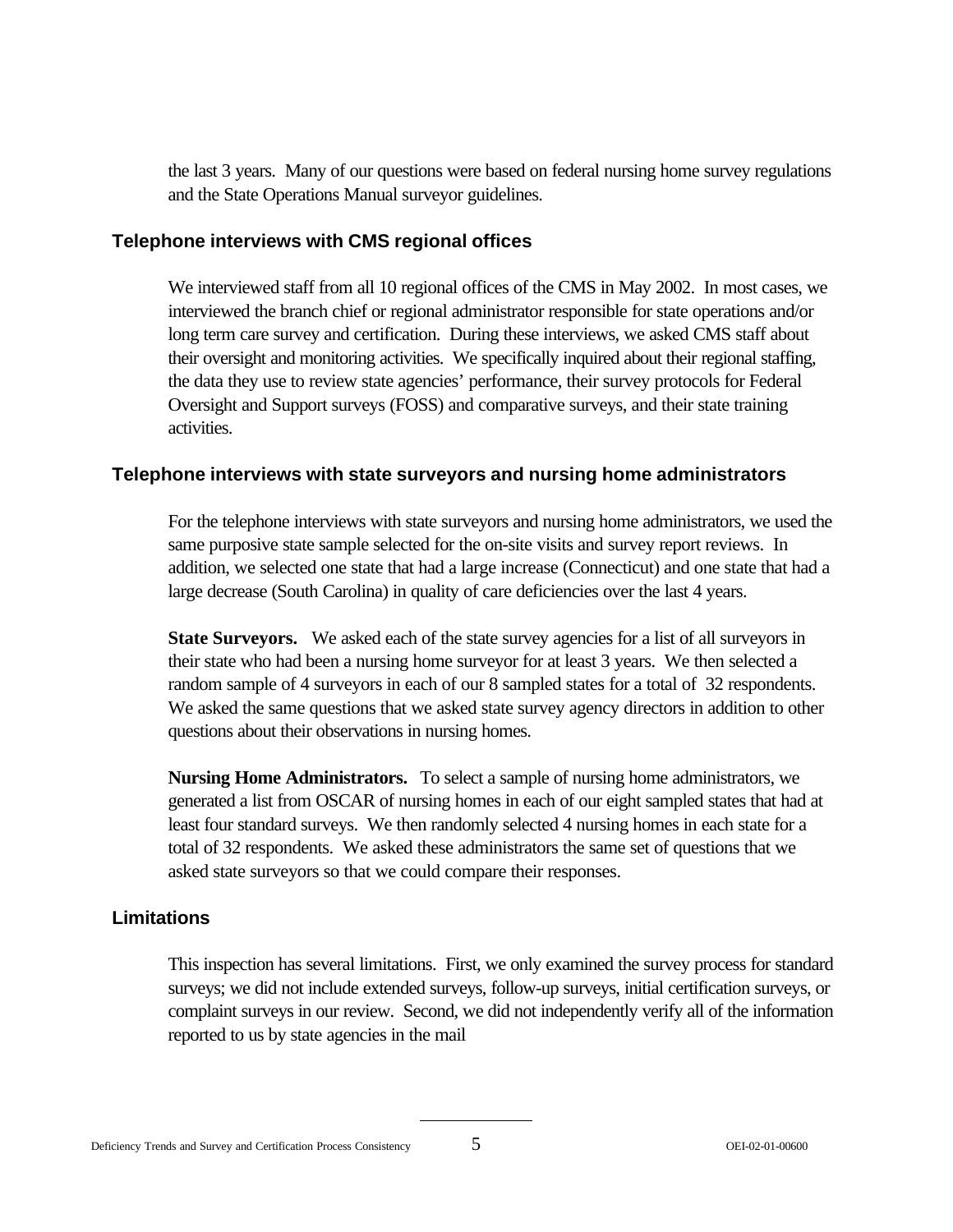questionnaire. Third, our more detailed review of eight states is based on a purposive sample and, therefore, cannot be generalized to the universe of all states.

### **Standards**

This inspection was conducted in accordance with the *Quality Standards for Inspections*  issued by the President's Council on Integrity and Efficiency.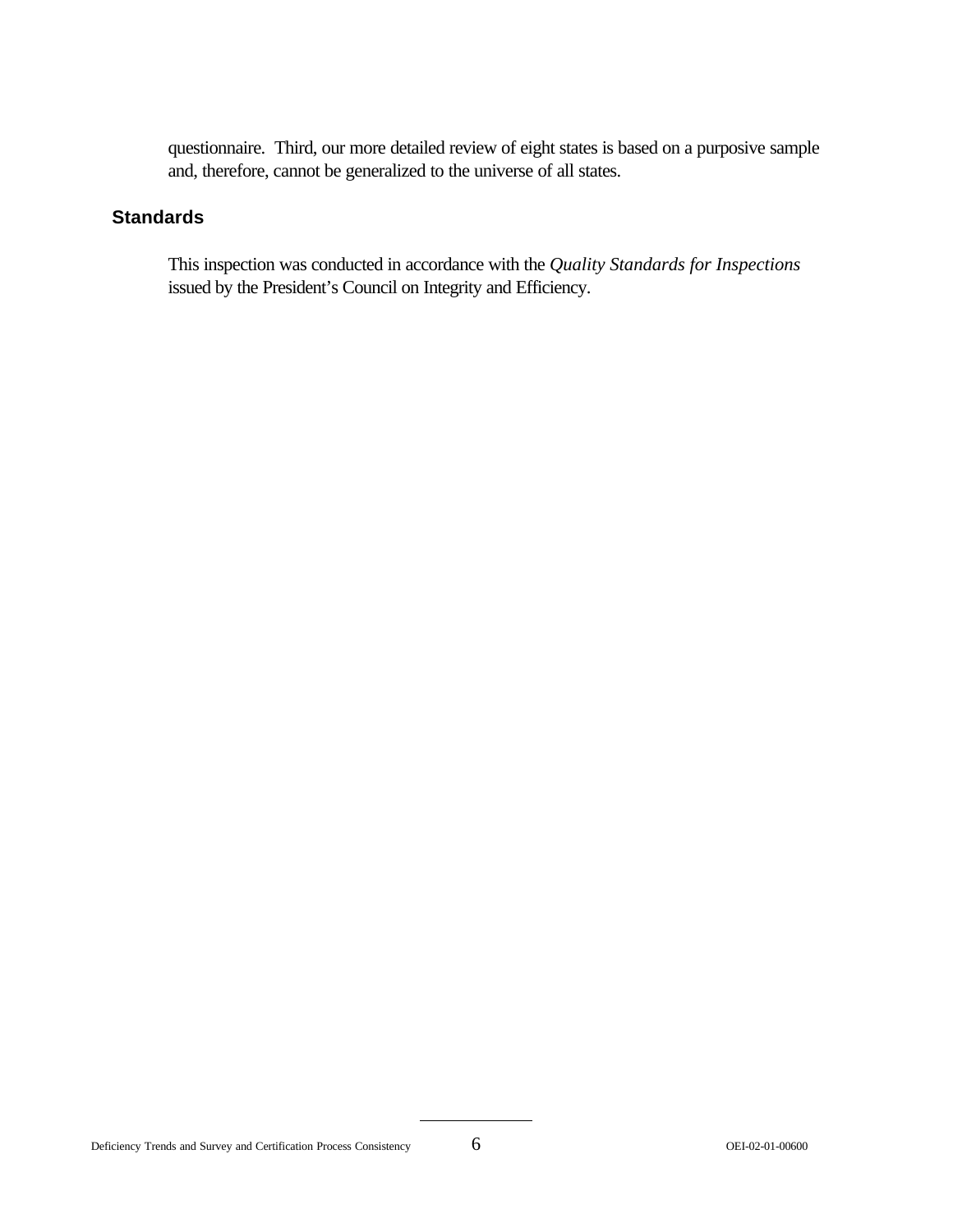# **FINDINGS**

In 2001, 89 percent of nursing homes received at least one deficiency, an increase from 81 percent in 1998. Total deficiencies increased by 46 percent to over 94,000, and the average number of deficiencies per nursing home rose from 5.1 to 6.2. Our analysis of OSCAR data also shows wide variation among states in the proportion of deficiency-free nursing homes and in average deficiency rates.

Our review of the survey process further reveals that states differ in how they determine both the number and type of deficiencies. We identified four factors that contribute to this variability in citing deficiencies: (1) an inconsistent survey focus; (2) unclear guidelines; (3) the lack of a common review process for draft survey reports; and (4) high surveyor staff turnover. As a result, we conclude that nursing home survey results are not always consistent among states, therefore limiting the comparability of the data. Further, we cannot conclude whether trends in deficiencies are due to deteriorating care, variations in the survey process, and/or increased enforcement. However, deficiencies are a key indicator of care in nursing homes, and therefore, the number of and the increase in deficiencies over the past four years raise concerns.

### **Nursing home deficiencies have increased since 1998**

### **Eighty-nine percent of nursing homes received at least one deficiency, an increase of 8 percentage points since 1998**

Surveyors can cite a nursing home for one or more deficiencies if it fails to meet certain Medicare program requirements. In 2001, 89 percent of all nursing homes that were surveyed received at least one deficiency. This proportion increased by 8 percentage points from 81 percent in 1998. (See Figure 1.) Conversely, the proportionofnursinghomesthat were deficiency-free decreased from 19 percent in 1998 to 11 percent in 2001. In2001, a



Source: OSCAR data, 2002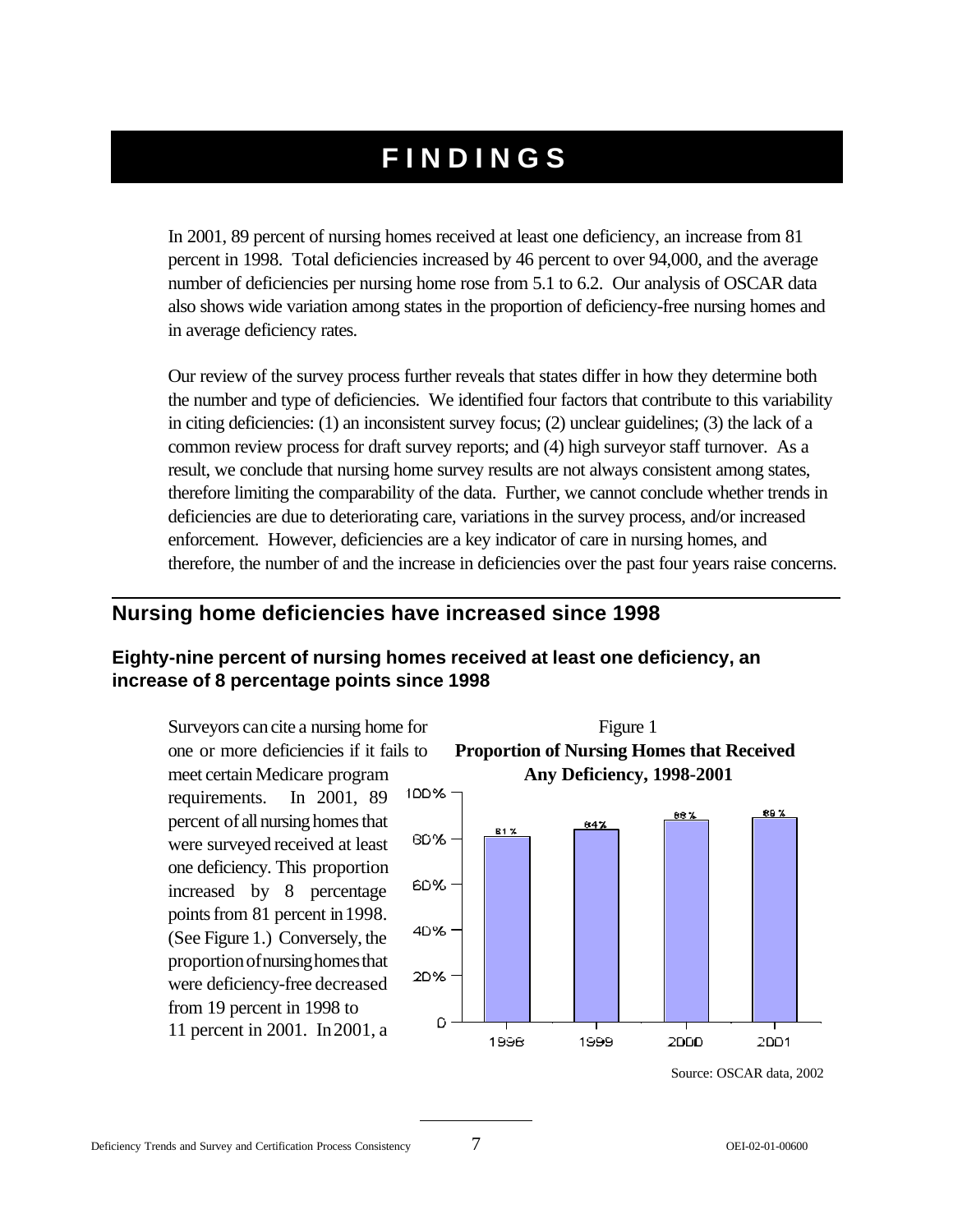total of 15,077 nursing homes were surveyed; only 1,690 nursing homes did not receive any deficiencies.

As shown in Table 1 below, in 2001, nursing homes received an average of 6.2 deficiencies, an increase from 5.1 deficiencies in 1998. The total number of deficiencies rose by 46 percent, from 64,608 in 1998 to 94,131 in 2001. The total number of nursing homes that were surveyed grew by 20 percent during this time period, from 12,555 in 1998 to 15,077 in 2001.

|                                                  | 1998   | 1999   | 2000   | 2001   | <b>Percent</b><br><b>Change</b><br>1998-2001 |
|--------------------------------------------------|--------|--------|--------|--------|----------------------------------------------|
| <b>Total Number of Deficiencies</b>              | 64,608 | 82.238 | 92.642 | 94,131 | 45.7%                                        |
| <b>Total Number of Nursing Homes</b><br>Surveyed | 12,555 | 14.313 | 14,879 | 15,077 | 20.1%                                        |
| Average Deficiencies per<br>Nursing Home         | 5.1    | 5.7    | 6.2    | 6.2    |                                              |

### Table 1 **Trends in Deficiencies, 1998-2001**

Source: OSCAR data, 2002

### **Seventy-eight percent of nursing homes received a deficiency in one of the categories related to "substandard quality of care," an increase of 8**

**percentage points from 1998 to 2001** 

The proportion of nursing homes that received a deficiency in any of the three "quality of care" categories *increased*  by 8 percentage points, from 70 percent in 1998 to 78 percent in 2001. These three categories are part of CMS' definition of substandard quality of care. They include: one that is specifically called quality of care, another referred to as quality of life, and a third that is resident behavior and facility practices. See Appendix A for a list of all deficiencies in each category.

#### **Examples of Deficiencies in Three Categories Related to Substandard Quality of Care**

**Quality of Care:** includes 25 deficiencies, such as proper treatment to prevent and treat pressure sores, and resident receives adequate supervision and assistance devices to prevent accidents.

**Quality of Life:** includes 19 deficiencies, such as a facility must promote care that maintains or enhances dignity, and a facility must provide housekeeping and maintenance services necessary to maintain a sanitary, orderly, and comfortable interior.

**Resident Behavior and Facility Practices:** includes 6 deficiencies, such as a resident has the right to be free from any physical restraint for purposes of discipline and convenience, and the facility may not employ persons who have been found guilty of abuse.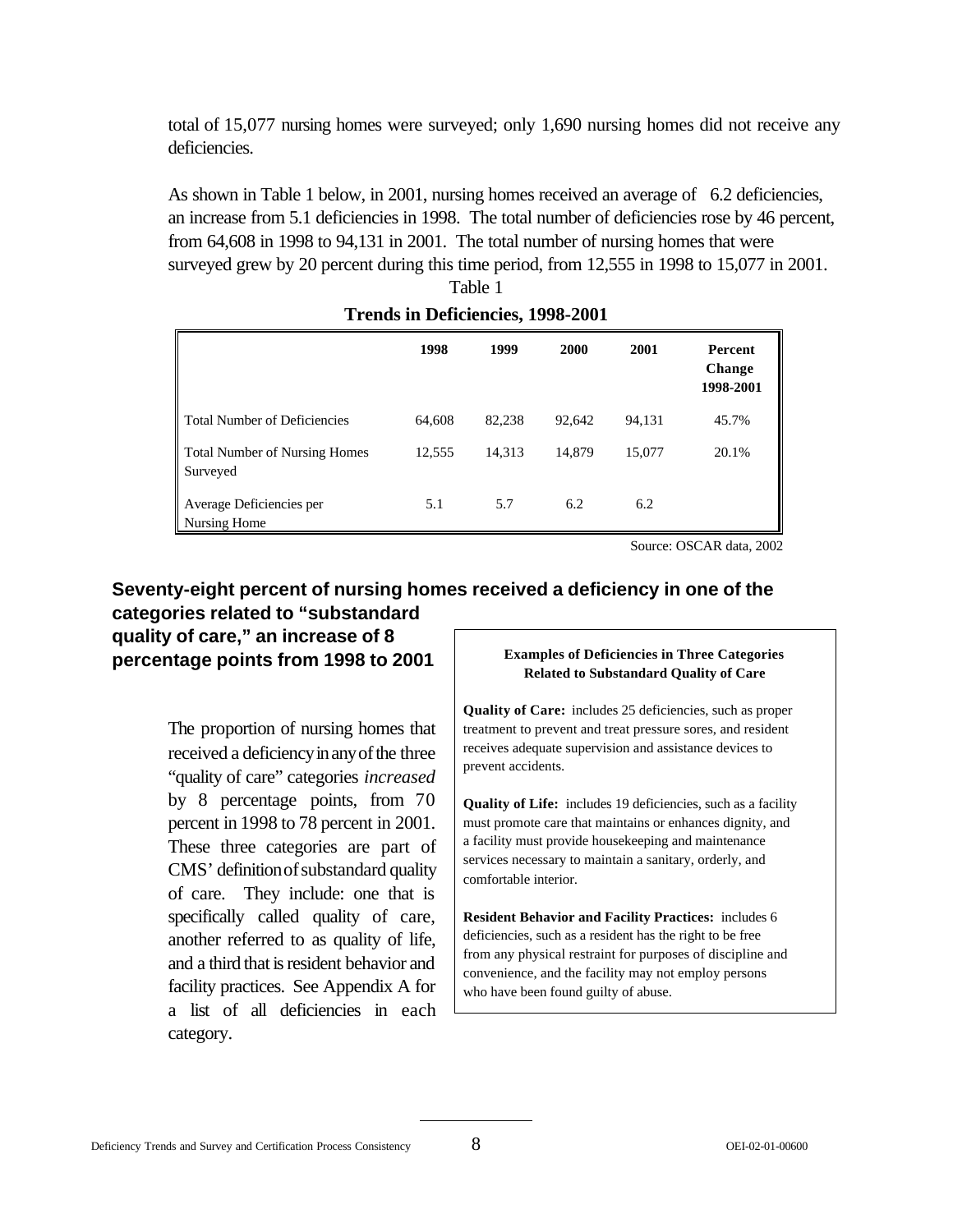As shown in Table 2, each of these three individual categories increased during this time. The proportion of nursing homes that received a deficiency related to resident behavior and facility practices and to the specific quality of care category each increased by 9 percentage points between 1998 and 2001. Quality of life deficiencies increased by 5 percentage points. Appendix C lists changes to each of the deficiencies in these categories.

## Table 2 **Proportion of Nursing Homes that Received at Least One Deficiency by Category 1998-2001**

|                                                             | 1998<br>$N=12,555$ | 2001<br>$N=15,077$ | <b>Percentage Point Difference</b><br>1998-2001 |
|-------------------------------------------------------------|--------------------|--------------------|-------------------------------------------------|
| <b>Resident Assessment</b>                                  | 38.6%              | 50.1%              | 11.6%                                           |
| <b>Dietary Services</b>                                     | 31.7%              | 42.1%              | 10.3%                                           |
| <b>Resident Behavior &amp; Facility</b><br><b>Practices</b> | 19.1%              | 28.2%              | 9.1%                                            |
| <b>Quality of Care</b>                                      | 59.4%              | 68.4%              | $9.0\%$                                         |
| <b>Pharmacy Services</b>                                    | 12.1%              | 20.1%              | 7.9%                                            |
| <b>Infection Control</b>                                    | 15.6%              | 20.7%              | 5.1%                                            |
| Administration                                              | 20.9%              | 26.0%              | 5.1%                                            |
| Physical Environment                                        | 20.7%              | 25.8%              | 5.1%                                            |
| <b>Quality of Life</b>                                      | 37.8%              | 43.1%              | 5.3%                                            |
| Resident's Rights                                           | 26.2%              | 29.9%              | 3.7%                                            |
| <b>Laboratory Services</b>                                  | 2.9%               | 4.9%               | 1.9%                                            |
| Physician Services                                          | 3.4%               | 4.7%               | 1.2%                                            |
| <b>Dental Services</b>                                      | 0.7%               | 1.2%               | 0.5%                                            |
| <b>Nursing Services</b>                                     | 5.0%               | 5.1%               | 0.0%                                            |
| <b>Rehabilitation Services</b>                              | 1.1%               | 1.0%               | $-0.1%$                                         |
| Other                                                       | 0.4%               | 0.3%               | $-0.1%$                                         |
| Admission, Transfer, Discharge<br>Rights                    | 2.5%               | 1.6%               | $-0.9%$                                         |

\* Differences may be due to rounding. Source: OSCAR data, 2002

\*\*Bold indicates "quality of care" categories.

Deficiency Trends and Survey and Certification Process Consistency 9 OEI-02-01-00600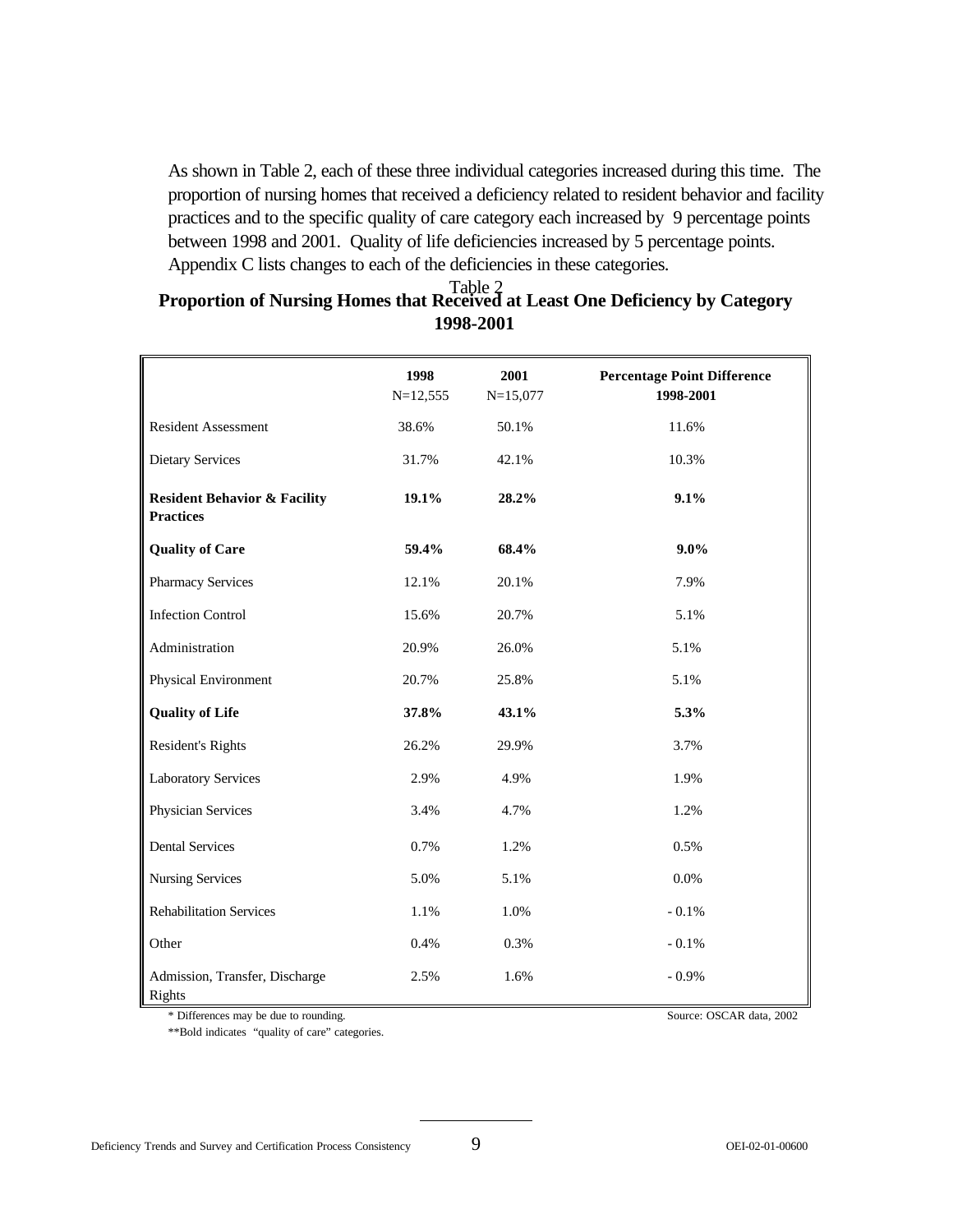As also shown in Table 2, deficiencies in three other categories experienced considerable increases. These include resident assessment and pharmacy and dietary services. The largest increase was in the proportion of nursing homes that received a deficiency related to resident assessment. This category increased by nearly 12 percentage points, from almost 39 percent in 1998 to 50 percent in 2001. These deficiencies address whether a facility has developed care plans, provided the appropriate care and services to each resident, and modified the care plan based on the resident's status.

In addition, deficiencies related to dietary services rose by 10 percentage points from 32 percent of nursing homes in 1998 to 42 percent in 2001. Deficiencies related to pharmacy services also increased by about 8 percentage points during this time. Dietary services include deficiencies that address whether a nursing home has provided the appropriate diet to meet the daily nutritional needs of each resident. Pharmacy services include deficiencies related to assuring the accurate dispensation and administration of drugs to residents.

### **Nursing homes receiving immediate jeopardy deficiencies have increased slightly**

Surveyors assign a scope and severity rating for each deficiency. If a deficiency has a J, K, or L scope and severity rating as shown in Table 3 on the next page, it is considered to be immediate jeopardy. Immediate jeopardy is when death or serious injury actually or potentially occurs. The proportion of nursing homes that received an immediate jeopardy deficiency stayed about the same between 1998 and 2001. In 2001, a total of 2.3 percent, or 353 nursing homes, had at least one immediate jeopardy deficiency. This proportion rose slightly from 1.4 percent, or 172 nursing homes, in 1998. (See Appendix D.)

The proportion of nursing homes that received a deficiency considered *substandard quality of care* did not change substantially from 1998 to 2001. Substandard quality of care is a deficiency in any of the three "quality of care" categories that has a scope and severity rating, as shown by the shaded area in Table 3 on the next page. In total, 4.2 percent, or 639 nursing homes, received at least one substandard quality of care deficiency in 2001. This number decreased slightly from 4.5 percent in 1998. (See Appendix D.)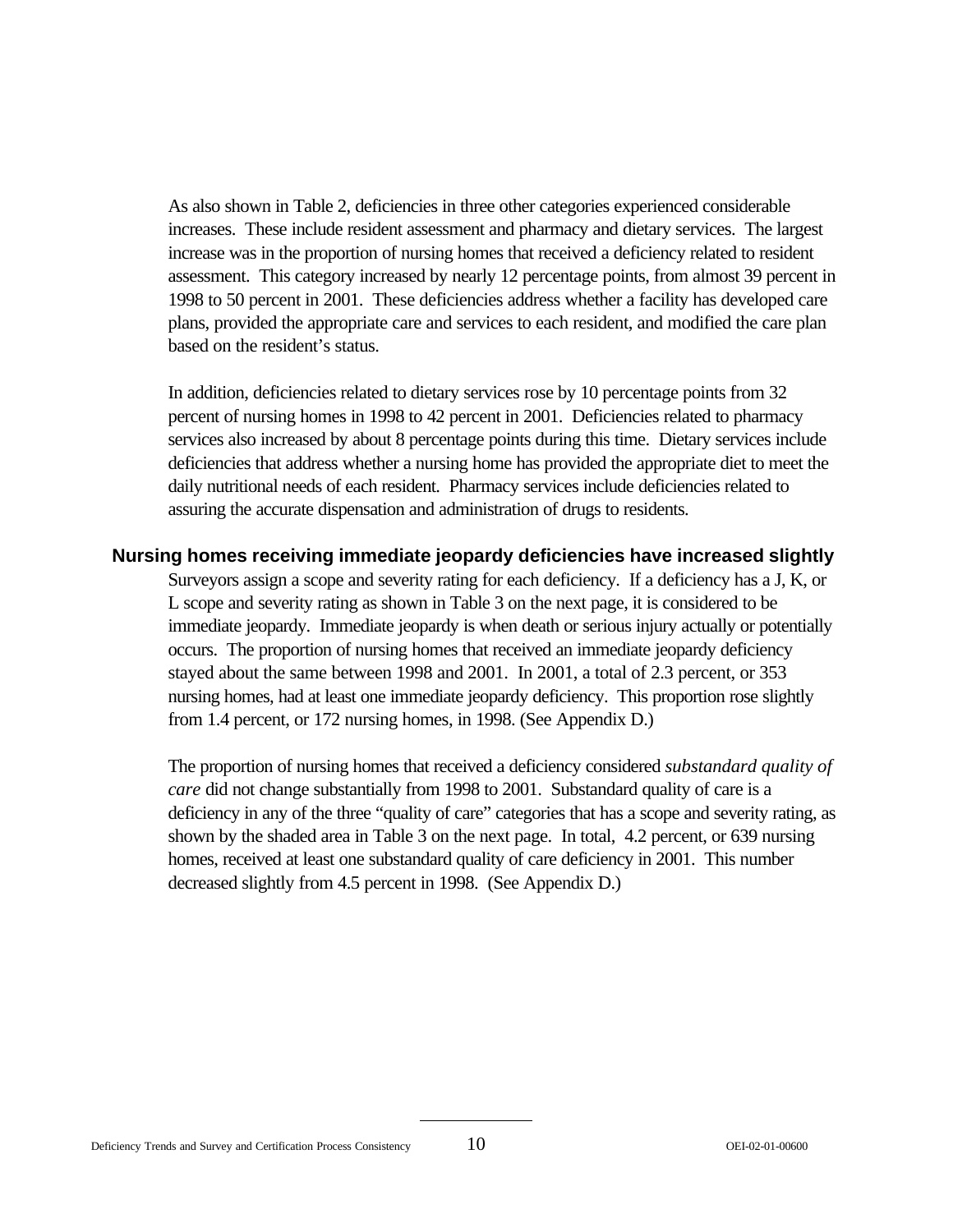#### Table 3

| Percent of Nursing Homes with Deficiencies in Any of the Three Categories |
|---------------------------------------------------------------------------|
| of Quality of Care by Scope and Severity in 2001                          |

|                            | <b>Scope of the Deficiency</b>                                                                |                 |            |              |
|----------------------------|-----------------------------------------------------------------------------------------------|-----------------|------------|--------------|
|                            |                                                                                               | <b>Isolated</b> | Pattern    | Widespread   |
|                            | Immediate jeopardy to resident<br>health or safety                                            | 1.0%            | K<br>0.8%  | L<br>$0.2\%$ |
|                            | Actual harm that is not<br>immediate jeopardy                                                 | G<br>18.6%      | H<br>1.3%  | T<br>$0.0\%$ |
| Severity of the Deficiency | No actual harm with potential<br>for more than minimal harm that<br>is not immediate jeopardy | D<br>64.1%      | E<br>37.6% | F<br>1.6%    |
|                            | No actual harm with potential<br>for minimal harm                                             | A<br>$0.0\%$    | B<br>14.5% | 7.7%         |

\* Shading indicates the ratings classified as substandard quality of care. Source: OSCAR data, 2002 \*\*Percentages in the table do not add to 4.2 percent because a nursing home may receive more than one deficiency considered substandard quality of care.

As shown in Table 4 on the next page, a review of the trends of the scope and severity of all deficiencies shows a shift from G-level to D-level and to E-level ratings between 1998 and 2001. This trend indicates that nursing homes are being cited for less severe deficiencies, while the scope of these deficiencies is staying the same or is slightly increasing. All of the other ratings have remained about the same or have increased slightly during this time period. The trends in the scope and severity ratings of deficiencies in the three "quality of care" categories follow a similar pattern to all deficiencies. (See Appendix D.)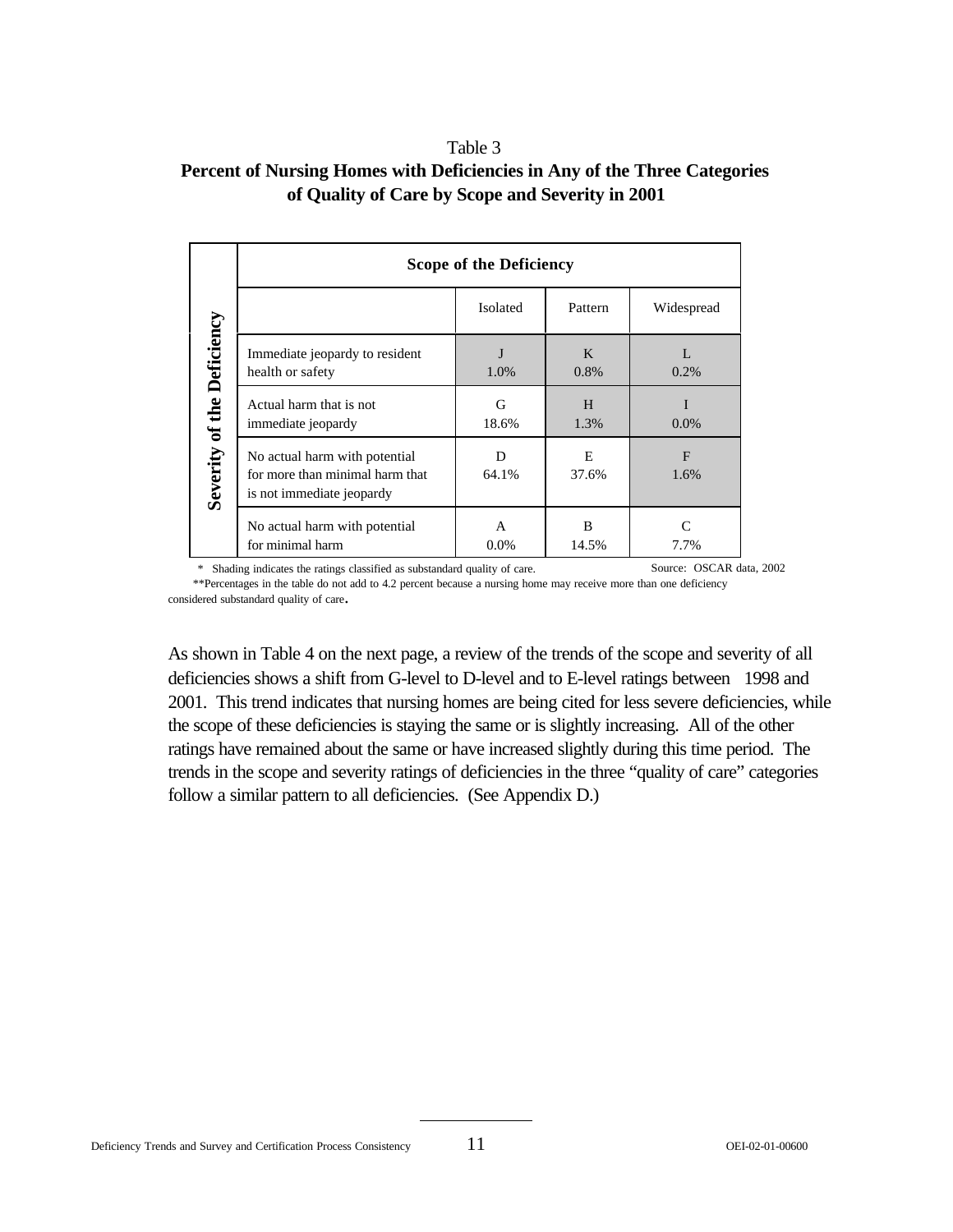| Scope and<br><b>Severity Level</b> | 1998  | 2001  | <b>Percentage Point Difference*</b><br>1998-2001 |
|------------------------------------|-------|-------|--------------------------------------------------|
| $\mathbf A$                        | 0.0%  | 0.0%  | 0.0%                                             |
| B                                  | 30.2% | 32.7% | 2.5%                                             |
| $\bf C$                            | 21.4% | 23.4% | 2.0%                                             |
| D                                  | 63.5% | 77.2% | 13.6%                                            |
| E                                  | 47.1% | 54.8% | $7.7\%$                                          |
| $\mathbf{F}$                       | 15.4% | 19.8% | 4.4%                                             |
| ${\bf G}$                          | 28.1% | 19.6% | $-8.5%$                                          |
| $\mathbf H$                        | 3.1%  | 1.5%  | $-1.6%$                                          |
| $\mathbf I$                        | 0.3%  | 0.1%  | $-0.2\%$                                         |
| $\mathbf{J}$                       | 0.8%  | 1.2%  | 0.5%                                             |
| $\mathbf K$                        | 0.6%  | 1.0%  | 0.4%                                             |
| L                                  | 0.2%  | 0.4%  | 0.2%                                             |

### Table 4 **Percent of Nursing Homes that Received a Deficiency by Scope and Severity of All Deficiencies, 1998-2001**

\* Differences may be due to rounding Source: OSCAR data, 2002

### **Over two-thirds of all state directors and sampled surveyors report that quality of care has stayed the same or declined over the last 3 years; nursing home administrators are more positive**

To gain further insight into the state of care in nursing homes, we surveyed all 51 state Survey and Certification Directors, and a purposive sample of 32 state surveyors and 32 nursing home administrators. As shown in Chart 1 on the next page, the majority of state directors and state surveyors report that quality of care has stayed the same or declined over the last 3 years. Nursing home administrators are more positive in that 59 percent say that care has improved over the last 3 years.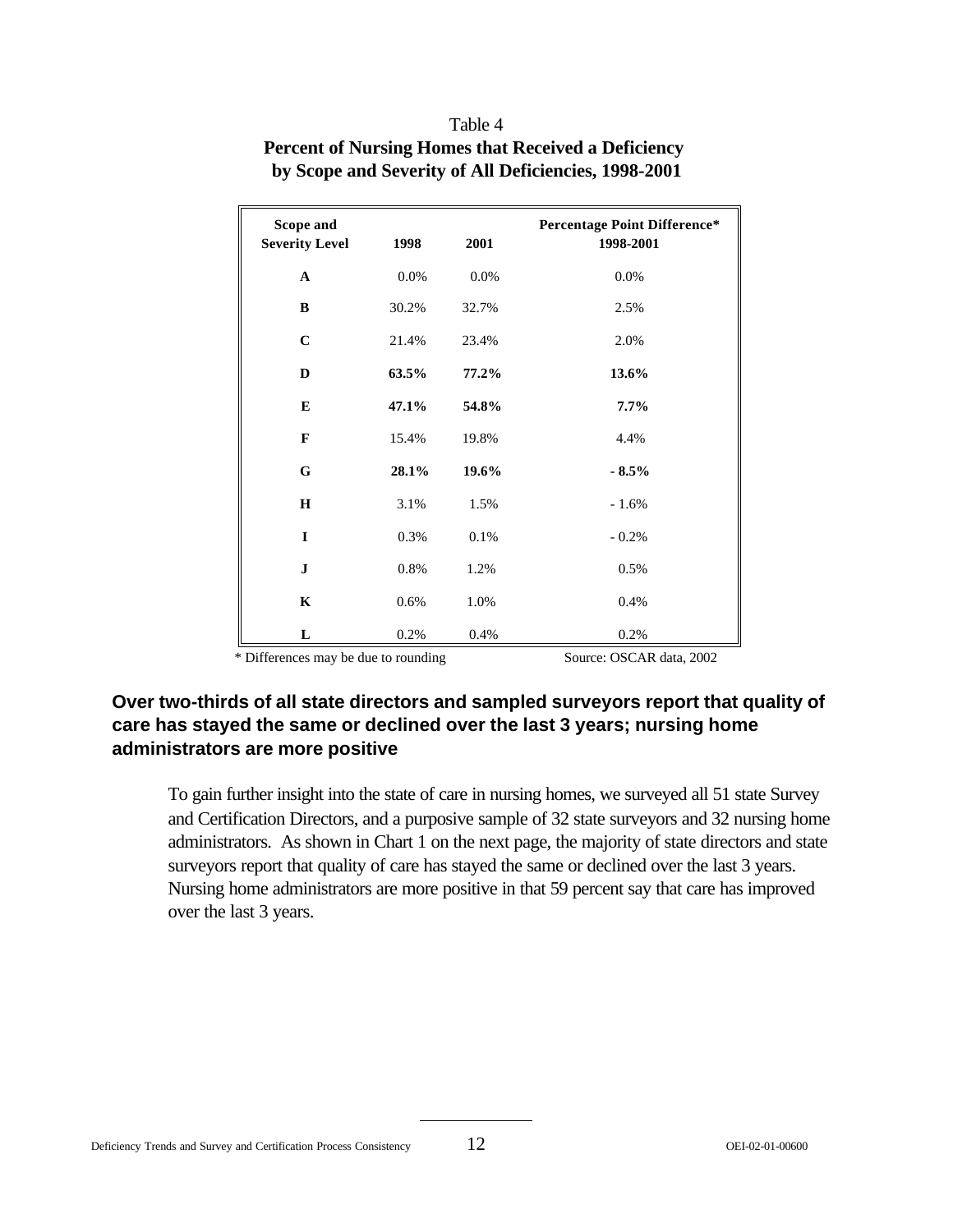| Chart 1                                                                                   |
|-------------------------------------------------------------------------------------------|
| Overall, has the quality of care in nursing homes improved, declined, or stayed about the |
| same over the last 3 years?                                                               |

|                                              | Sample Size | Improved | Declined | Stayed the Same | Don't Know |
|----------------------------------------------|-------------|----------|----------|-----------------|------------|
| <b>Surveyors</b>                             | $n = 32$    | 31 %     | 34 %     | 34 %            | 0 %        |
| Survey and Certification<br><b>Directors</b> | $N=51$      | 24 %     | 27 %     | 45 %            | 4 %        |
| Nursing Home<br>Administrators               | $n = 32$    | 59 %     | 9 %      | 31 %            | $0\%$      |

Source: OEI Survey, 2002

Two-thirds of sampled surveyors further note that the percentage of nursing homes in their area that provide care they consider to be poor has increased or stayed about the same during this time. Some explain that staffing issues, such as high turnover, lack of training, poor quality staff, and less supervision contribute to "care getting worse." In contrast, nursing home administrators most commonly attribute improvements in quality of care to committed staff, the survey process, quality initiatives, and the use of the clinical assessment tool, referred to as the Minimum Data Set.

When asked to rate overall quality of care in nursing homes, some respondents expressed concerns. Chart 2 below shows that over one-third of sampled surveyors and 14 percent of all state directors rate quality of care as "fair" or "poor." In addition, about two-thirds of surveyors and 44 percent of administrators report that at least 10 percent of nursing homes in their area provide care that they consider to be poor.

|                                                                                |             | Chart 2   |      |      |       |            |
|--------------------------------------------------------------------------------|-------------|-----------|------|------|-------|------------|
| Overall, how would you rate the quality of care in nursing homes in your area? |             |           |      |      |       |            |
|                                                                                | Sample Size | Excellent | Good | Fair | Poor  | Don't Know |
| Surveyors                                                                      | $n = 32$    | 3 %       | 59 % | 28 % | 6 %   | 3 %        |
| Survey and Certification                                                       |             |           |      |      |       |            |
| <b>Directors</b>                                                               | $N = 51$    | 6 %       | 78 % | 14 % | $0\%$ | 2 %        |
| Nursing Home<br>Administrators                                                 | $n = 32$    | 34 %      | 56 % | 9%   | 0%    | $0\%$      |

Source: OEI Survey, 2002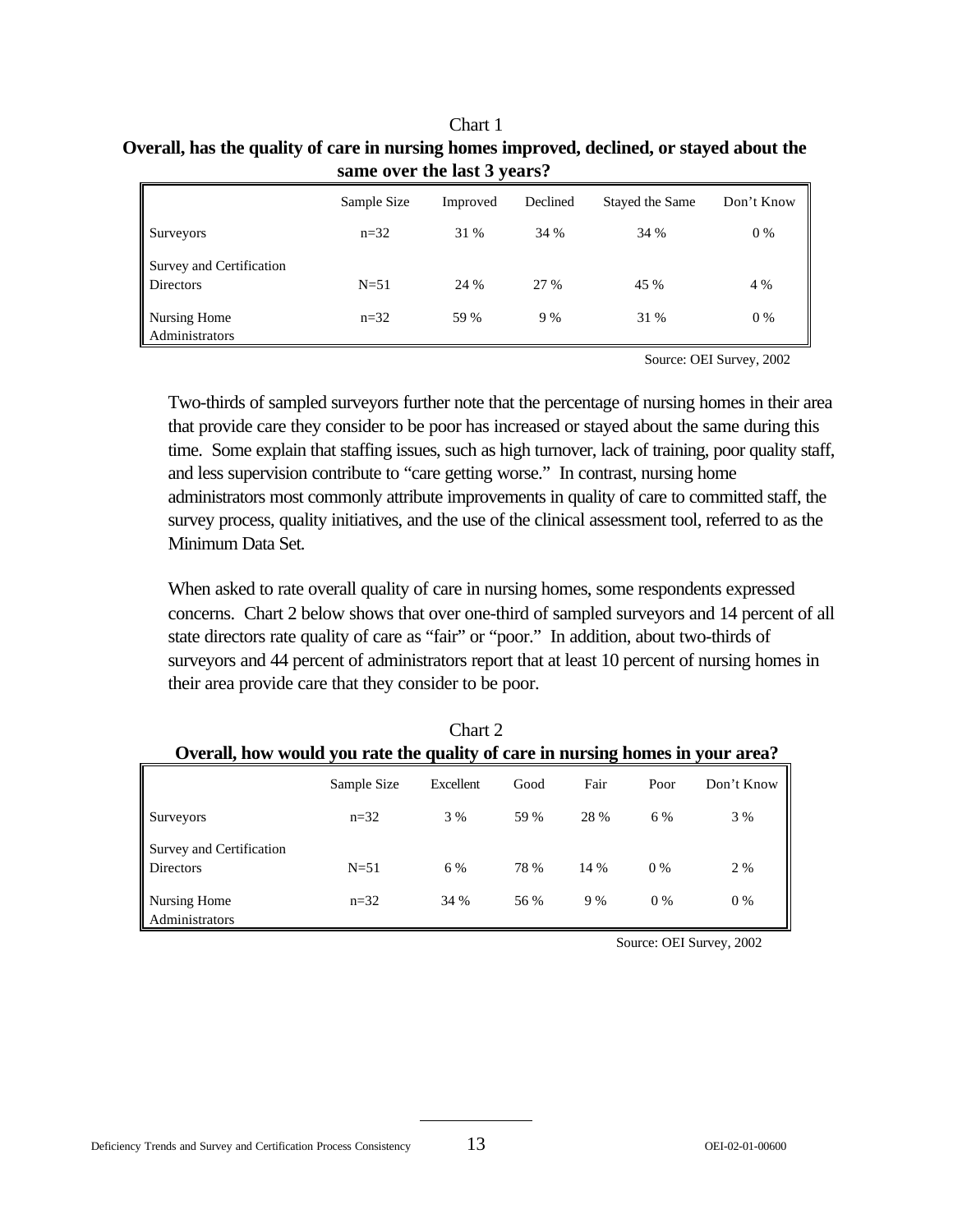## **Wide variation exists among states in the number of deficiencies**

**Proportion of deficiency-free nursing homes**. The proportion of nursing homes surveyed that were deficiency-free varied greatly among states. In 2001, 33.5 percent of nursing homes surveyed in Virginia had no deficiencies, while in Nevada no nursing home surveys resulted in deficiency-free nursing homes. Nationally, the average proportion of deficiency-free nursing homes for all surveys conducted in 2001 was 11 percent. Tables 5 and 6 below, show the five states with the highest and lowest proportion of deficiency-free nursing homes in 2001.

| Table 5                               | Table 6                              |
|---------------------------------------|--------------------------------------|
| <b>Highest Deficiency-Free States</b> | <b>Lowest Deficiency-Free States</b> |

| <b>State</b>   | <b>Proportion</b><br>Deficiency-Free* | <b>State</b>   | <b>Proportion</b><br>Deficiency-Free* |
|----------------|---------------------------------------|----------------|---------------------------------------|
| Virginia       | 33.5 %                                | <b>Nevada</b>  | $0\%$                                 |
| Massachusetts  | 29.2 %                                | California     | 2.1 %                                 |
| <b>Vermont</b> | 28.2 %                                | <b>Florida</b> | 2.9 %                                 |
| New Hampshire  | 24.6 %                                | Tennessee      | 3.3 %                                 |

Source: OSCAR data, 2002

Source: OSCAR data, 2002

**Deficiency rates**. Nationally, the average deficiency rate in 2001 was 6.2 deficiencies per nursing home. This ranged from a high of 11.2 deficiencies per nursing home in California to a low of 2.9 deficiencies per nursing home in Vermont. Tables 7 and 8 below show the five states with the highest deficiency rates and the five states with the lowest deficiency rates in 2001.

## Table 7 **States with Highest Deficiency Rate**

| <b>State</b>       | <b>Deficiency Rate*</b> |
|--------------------|-------------------------|
| <b>California</b>  | 11.2                    |
| Arizona            | 10.2                    |
| Washington<br>D.C. | 10                      |
| <b>Nevada</b>      | 9.9                     |

Source: OSCAR data 2002

### Table 8 **States with Lowest Deficiency Rate**

| <b>State</b> | <b>Deficiency Rate*</b> |
|--------------|-------------------------|
| Vermont      | 2.9                     |
| Rhode Island | 3.3                     |
| Wisconsin    | 3.3                     |
| Virginia     | 3.5                     |
| Utah         | 3.7                     |

Source: OSCAR data 2002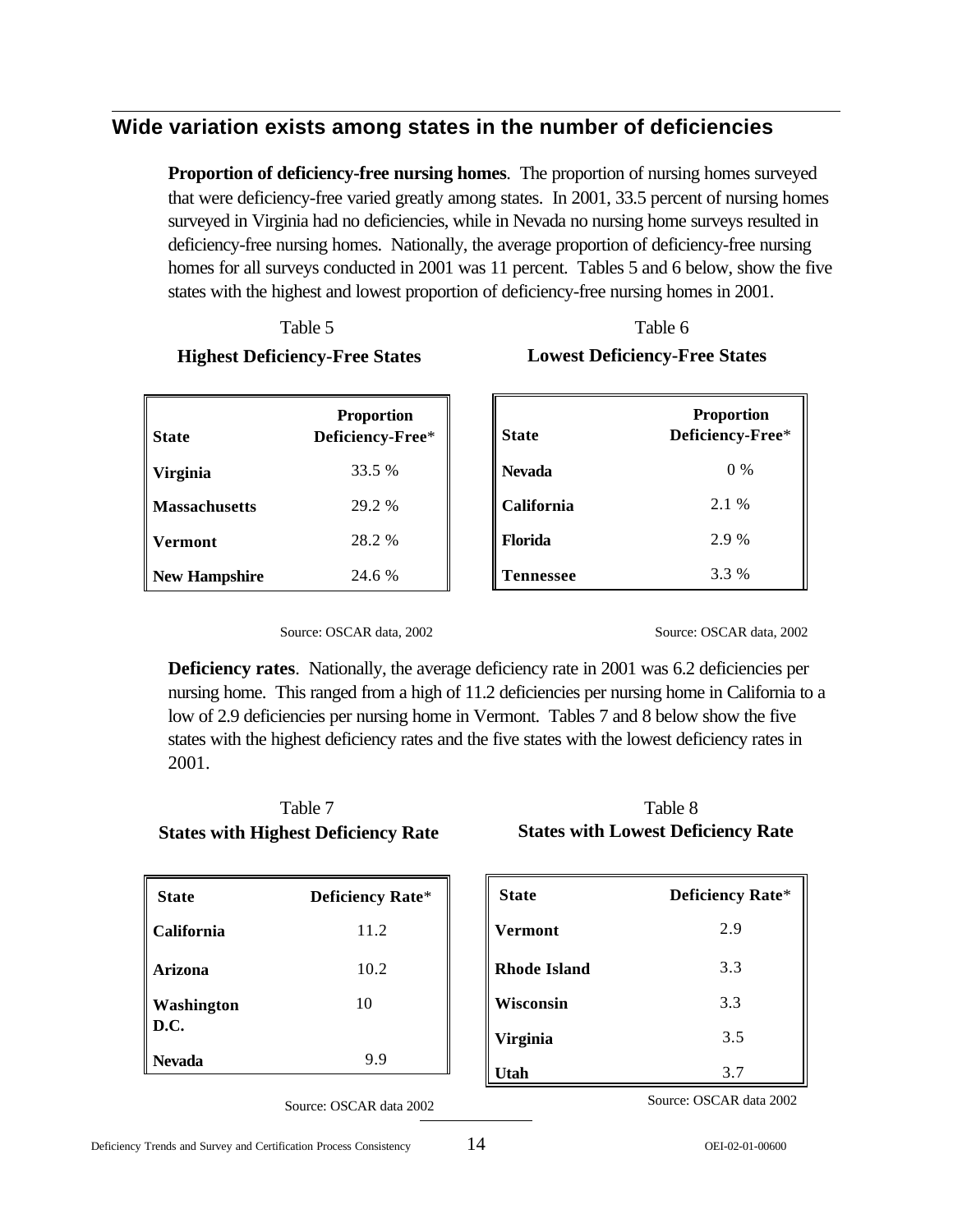In general, it appears that some states are more likely than others to cite deficiencies. For example, we observed that three states with the lowest deficiency rates (Vermont, Virginia, and Rhode Island) also have among the highest proportions of deficiency-free nursing homes. Three states with among the highest deficiency rates (California, Arizona, and Nevada) have the lowest proportions of deficiency-free nursing homes. Also overall, 20.4 percent of nursing homes are deficiency-free in states with low deficiency rates. For states with medium and high rates, the proportion of deficiency-free nursing homes is 10.9 percent and 5 percent, respectively. (See Appendix E.)

This variability in the data was also discussed in a 2000 interim report from CMS on the Nursing Home Oversight Improvement Program. That report noted "significant variation in state deficiency citations from the national average of deficiencies cited may indicate problems with the state survey process. There is also substantial variation among states in all measures examined, which could be attributed to any number of different factors including actual differences in quality [of care], case-mix, or surveyor practices. This degree of variation suggests that we need to be cautious when comparing results across states."

### **States differ in how they determine specific deficiency citations**

**Type of deficiency.** Our review of 310 survey reports from the six sample states reveals that different deficiency tags are being used to cite the same problem. For example, in one state, two different survey teams cited the same problem under two different tags. In both cases, they observed that closets with cleaning compounds containing dangerous chemicals were not locked. In one survey, they cited this under tag F324 (inadequate supervision to prevent accidents). In the other survey, they cited this under tag F323 (the resident environment remains as free of accident hazards as is possible). Further, a survey report from one state cites tag F441 (infection control) for dietary staff not following hand washing policy. Two other survey reports in 2 different states cite tag F371 (store, prepare, distribute, and serve food under sanitary conditions) for the same problem.

Our review of survey reports also reveals that different types of problems are being cited under the same deficiency tag. When reviewing 26 reports with a citation for F241 (resident dignity), we identified 17 different types of problems that were cited with this same deficiency. These included incidents as diverse as residents waiting for their food at mealtimes, facial hair on a female resident, staff using disrespectful language, and a bedpan not being emptied. We also noted that a few of the problems cited under the dignity tag, such as unanswered call lights, were cited under different deficiency tags in other survey reports.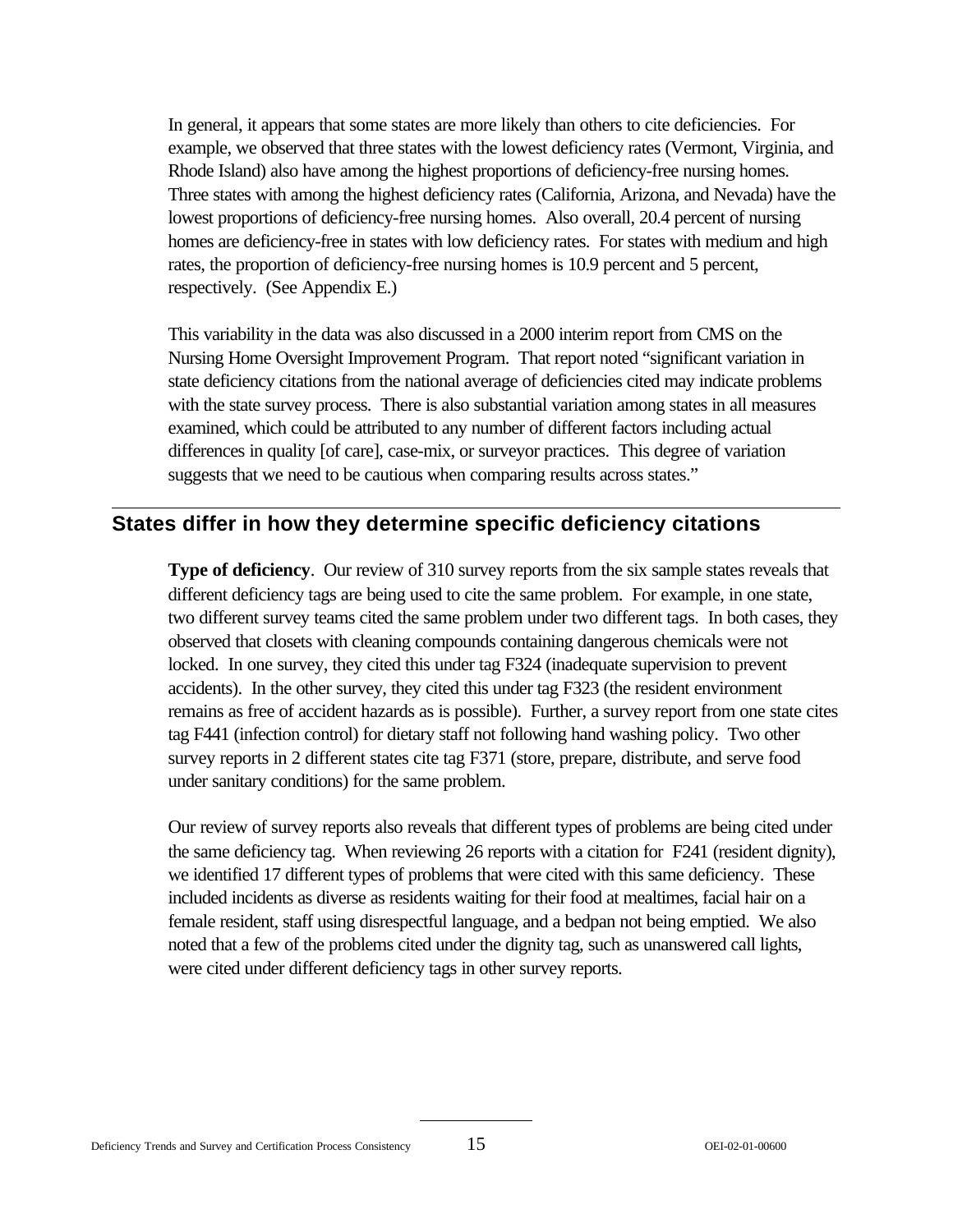Further, nine state agency directors volunteer that their staff will consider either the type of corrective action needed by the facility or a particular preference for one deficiency category over another when deciding what deficiencies to cite. Comments from two state agency directors illustrate these practices. One says that surveyors will look at the "main problem a facility needs to fix" when deciding what type of deficiency to cite, while another admits that surveyors "always go for a quality of care [deficiency], if relevant, over [an] assessment [deficiency]."

**Failure to cite deficiencies**. In five of the six surveys we observed, we noted that surveyors did not consistently cite deficiencies for problems they observed in the nursing home. In one, the team did not cite a deficiency for a food service worker who failed to wash her hands until a surveyor told her to; the same team also did not cite a deficiency for the nursing home's failure to write an incident report for a patient with a large bruise. Also, in three surveys we observed that surveyors did not cite deficiencies for problems because the nursing home submitted additional documentation that convinced the surveyors that corrective action was being initiated. For example, during one visit we observed that surveyors noted a strong, offensive smell in several of the residents' rooms; CMS guidelines instruct surveyors to cite such a problem with a deficiency. However, the surveyors did not cite a deficiency because they accepted the facility's assurance that soiled carpeting in those rooms would be removed and replaced with linoleum flooring. According to CMS guidelines, they should have cited this deficiency.

**Number of deficiencies**. States differ on how many deficiencies they will cite for a single problem of non-compliance. While CMS guidelines do not prohibit that more than one deficiency be cited, eight state agency directors volunteer that their staff will cite only one tag for one problem of non-compliance. This is in direct contrast to other states in which surveyors may cite multiple tags for one problem of non-compliance. In one state we visited with a low deficiency rate, surveyors told us that they were instructed by the state agency to choose only one tag rather than multiple tags for a single observed problem.

## **Four factors contribute to variability in citing deficiencies**

We identified four factors that contribute to variability in citing deficiencies across state agencies and among surveyors. These are:

- 1. Inconsistent survey focus
- 2. Unclear guidelines
- 3. Lack of a common review process for draft survey reports
- 4. High surveyor staff turnover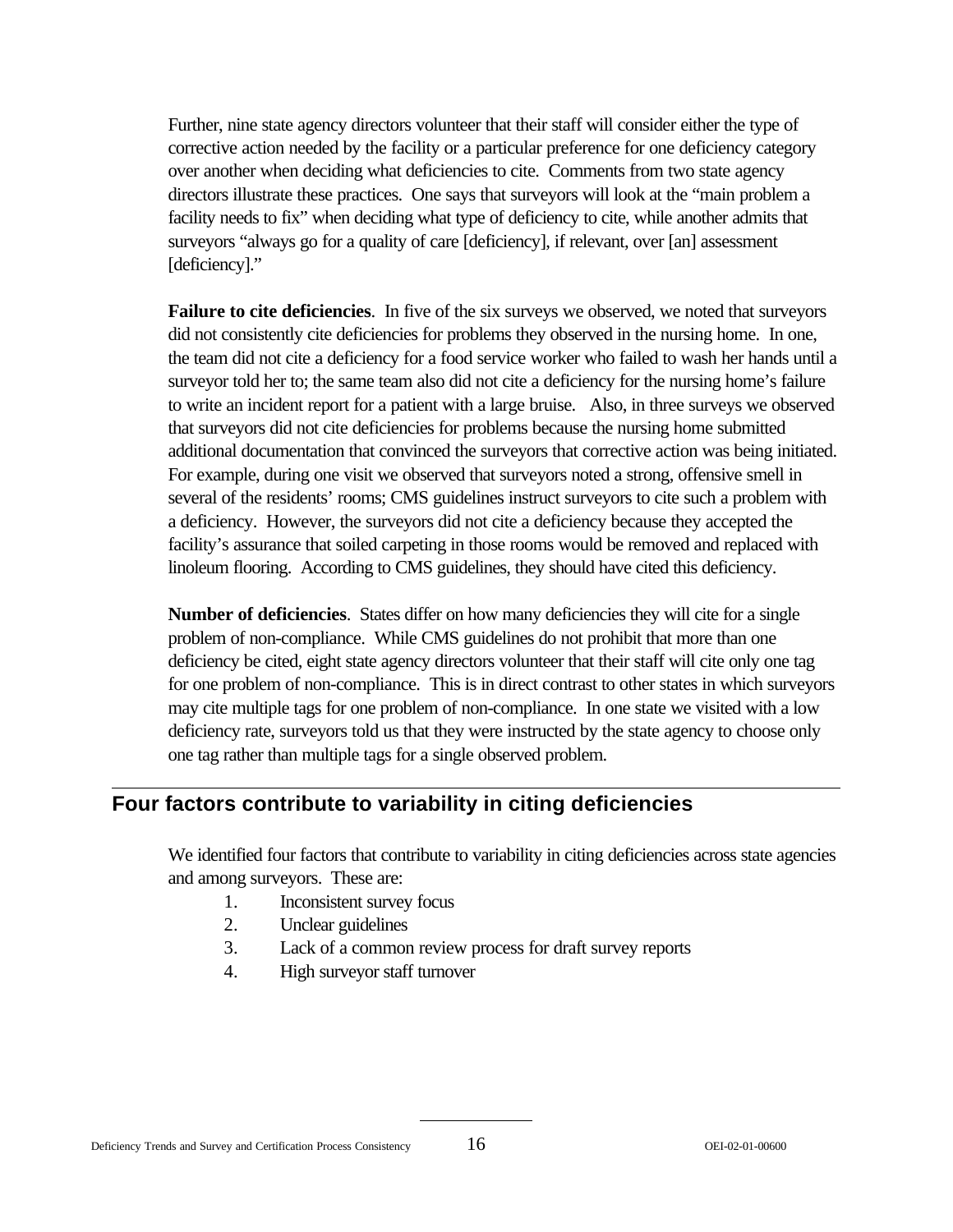**Inconsistent survey focus**. Thirty-six state agency directors say that their state's survey process is only somewhat consistent, acknowledging that this process may have a particular enforcement or consultative focus that affects the scope of the review. They cite several factors affecting the focus of nursing home surveys, including the political climate, the strength of the nursing home lobby, and changing federal and state regulations. Thirty-seven state agency directors further note that the focus of nursing home surveys has changed in the last 3 years. Section IX of the State Operations Manual discusses the focus of the nursing home survey process by stating that, in addition to ensuring compliance with federal standards, surveyors should also transfer information to the facility about care and regulatory topics. The manual specifically states, "This information exchange is not a consultation with the facility, but is a means of disseminating information that may be of assistance to the facility in meeting long term care requirements."<sup>5</sup>

During our on-site visits to the six sample states, we observed survey teams utilizing different foci in their reviews. In one state, surveyors used a more consultative approach in making specific recommendations to the nursing home staff about treatment protocols for an individual resident. This approach contrasted with a more enforcement approach we observed in another state survey, where very little dialogue occurred between the survey team and nursing home staff.

Lastly, 21 states have state specific criteria governing nursing home surveys that may affect the focus of their federal surveys. These state criteria most commonly include nursing home staffing ratios and state life safety codes. In 14 of these states, the criteria have changed over the past 3 years.

**Unclear guidelines**. Twenty-three state agency directors and 17 of 32 sampled surveyors assert that some groups of deficiencies are more vulnerable to inconsistent citation. Both of these groups identify deficiencies that are categorized under "quality of life" as being the most vulnerable due to the lack of clarity and complexity of the federal guidelines. They claim this fosters a subjective interpretation, thereby contributing to inconsistent citation between surveyors. One state agency director, voicing a common concern, asserts that "it is difficult to assign harm or immediate jeopardy to the quality of life tags. Quality of life tags can be more subjective. A clear directive is needed."

As part of our analysis, we reviewed the State Operations Manual for deficiency tags under the "quality of life" and "quality of care" categories. We found some of the guidance to be inherently confusing. For example, guidance for tag F250 (social services)

 $5$  Title XVIII of the Social Security Act (the Act) is administered by CMS. Section 1819 (g)(2)(c) Survey Protocols, states that standard and extended surveys are to be conducted, based upon protocols prescribed by CMS in the State Operations Manual, to determine nursing home compliance.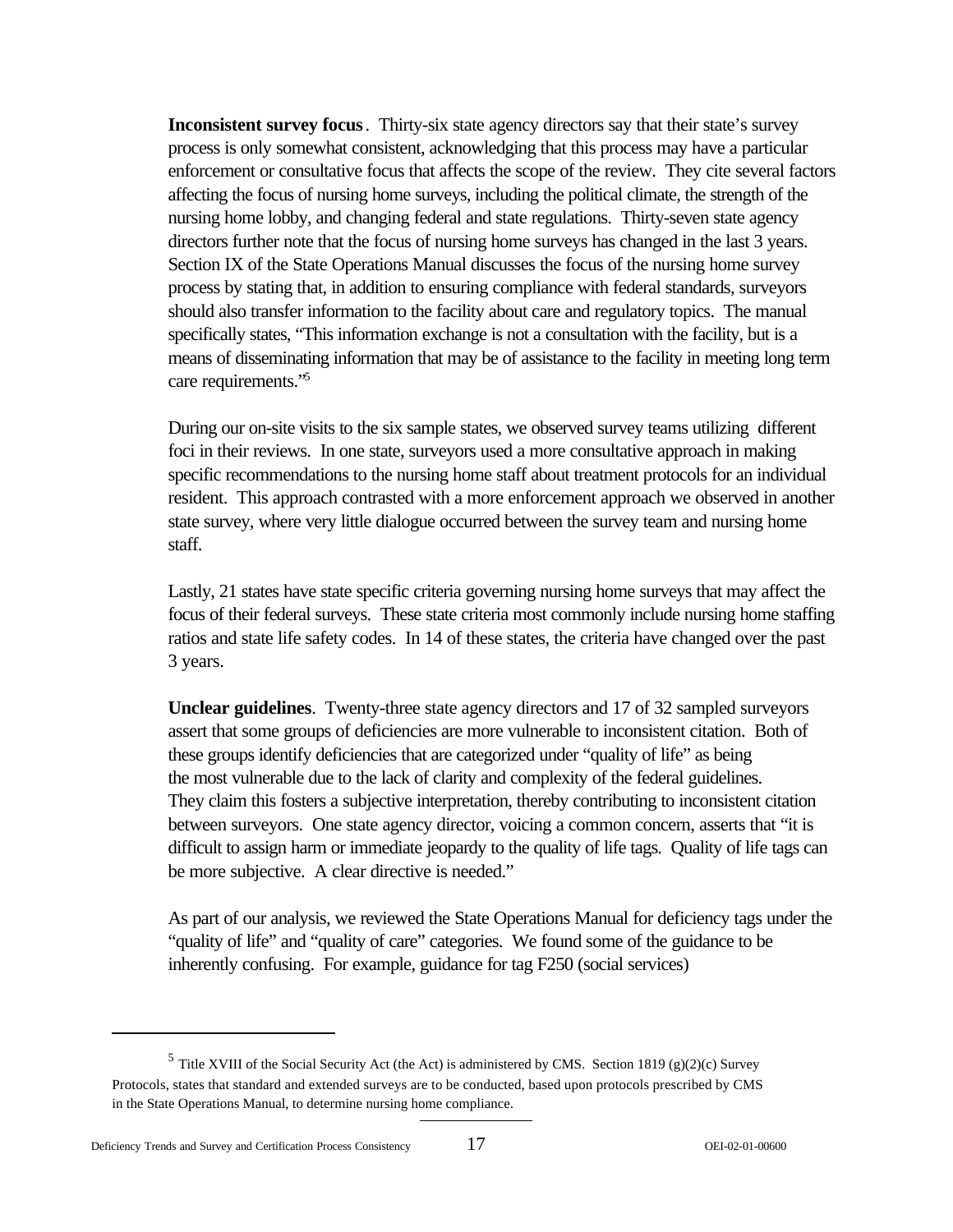offers 14 examples of medically-related social services, 6 types of unmet needs, and 10 conditions to which the nursing home must respond with social services. Also, some of the definitions for these tags are general and subjective, and while the guidance does offer numerous examples of specific scenarios that can be cited under each deficiency tag, in some cases the broad range of examples can be confusing. Lastly, we also noted that for certain deficiencies, surveyors are directed to refer to more than one deficiency category or tag for the same issue, without any explicit direction to cite or not cite under multiple tags when the facility is found to be out of compliance. For example, for tag F323 (facility is free of accident hazards), surveyors are instructed: "see F221 for guidance concerning the use of bed rails. See also §483.70(h) - Safe Environment. (F454 under Physical Environment)."

**Lack of consistent review process for draft survey reports**. States do not utilize the same review processes for draft survey reports, as illustrated in Table 9 below. Only 42 states report that all of their draft reports had supervisory reviews in 2001. Further, 31 states have developed internal quality assurance (QA) teams and two states developed continuous quality improvement (CQI) teams (17 states have both). Only 18 states conduct reviews when reports change significantly from draft to final, while a few also incorporate specialized assessments as part of their review process.

| <b>Review Processes</b>                                                                | <b>Number of</b><br><b>States</b> |
|----------------------------------------------------------------------------------------|-----------------------------------|
| Supervisory Review for 100% of draft reports                                           | 42                                |
| QA Teams                                                                               | 31                                |
| Reviews for reports that changed significantly<br>from draft to final                  | 18                                |
| Specialized reviews for Deficiencies with<br>Scope and Severity of G level * and above | 8                                 |
| Specialized review by Field Managers,<br>Compliance Reviewers, or Enforcement Team     | 7                                 |
| Specialized reviews by Licensure and/or<br><b>Certification Administrators</b>         | 3                                 |
| COI Teams                                                                              | $\mathcal{D}_{\mathcal{A}}$       |

Table 9 **State Survey Report Review Processes** 

Source: State Agency Director Mail Questionnaire, 2002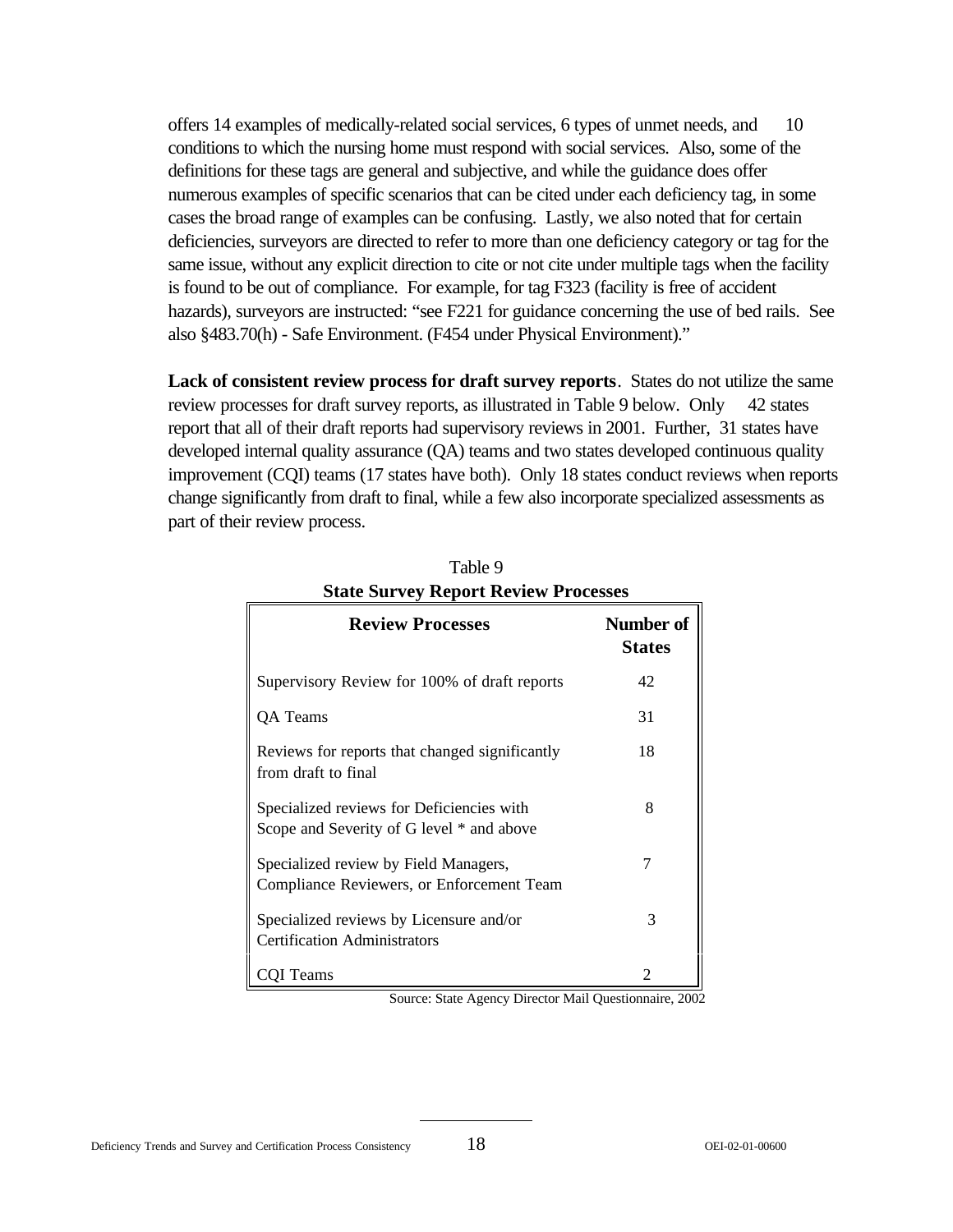This inconsistency in state agencies' review processes is reflected in the wide variation in revisions made to draft deficiency reports. State agencies report that an average of 5 percent of deficiencies are removed from draft survey reports before they become final. However, this removal rate ranges from 25 percent in one state to 0 percent in three other states. Further, state agencies report that an average of 6 percent of scope and severity determinations are downgraded from draft surveyors' reports before they become final. This ranges from one state that reports 38 percent of deficiencies are downgraded to two states that say no deficiencies are downgraded.

In addition, our analysis shows that the states with lower deficiency rates removed more deficiencies, on average, from draft survey reports than states with higher rates. Figure 2 below shows the average proportion of deficiencies removed from surveyors' draft reports, for states with high, medium, and low deficiency rates.



Source: OSCAR Data 2002 and State Agency Director Mail Questionnaire

**High surveyor staff turnover.** Fifty state agency directors report that it is very or somewhat difficult to replace survey staff when they leave, and more than half (31) say that registered nurses are the most difficult to replace. Based on their reporting, we determined that nationally, surveyors work an average of only 6.5 years for the state agency. We also determined that state agency directors have held their jobs on average for only 6.4 years. This high staff turnover affects the consistency of the survey process, as acknowledged by one survey director who says, "It is impossible to achieve consistency when surveyor turnover is 50 percent every year." While states identified high survey staff turnover rates to be a problem, only three regional CMS offices look at staff turnover rates in their oversight of state agencies.

On all our visits to the six sample states, surveyors told us that finding and retaining staff were problematic. They also express concern that high staff turnover impacts on the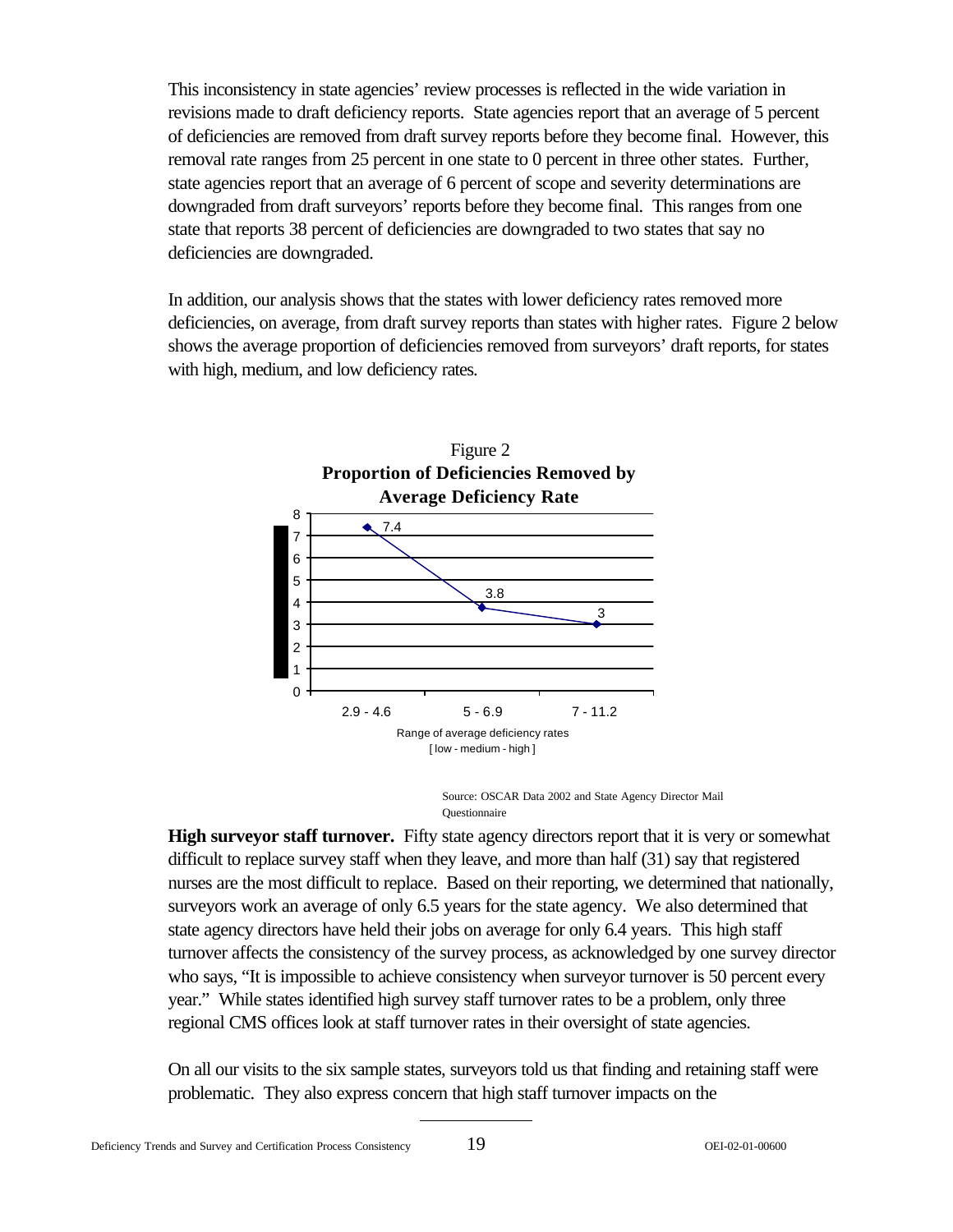consistency of the survey process, since a high proportion of newer staff detracts from the continuity of surveyors' experience. In fact, in one nursing home that we visited the survey team members were new, and we observed that these surveyors were more uncertain about what problems to cite and which deficiency tags to cite them with.

## **States report following CMS nursing home survey protocols for staffing, scheduling, and pre-survey preparation; in the six sample states, survey teams completed all on-site survey tasks**

**Survey team staff.** States are required to place at least one qualified health professional on their survey team and all states' agency directors report that they do so. More specifically, all states report that they included at least one registered nurse on their survey teams.<sup>6</sup> Most states (75 percent) also report that they include a dietician or nutritionist on the team, and over half (57 percent) typically include a social worker. On all six of the surveys we observed, the teams had at least one registered nurse and one dietician or nutritionist.

General guidelines from CMS suggest that the size of teams be governed by the size and type of the facility being surveyed, and 44 states say they typically use teams with three to four surveyors.<sup>7</sup> In our purposive sample of six states, we observed an appropriate ratio of surveyors to facility size. In one of these states, we observed a survey being conducted for a 350-bed facility, and the survey team included seven members. In two other states where surveys were conducted for smaller nursing homes, the survey teams were comprised of only three members.

**Surveyor training.** Nearly all state surveyors meet basic CMS training requirements. On average, state agencies report that 96 percent of their surveyors have successfully completed CMS training - modules A and B of the Surveyor Minimum Qualifications Test (SMQT) (see Appendix F). Nationally, the average number of training days for surveyors last year was 10. Further, all 10 regional offices of the CMS say they review state surveyor training to ensure that state agency surveyors are meeting federal qualification standards.

<sup>&</sup>lt;sup>6</sup> Sections 1819(g)(2)(E) and 1919(g)(2)(E) of the Act and 42 CFR 488.314 require that: skilled nursing facility [SNF] and nursing facility [NF] standard surveys be conducted by a multidisciplinary team of professionals, at least one must be a registered nurse.

 $7$  7201. State Operations Manual Survey Team Size and Composition - A. Survey Team Size.--Survey team size will vary, depending primarily on the size of the facility being surveyed.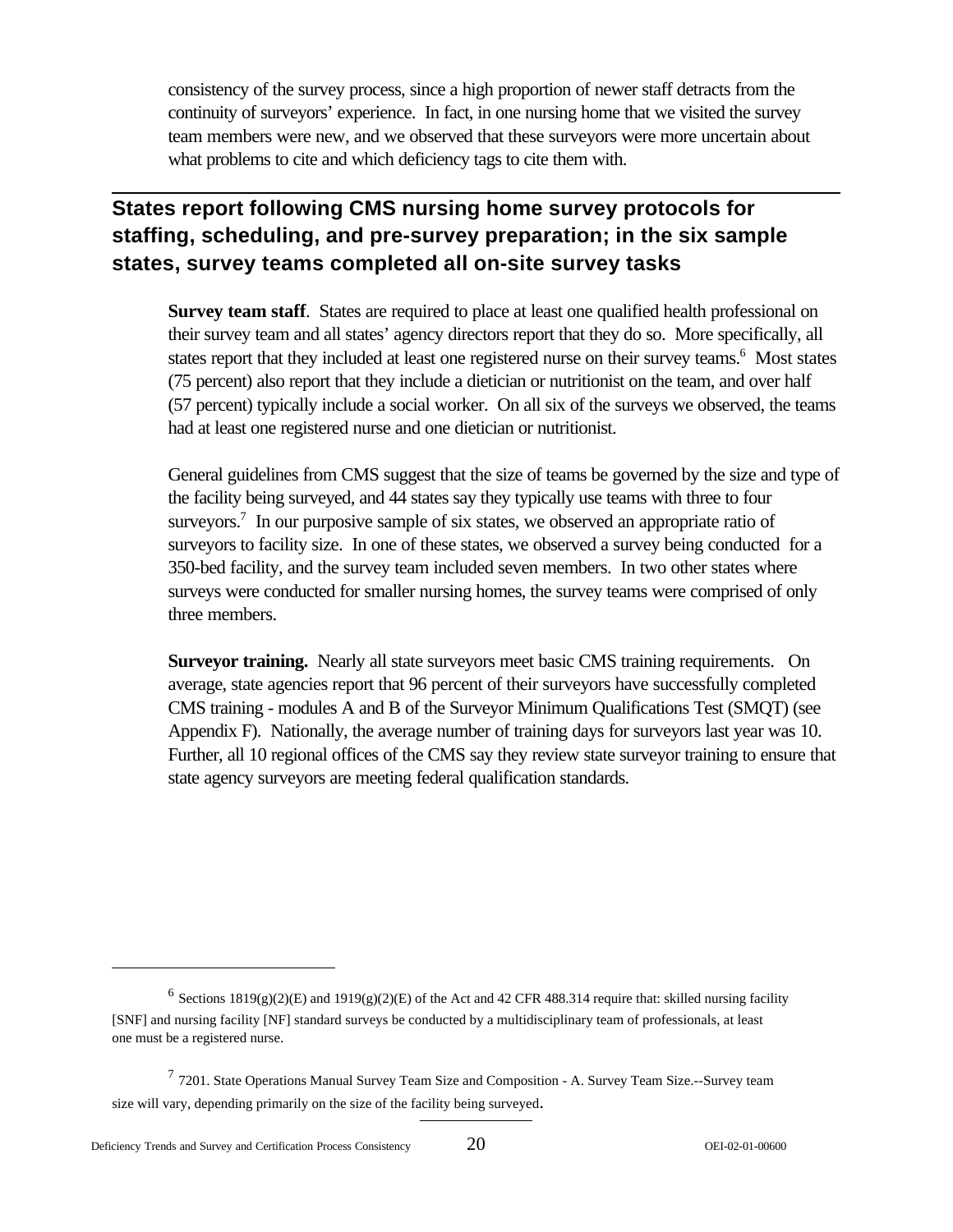Nearly all state agencies report that they conduct their own training in addition to CMS training. Forty-eight have a training coordinator and 49 also have their own state surveyor training program. States typically use videos, satellite communications, presentations, and informal sessions during or following on-site visits to train their survey staff. Also, nearly all state agencies told us that they specifically focus their surveyor training in response to survey findings and provide training related to the documentation of deficiencies.

**Team approach.** All states report using a team approach in their survey process as suggested by CMS.<sup>8</sup> State agencies say that they follow CMS guidelines on team communication that require teams to have daily discussions among themselves about their observations in order to facilitate information gathering and decision making. All state agencies report that their survey teams formally meet on a daily basis to discuss their findings and observations, to consult with each other, and to talk about scheduling uncompleted survey tasks. We also noted a strong team approach in the six surveys we observed. Surveyors continually consulted with one another regarding their findings, conferred with each other on any questions or concerns they had, and checked in on their individual progress to assure all necessary work was being completed.

**Survey schedule.** All states report scheduling standard surveys within a 9-to-15 month interval as required by CMS guidelines.<sup>9</sup> Twenty-six states report that in 2001 the interval between consecutive nursing home standard surveys in their state averaged 12 months. Eleven states told us they conducted these surveys within a shorter (10-to-11 month) interval on average, and 14 states report conducting surveys within a longer (13-to-15 month) interval on average.

<sup>8</sup> State Operations Manual, Appendix P - Survey Protocol for Long Term Care Facilities - Part 1- Introduction: 1D. TEAM COMMUNICATION - Throughout the survey process, the team (including specialty surveyors on-site at the time) should discuss among themselves, on a daily basis, observations made and information obtained in order to focus on the concerns of each team member, to facilitate information gathering and to facilitate decision making at the completion of the standard survey.

<sup>9</sup>  §7205. State Operations Manual - SURVEY FREQUENCY--The survey and certification provisions set forth in  $\S(1819(g)(2))$ (A)(iii) and  $1919(g)(2)$ (A)(iii) of the Act and in 42 CFR  $\S(1818.308)$  require that each SNF and NF be subject to a standard survey no later than 15 months after the last day of the previous standard survey and that the statewide average interval between standard surveys of SNFs and NFs not exceed 12 months.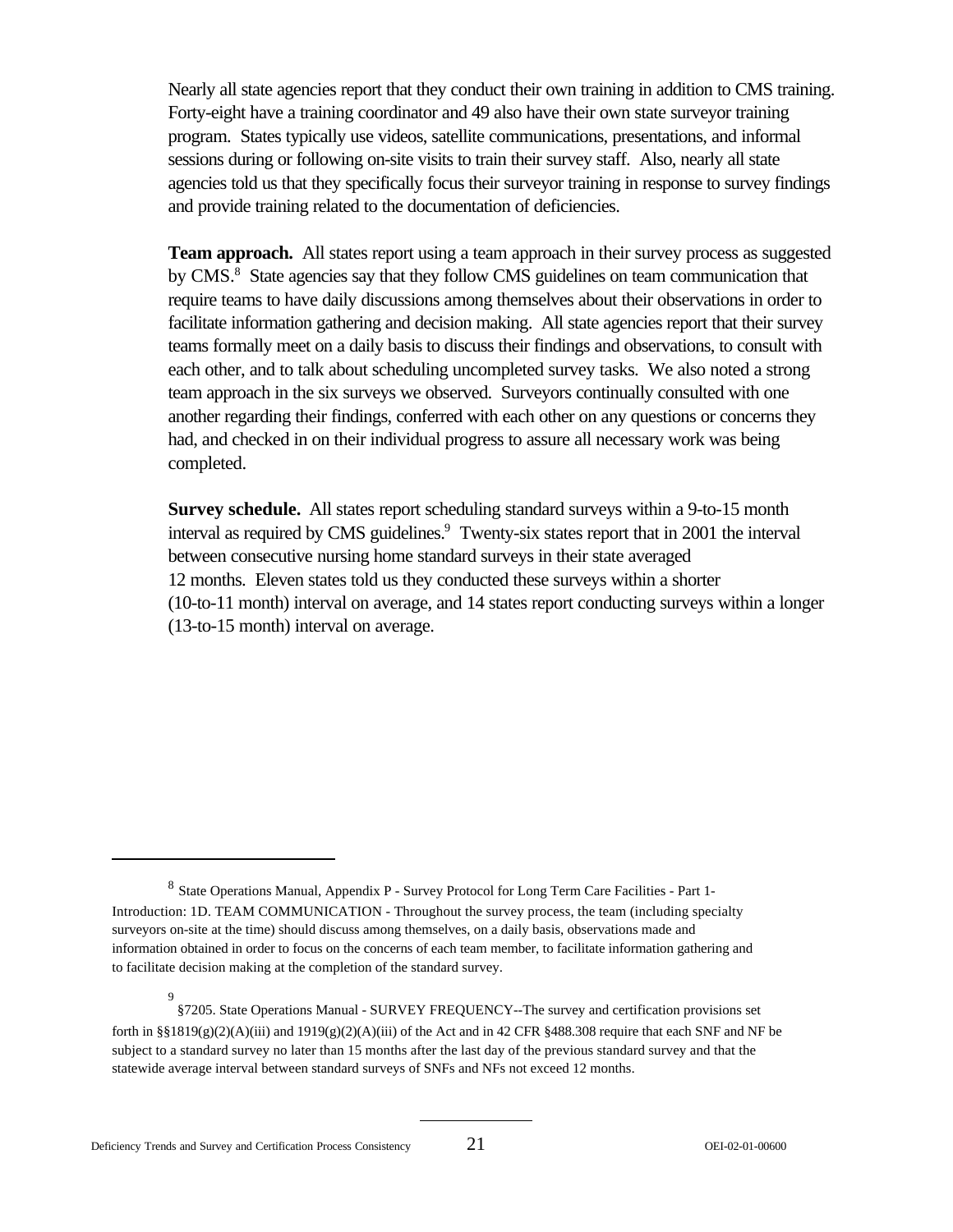**Pre-survey preparation.** Survey teams are required to prepare for surveys offsite by analyzing information about the nursing home that will enable them to focus their review most effectively.<sup>10</sup> All state agencies report doing this pre-survey preparation. First, they all report that their surveyors use quality indicator reports in this preparation. These reports identify potential problems in the facility that may warrant further investigation, such as a high proportion of pressure sores or falls among its residents. Further, 96 percent of states' survey teams use facility level reports generated by OSCAR, while 92 percent will also typically review the facility's prior statements of deficiencies. Complaint data, information from the Ombudsman office, and resident level summary reports are also used by at least 72 percent of states in their pre-survey preparation.

**On-site survey tasks.** In the surveys we observed in the six sample states, we saw evidence of, or directly observed the completion of, all on-site survey tasks required by CMS. We also observed survey teams' use of specific investigative protocols suggested by CMS, such as medical record reviews, resident, group, and family interviews, observations of mealtimes, and direct care observations. In several of the states, surveyors expanded the initial scope of their review, based on observations from the initial facility tour.

We observed that all six of the sample state surveys follow the same general process for Task 6 of the survey process, information analysis for deficiency determination, and Task 7, the exit meeting with the nursing home. On the final day of the survey, before the exit, the survey team in all six states conducted team meetings, reviewed and analyzed their worksheets, discussed their findings, and used a team approach to reach consensus and make decisions. In all six states, the survey team also shared their preliminary findings with the nursing home during the exit meeting, and in five states the facility was given the opportunity to provide additional information either then or at a later date that it believed was pertinent to the initial survey findings.

<sup>&</sup>lt;sup>10</sup> §7203. State Operations Manual - SURVEY PROTOCOL A. Introduction.--This protocol is established pursuant to  $\S\$ 1819(g)(2)(C) and 1919(g)(2)(C) of the Act to provide guidance to surveyors conducting surveys of long term care facilities participating in the Medicare and Medicaid programs. The protocol consists of survey procedures, worksheets, and interpretive guidelines.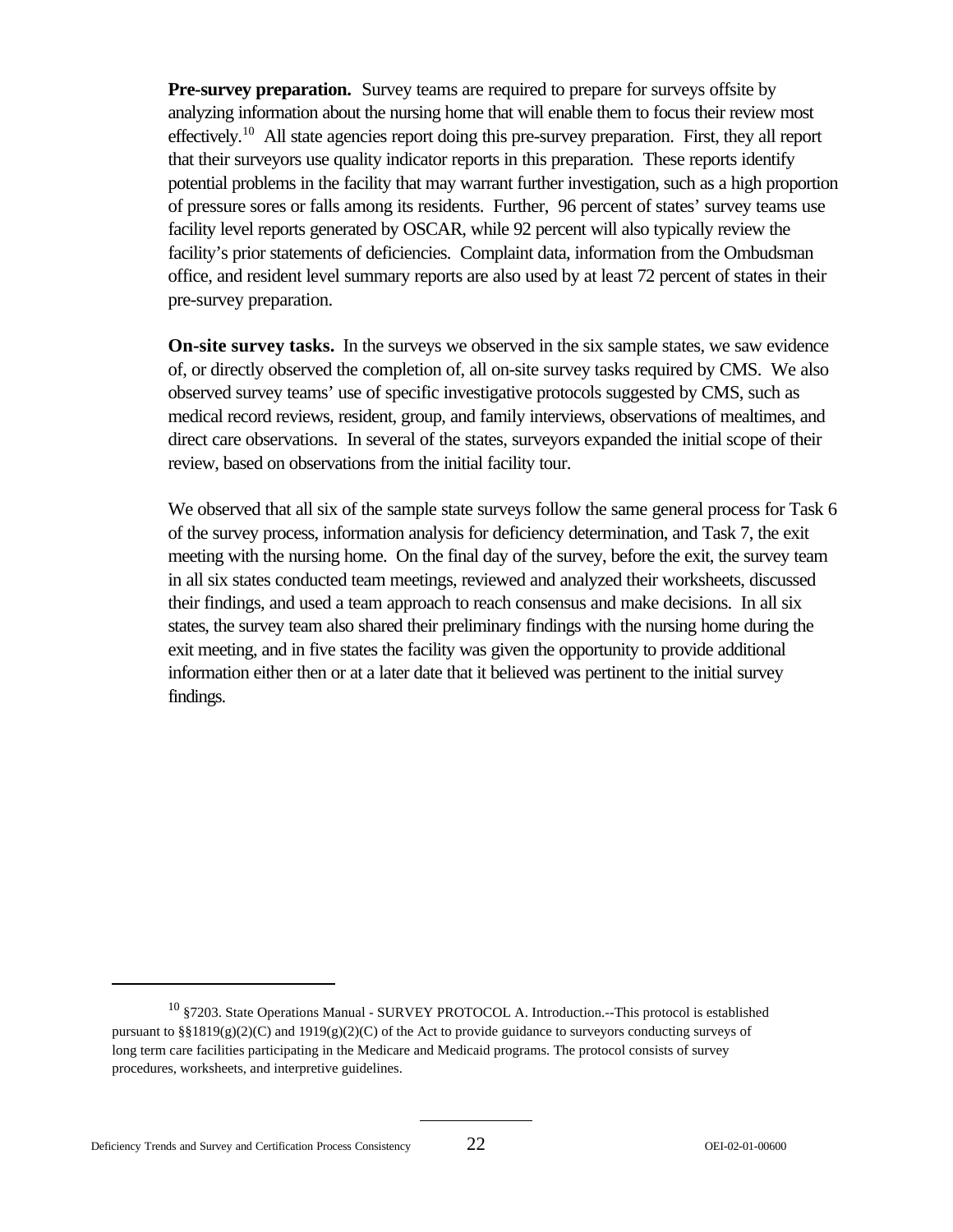# **CONCLUSION**

Our analysis shows an increase in nursing home deficiencies since 1998. The proportion of nursing homes receiving deficiencies, the total number of deficiencies, and the key categories of deficiencies directly related to quality of care have all increased since 1998. In addition, wide variation exists among states in the proportion of deficiency-free nursing homes and in average deficiency rates.

Our review of the survey process reveals that states differ in how they determine both the number and type of deficiencies. We identified four factors that contribute to this variability in citing deficiencies: (1) an inconsistent survey focus; (2) unclear guidelines; (3) the lack of a common review process for draft survey reports; and (4) high surveyor staff turnover. As a result, we conclude that nursing home survey results are not always consistent among states, therefore limiting the comparability of the data. Further, we cannot conclude whether trends in deficiencies are due to deteriorating care, variations in the survey process, and/or increased enforcement. However, deficiencies are a key indicator of care in nursing homes, and therefore, the number of deficiencies and the increase in the number of deficiencies over the past four years raise concerns.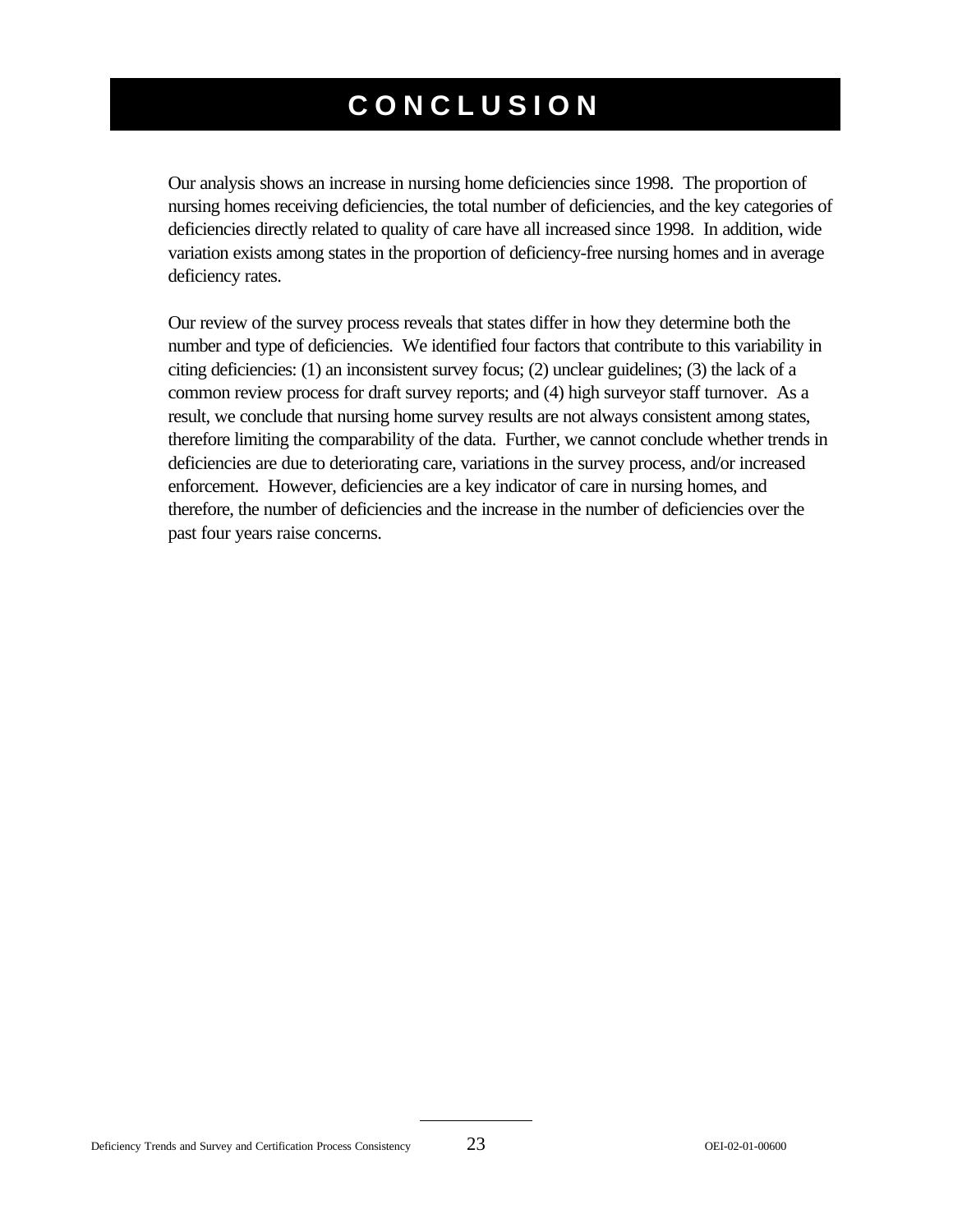# **RECOMMENDATIONS**

**The Centers for Medicare & Medicaid Services should continue to improve its guidance to state agencies on citing deficiencies by providing guidelines that are both clear and explicit.** Based on our findings, we recommend that CMS provide more specific guidance to states for quality of life deficiency tags and clearer directives on when to cite single or multiple deficiencies. We also recommend that CMS more clearly communicate to states that the focus of the nursing home survey process is not consultative. They should remind states of the dual function of this process, as specified in the Interpretive Guidelines. These two functions are: 1) to ensure compliance; and 2) to enter into a non-consultative information exchange for the purpose of information dissemination that may be of assistance to the facility in meeting long term care requirements.

**The Centers for Medicare & Medicaid Services, together with states, should develop common review criteria for draft survey reports.** While most states incorporate some level of supervisory review for draft survey reports, they do not follow a standard process with common evaluation criteria. A more standard review process that utilizes the same criteria for assessing draft reports will help to ensure greater consistency across states. The CMS could incorporate this standardized assessment criteria as part of the Nursing Home State Performance Measures: Review Protocol Guidance, which all states are now required to follow.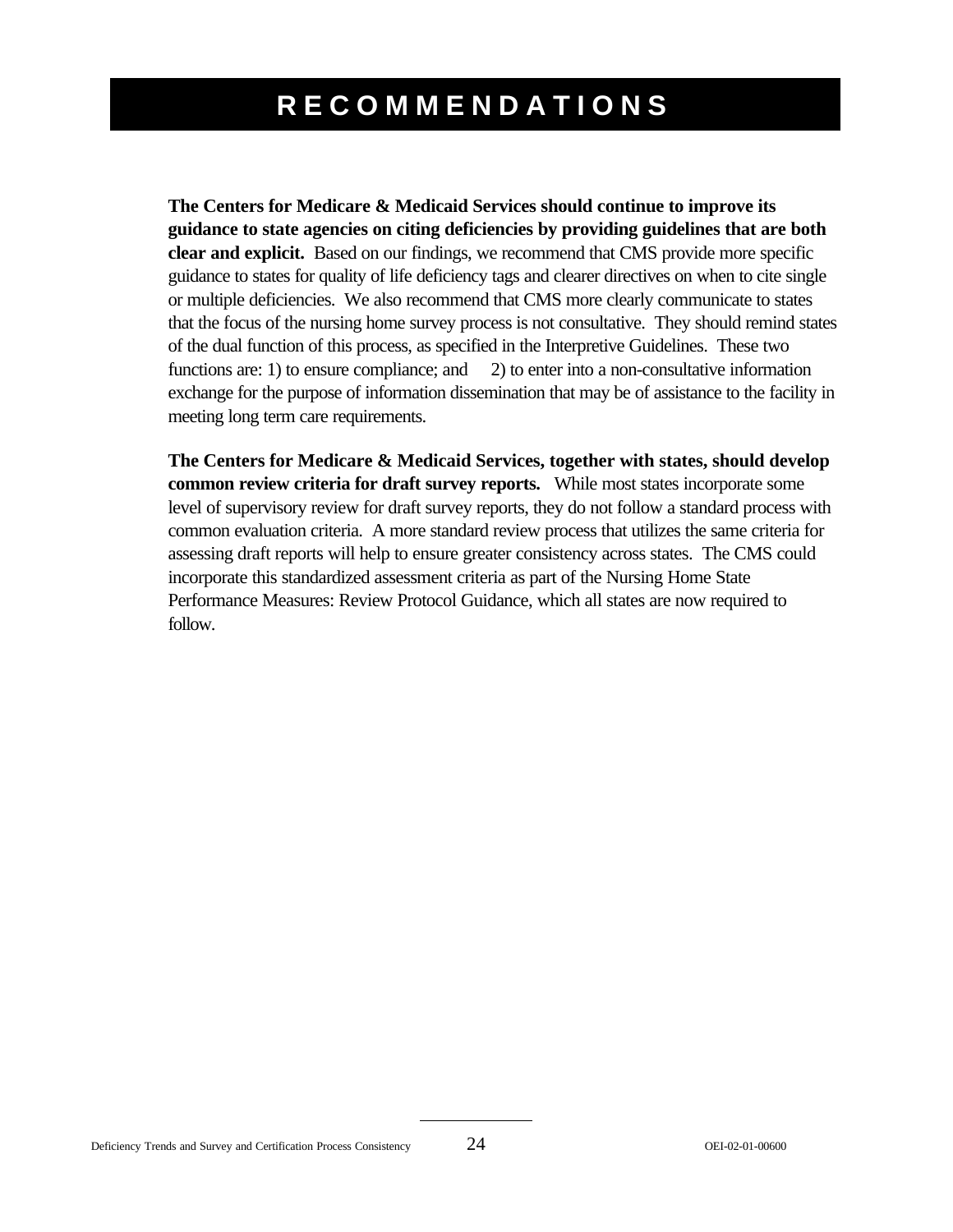# **AGENCY COMMENTS**

We received comments on our draft report from the Centers for Medicare & Medicaid Services (CMS). The CMS concurred with our recommendations that it should continue to improve guidance to state agencies on citing deficiencies by providing guidelines that are both clear and explicit and that it should develop, together with states, a common review criteria for draft survey reports. The CMS also highlighted several actions they have taken to improve such guidance. The full text of CMS' comments are contained in Appendix G.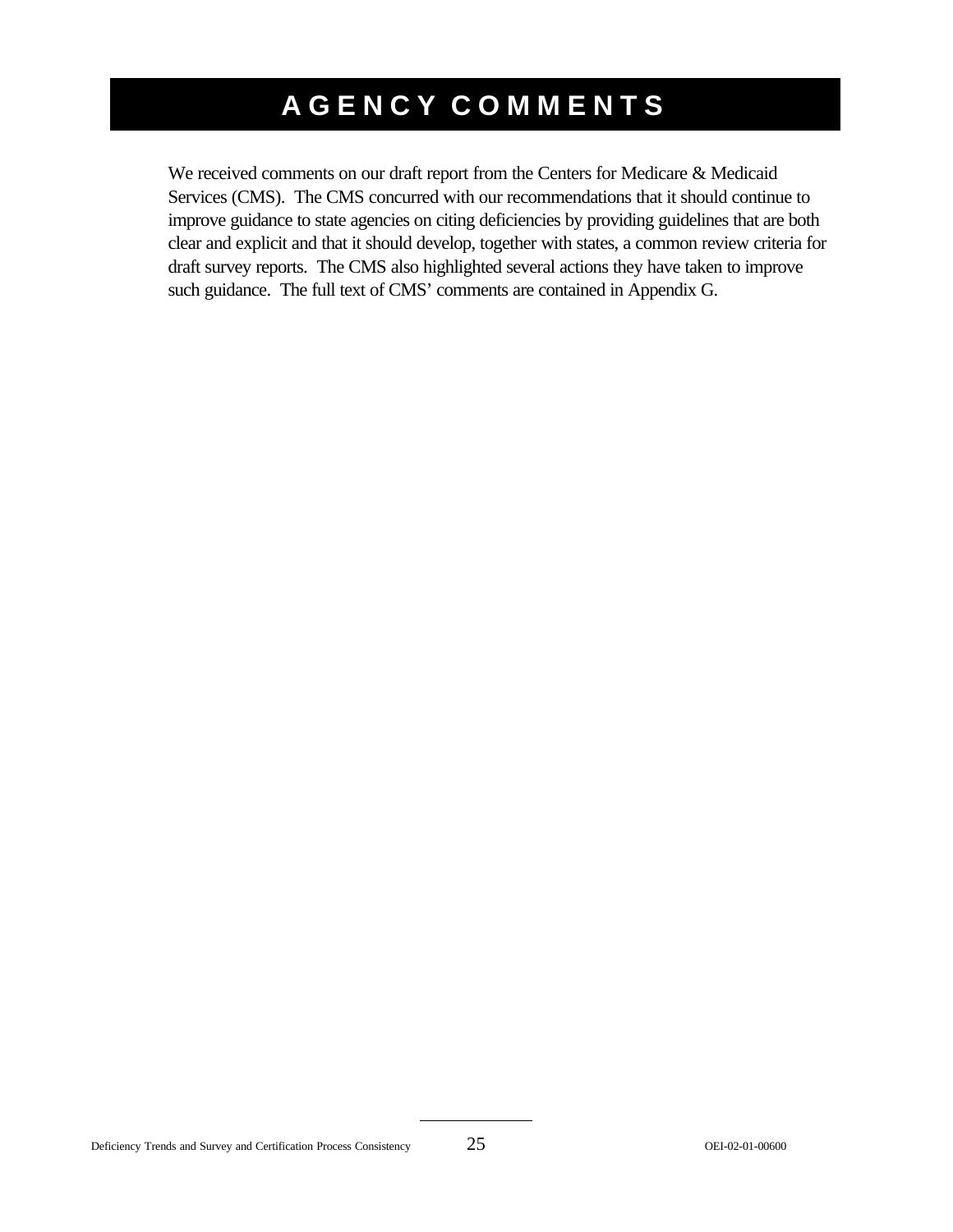

## **Definitions of Quality of Care Deficiencies by Category**

#### **Resident Behavior and Facility Practices**

| Deficiency - (Ftag)    | Definition                                                                                                                                                                       |
|------------------------|----------------------------------------------------------------------------------------------------------------------------------------------------------------------------------|
| F0221                  | Resident has the right to be free from any physical restraint for purposes of<br>discipline or convenience.                                                                      |
| F0222                  | Resident has the right to be free from any chemical restraint for purposes of<br>discipline or convenience.                                                                      |
| F0223                  | Resident has the right to be free from verbal, sexual, physical and mental abuse,<br>corporal punishment, and involuntary seclusion.                                             |
| F0224                  | Facility must have written policies and procedures that prohibit abuse and<br>neglect.                                                                                           |
| F0225                  | Facility may not employ persons who have been found guilty of abuse.                                                                                                             |
| F0226                  | Facility must develop and implement written policies and procedures that<br>prohibit mistreatment, neglect, and abuse of residents, and misappropriation of<br>resident property |
| <b>Quality of Life</b> |                                                                                                                                                                                  |
| Deficiency - (Ftag)    | Definition                                                                                                                                                                       |
| F0240                  | Facility must promote/enhance quality of life.                                                                                                                                   |
| F0241                  | Facility must promote care that maintains or enhances dignity.                                                                                                                   |
| F0242                  | Resident has the right to choose activities, schedules, interact with members of<br>community, and make choices about aspects of life in the facility.                           |
| F0243                  | Resident has the right to organize and participate in resident groups.                                                                                                           |
| F0244                  | Facility must listen and respond to resident or family group.                                                                                                                    |
| F0245                  | Resident has the right to participate in social, religious, and community<br>activities.                                                                                         |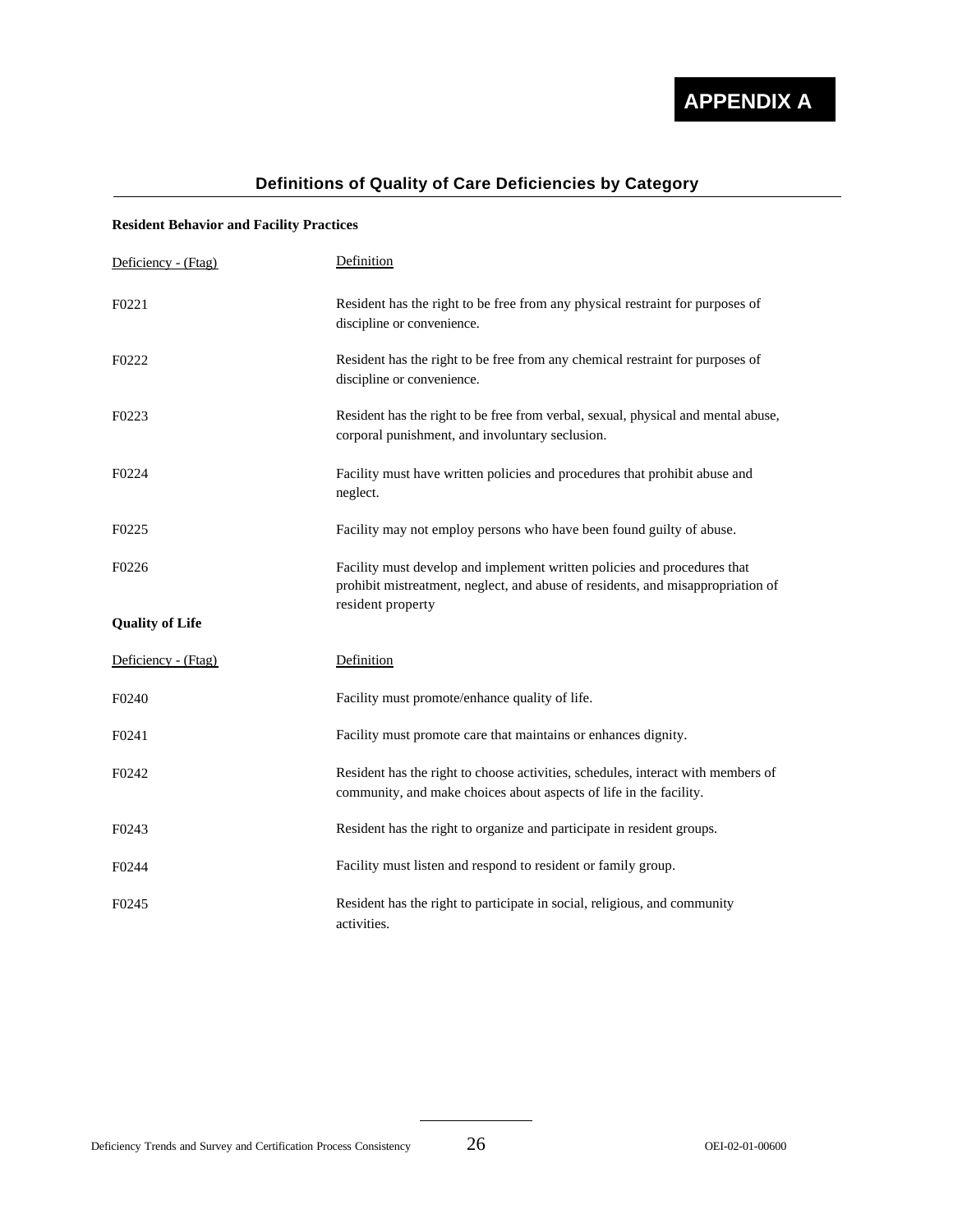| F0246             | Facility should have policies that accommodate residents' needs and<br>preferences.                                                 |
|-------------------|-------------------------------------------------------------------------------------------------------------------------------------|
| F0247             | Resident to receive notice before room or roommate in the facility is changed.                                                      |
| F0248             | Facility is to provide ongoing program of activities that fit resident.                                                             |
| F <sub>0249</sub> | Facilities director must be fully qualified.                                                                                        |
| F0250             | Facility must provide medically-related social services.                                                                            |
| F <sub>0251</sub> | Facility with more than 120 beds must employ a qualified social worker on a full<br>time basis.                                     |
| F0252             | Facility must provide a safe, clean, comfortable, and homelike environment.                                                         |
| F0253             | Facility must provide housekeeping and maintenance services necessary to<br>maintain a sanitary, orderly, and comfortable interior. |
| F0254             | Facility must provide clean bed and bath linens that are in good condition.                                                         |
| F0255             | Facility must provide private closet space in each resident's room.                                                                 |
| F0256             | Facility must provide adequate and comfortable lighting levels in all areas.                                                        |
| F0257             | Facility must provide comfortable and safe temperature levels.                                                                      |
| F0258             | Facility must provide comfortable sound levels.                                                                                     |

#### **Quality of Care**

| Deficiency - (Ftag) | Definition                                                                                                       |
|---------------------|------------------------------------------------------------------------------------------------------------------|
| F0309               | Facility to provide necessary care for the highest practicable physical, mental,<br>and psychosocial well being. |
| F0310               | Activities of daily living do not decline unless unavoidable.                                                    |
| F0311               | Resident is given treatment to improve abilities.                                                                |
| F0312               | Activities of daily living care is provided for dependent residents.                                             |
| F0313               | Resident receive treatment to maintain hearing and vision.                                                       |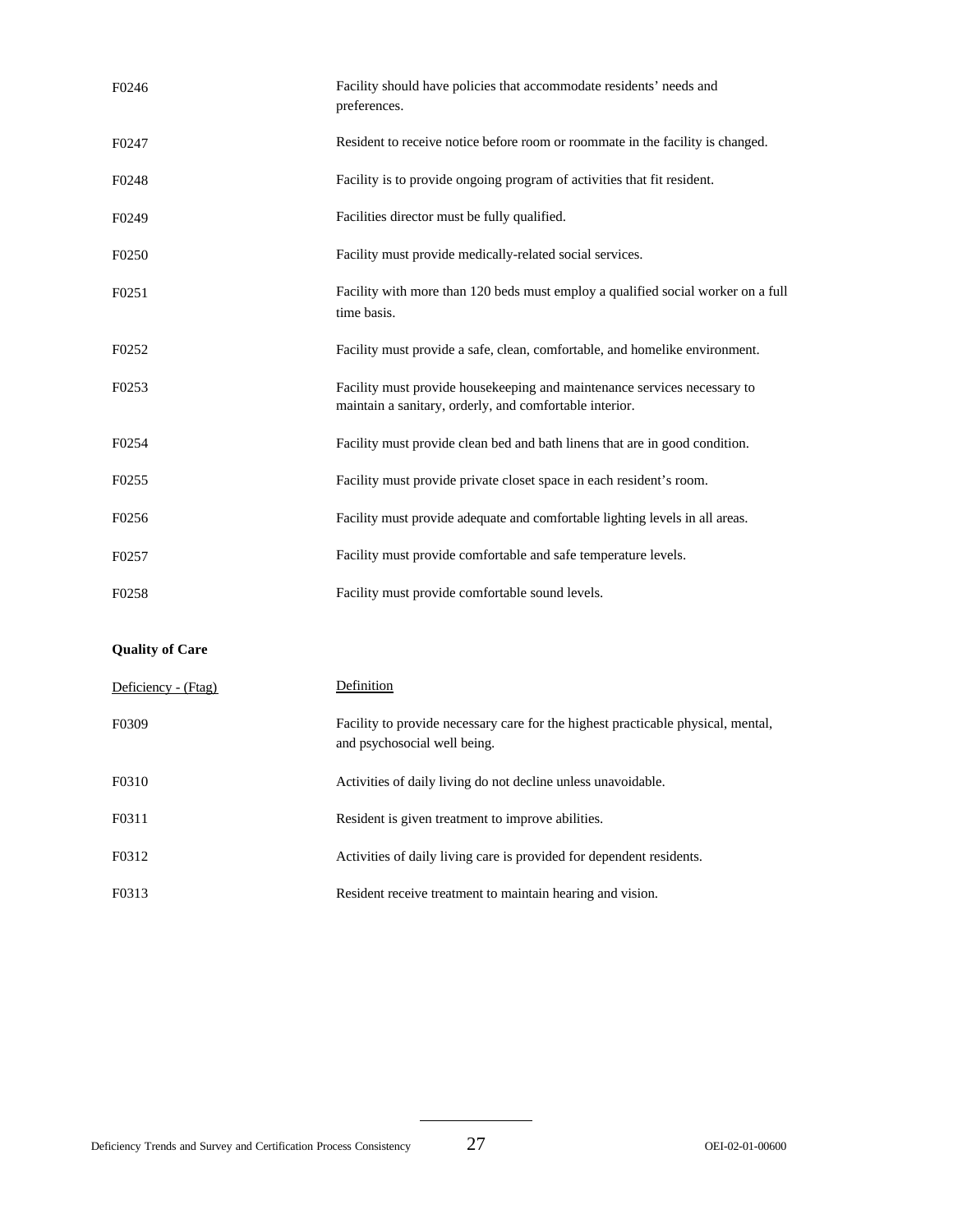| F0314 | Proper treatment to prevent or treat pressure sores.                                          |
|-------|-----------------------------------------------------------------------------------------------|
| F0315 | Resident is not catheterized, unless unavoidable.                                             |
| F0316 | Appropriate treatment for incontinent resident.                                               |
| F0317 | No reduction of range of motion, unless unavoidable.                                          |
| F0318 | Resident with limited range of motion receives appropriate treatment.                         |
| F0319 | Appropriate treatment for mental or psychosocial problems.                                    |
| F0320 | No development of mental problems, unless unavoidable.                                        |
| F0321 | No naso-gastric tube, unless unavoidable.                                                     |
| F0322 | Proper care and services for resident with naso-gastric tube.                                 |
| F0323 | Facility is free of accident hazards.                                                         |
| F0324 | Resident receives adequate supervision and assistance devices to prevent<br>accidents.        |
| F0325 | Facility must maintain acceptable parameters of nutritional status, unless<br>unavoidable.    |
| F0326 | Resident receives therapeutic diet, when required.                                            |
| F0327 | Facility must provide sufficient fluid intake to maintain proper hydration and<br>health.     |
| F0328 | Facility must ensure that proper treatment and care is provided.                              |
| F0329 | Each resident's drug regimen must be free from unnecessary drugs.                             |
| F0330 | No use of antipsychotic drugs, except when necessary.                                         |
| F0331 | Residents who use antipsychotic drugs receive gradual dose reductions.                        |
| F0332 | Facility must ensure that it is free of medication error rates of five percent or<br>greater. |
| F0333 | Residents are free of any significant medication errors.                                      |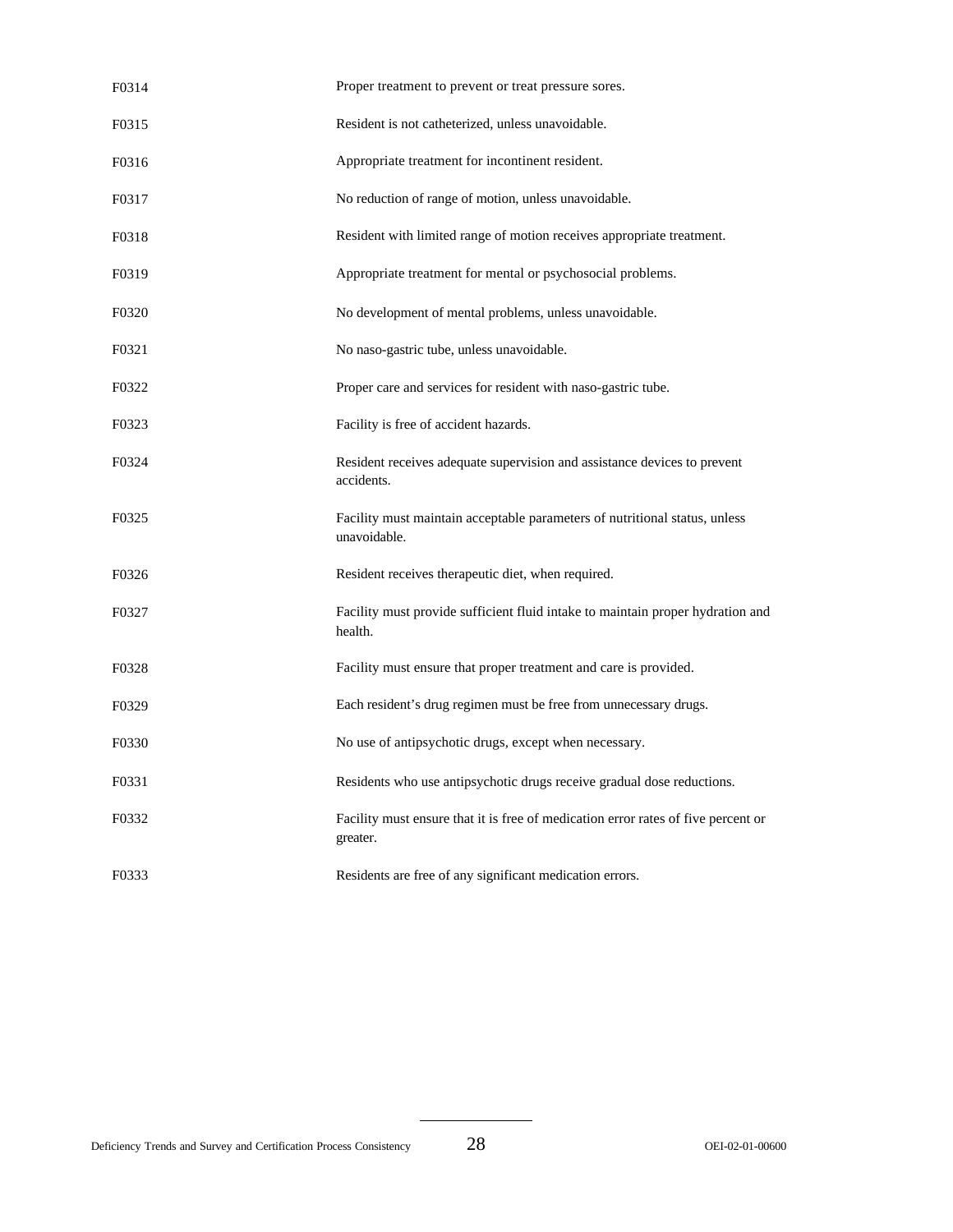**APPENDIX B** 

|  | Definitions of Selected Deficiencies for State Survey Report Review |  |  |
|--|---------------------------------------------------------------------|--|--|
|  |                                                                     |  |  |

|                  | Definition<br>Deficiency - (Ftag) |                                                                                                                                                                                                                                                                                                                                                                                    |  |  |
|------------------|-----------------------------------|------------------------------------------------------------------------------------------------------------------------------------------------------------------------------------------------------------------------------------------------------------------------------------------------------------------------------------------------------------------------------------|--|--|
| F <sub>223</sub> | $[n=14]$                          | Resident has the right to be free from verbal, sexual, physical and mental abuse,<br>corporal punishment, and involuntary seclusion.                                                                                                                                                                                                                                               |  |  |
| F241             | $[n=26]$                          | Facility must promote care that maintains or enhances dignity.                                                                                                                                                                                                                                                                                                                     |  |  |
| F <sub>279</sub> | $[n=24]$                          | The facility must develop a comprehensive care plan for each resident that<br>includes measurable objectives and timetables to meet a resident's medical,<br>nursing, and mental and psychosocial needs, as identified in the comprehensive<br>assessment. The care plan must describe the services that are to be furnished<br>and any services that would otherwise be required. |  |  |
| F <sub>280</sub> | $[n=18]$                          | A comprehensive care plan must be developed by an interdisciplinary team,<br>within 7 days after the completion of the comprehensive assessment and be<br>periodically reviewed and revised by a team of qualified persons after each<br>assessment.                                                                                                                               |  |  |
| F309             | $[n=34]$                          | Facility to provide necessary care for the highest practicable physical, mental,<br>and psychosocial well being.                                                                                                                                                                                                                                                                   |  |  |
| F314             | $[n=32]$                          | Proper treatment to prevent or treat pressure sores.                                                                                                                                                                                                                                                                                                                               |  |  |
| F323             | $[n=21]$                          | Facility is free of accident hazards.                                                                                                                                                                                                                                                                                                                                              |  |  |
| F324             | $[n=37]$                          | Resident receives adequate supervision to prevent accidents.                                                                                                                                                                                                                                                                                                                       |  |  |
| F327             | $[n=13]$                          | Facility must provide sufficient fluid intake to maintain proper hydration and<br>health.                                                                                                                                                                                                                                                                                          |  |  |
| F329             | $[n=18]$                          | Each resident's drug regimen must be free from unnecessary drugs.                                                                                                                                                                                                                                                                                                                  |  |  |
| F353             | $[n=12]$                          | The facility must have sufficient nursing staff to provide nursing and related<br>services to attain or maintain the highest practicable physical, mental, and<br>psychosocial well-being of each resident, as determined by the resident<br>assessments and individual plans of care.                                                                                             |  |  |
| F371             | $[n=36]$                          | The facility must store, prepare, distribute, and serve food under sanitary<br>conditions.                                                                                                                                                                                                                                                                                         |  |  |
| F0441            | $[n=25]$                          | The facility must establish and maintain an infection control program designed<br>to provide a safe, sanitary, and comfortable environment and to help prevent the<br>development and transmission of disease and infection.                                                                                                                                                       |  |  |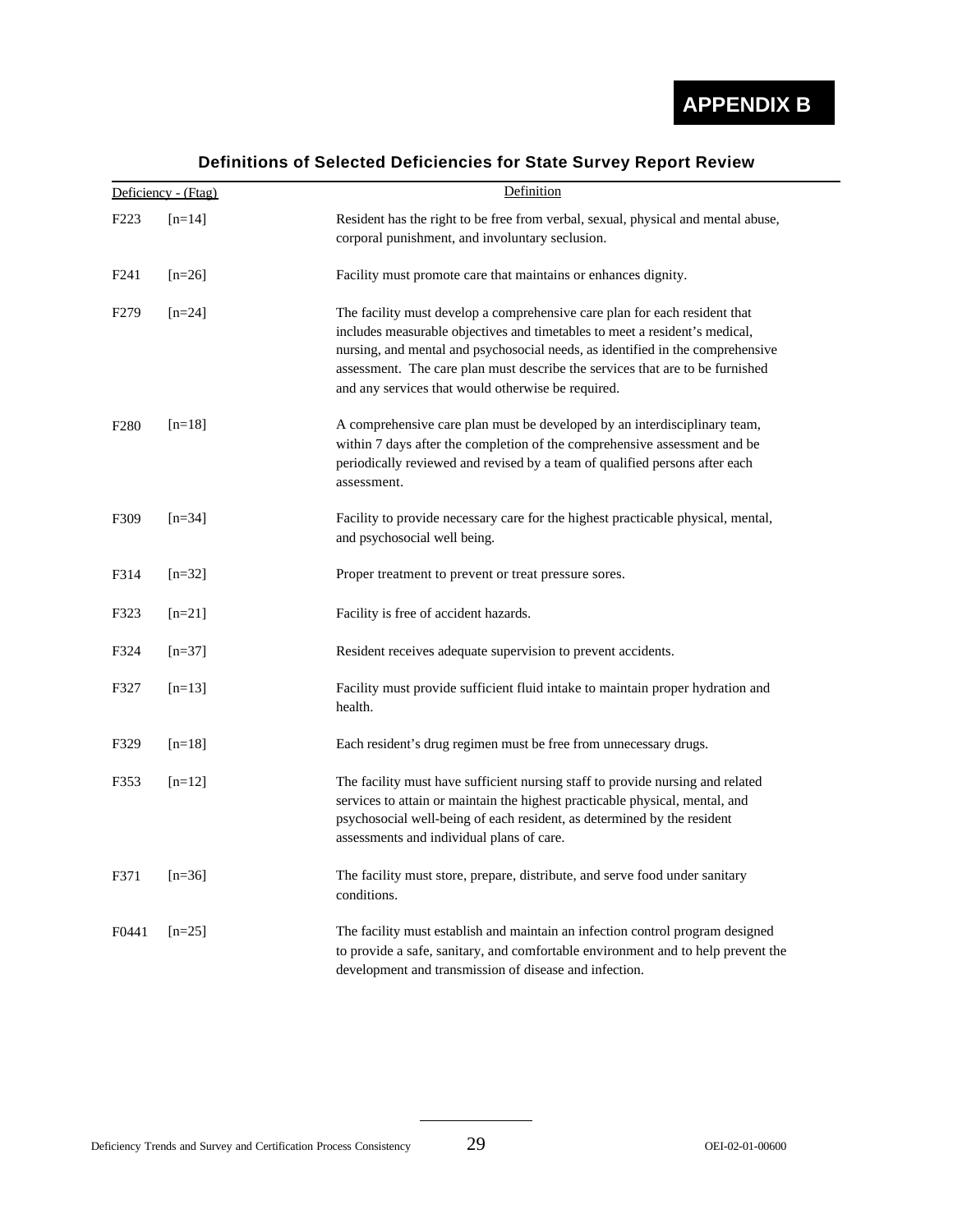### Table C-1 **Proportion of Nursing Homes by Resident Behavior and Facility Practices Deficiencies, 1998-2001**

| Deficiency                                                                                                                                                                                     | 1998  | 1999  | 2000  | 2001  | Percentage<br>Point<br>Difference*<br>1998-2001 |
|------------------------------------------------------------------------------------------------------------------------------------------------------------------------------------------------|-------|-------|-------|-------|-------------------------------------------------|
| Right to be free from physical<br>restraints                                                                                                                                                   | 12.8% | 11.5% | 10.9% | 11.0% | $-1.8%$                                         |
| Right to be free from chemical<br>restraints                                                                                                                                                   | 0.7%  | 0.4%  | 0.5%  | 0.4%  | $-0.3%$                                         |
| Right to be free from<br>abuse                                                                                                                                                                 | 1.7%  | 2.0%  | 1.7%  | 1.5%  | $-0.1%$                                         |
| Must have policies that<br>prohibit abuse and neglect                                                                                                                                          | 1.9%  | 2.6%  | 3.2%  | 2.5%  | 0.5%                                            |
| May not employ persons guilty<br>of abuse                                                                                                                                                      | 6.7%  | 8.7%  | 11.6% | 10.8% | 4.1%                                            |
| Facility must develop and<br>implement written policies and<br>procedures that prohibit<br>mistreatment, neglect, and<br>abuse of residents, and<br>misappropriation of resident<br>property** | 0.0%  | 1.6%  | 8.7%  | 10.2% | 10.2%                                           |
| <b>Total</b>                                                                                                                                                                                   | 19.1% | 21.3% | 28.0% | 28.2% | 9.1%                                            |
| * Differences may be due to rounding                                                                                                                                                           |       |       |       |       | Source: OSCAR data, 2002                        |

\*\* Deficiency was instituted in 1999

Deficiency Trends and Survey and Certification Process Consistency 30 OEI-02-01-00600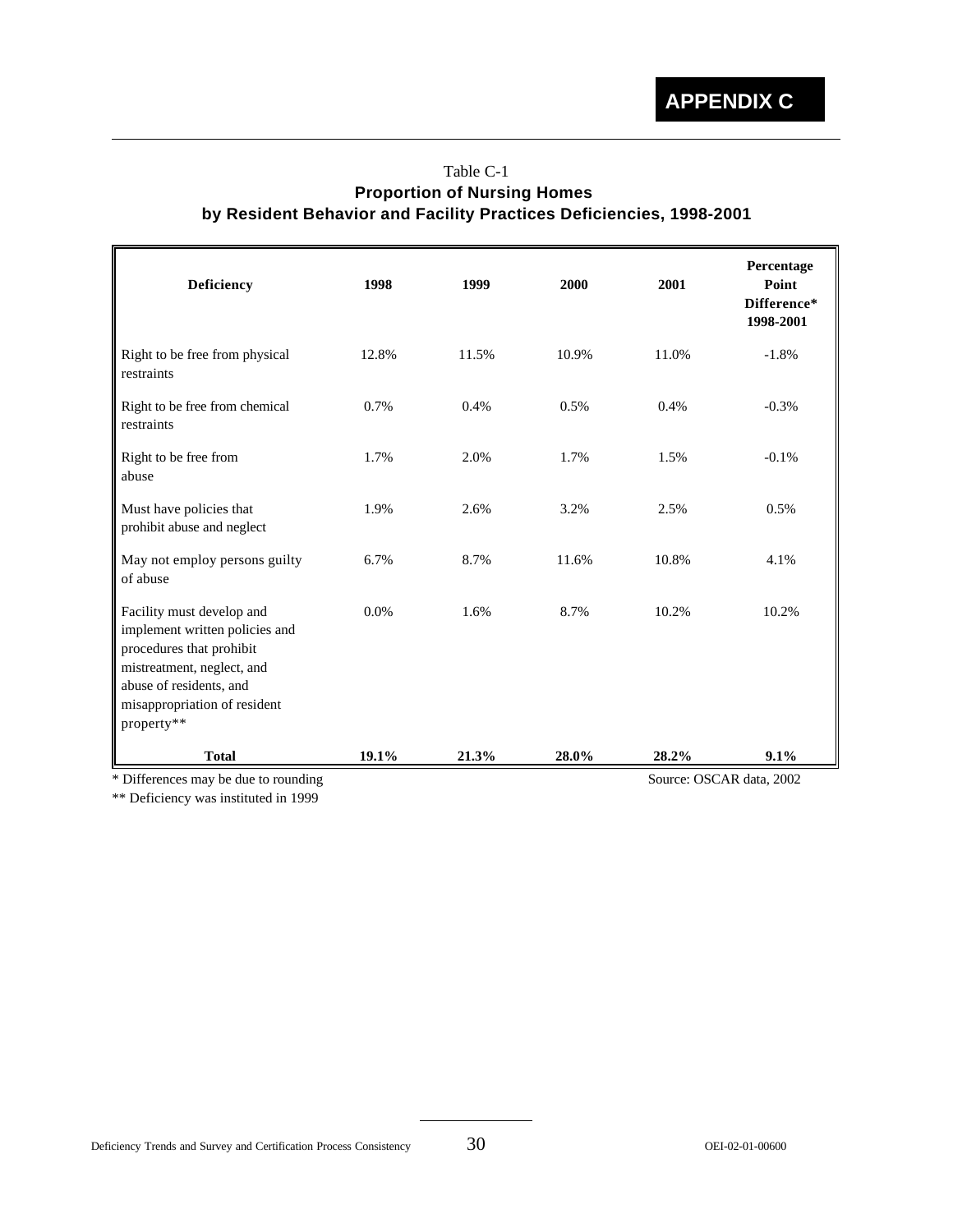| Deficiency                                                                         | 1998  | 1999  | 2000  | 2001  | Percentage<br>Point<br>Difference*<br>1998-2001 |
|------------------------------------------------------------------------------------|-------|-------|-------|-------|-------------------------------------------------|
| Facility promotes/enhances<br>quality of life                                      | 0.3%  | 0.2%  | 0.2%  | 0.3%  | 0.0%                                            |
| Facility promotes care that<br>maintains/enhances dignity                          | 14.4% | 16.8% | 17.3% | 17.2% | 2.9%                                            |
| Resident has the right to make<br>choices about aspects of life in the<br>facility | 2.5%  | 2.6%  | 2.1%  | 2.0%  | $-0.5%$                                         |
| Right to organize and participate in<br>groups                                     | 0.5%  | 0.6%  | 0.3%  | 0.3%  | $-0.2%$                                         |
| Facility must listen and respond to<br>groups                                      | 0.4%  | 0.4%  | 0.6%  | 0.5%  | 0.0%                                            |
| Right to participate<br>in activities                                              | 0.1%  | 0.1%  | 0.1%  | 0.1%  | 0.0%                                            |
| Should have policies that<br>accommodate needs                                     | 9.2%  | 9.6%  | 10.0% | 9.7%  | 0.5%                                            |
| Receive notice of room or<br>roommate change                                       | 0.2%  | 0.2%  | 0.1%  | 0.1%  | $-0.1%$                                         |
| Facility must provide an activity<br>program                                       | 7.9%  | 8.8%  | 8.2%  | 7.8%  | $-0.2%$                                         |
| Facilities activity director must be<br>fully qualified                            | 0.4%  | 0.5%  | 0.5%  | 0.5%  | 0.1%                                            |
| Facility provides medically-related<br>social services                             | 7.9%  | 7.9%  | 6.7%  | 6.8%  | $-1.1%$                                         |
| Facility must employ a qualified<br>social worker                                  | 0.2%  | 0.3%  | 0.3%  | 0.2%  | 0.0%                                            |
| Facility must provide a safe, clean,<br>homelike environment                       | 7.1%  | 7.3%  | 7.6%  | 7.7%  | 0.6%                                            |
| Housekeeping maintains sanitary<br>and comfortable interior                        | 14.2% | 15.5% | 17.3% | 16.7% | 2.5%                                            |

Table C-2 **Proportion of Nursing Homes by Quality of Life Deficiencies, 1998-2001**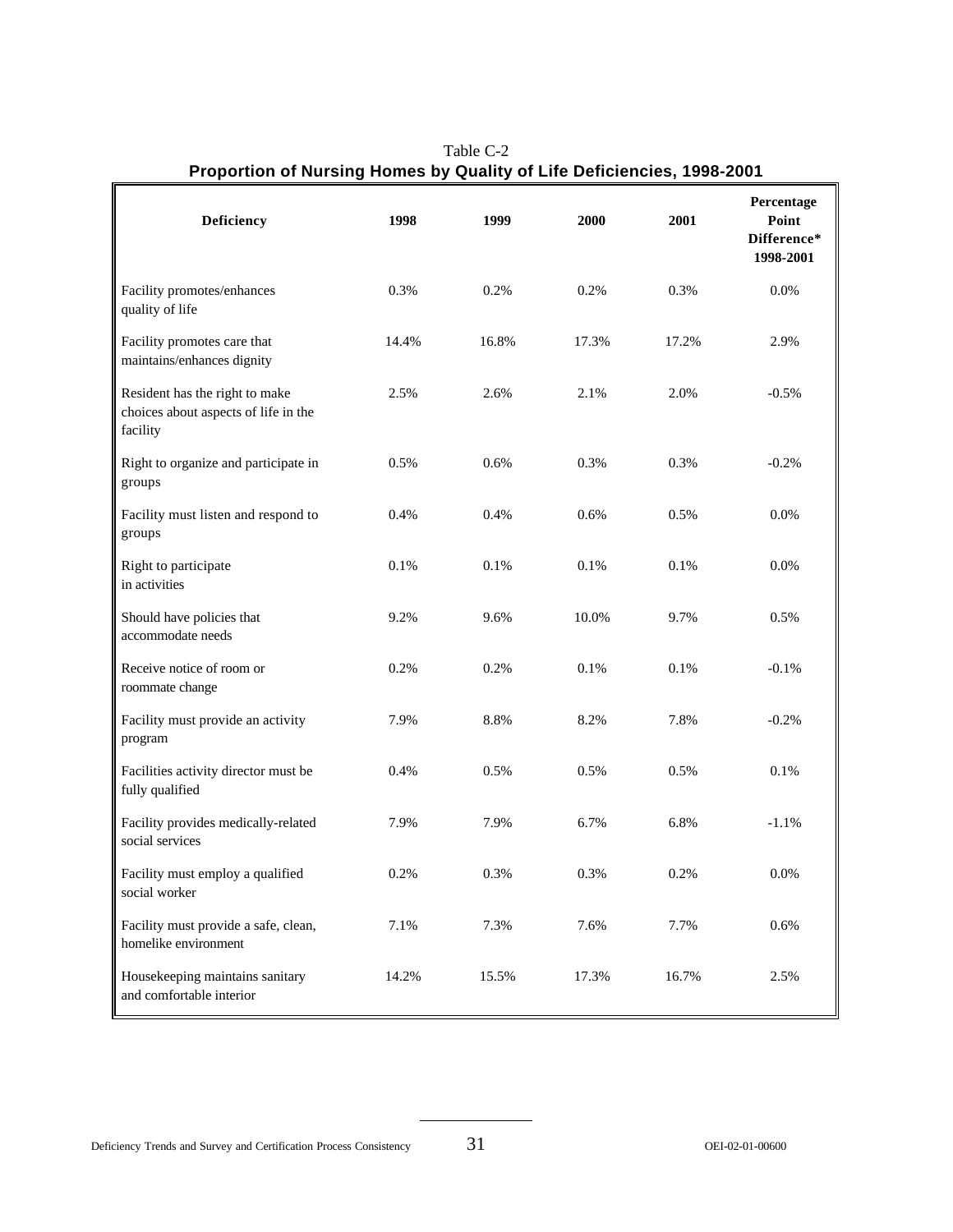#### **(Continued)**

| <b>Deficiency</b>                                | 1998  | 1999  | 2000  | 2001                     | Percentage<br>Point<br>Difference*<br>1998-2001 |
|--------------------------------------------------|-------|-------|-------|--------------------------|-------------------------------------------------|
| Clean bed and<br>bath linens                     | 1.6%  | 1.7%  | 1.4%  | 1.2%                     | $-0.4%$                                         |
| Private closet<br>space                          | 0.1%  | 0.1%  | 0.1%  | 0.1%                     | 0.0%                                            |
| Adequate and<br>comfortable<br>light             | 0.6%  | 0.4%  | 0.6%  | 0.4%                     | $-0.1%$                                         |
| Safe and<br>comfortable<br>temperature<br>levels | 1.0%  | 0.9%  | 0.9%  | 0.8%                     | $-0.2%$                                         |
| Maintenance of<br>comfortable<br>sound levels    | 1.7%  | 1.8%  | 1.8%  | 1.5%                     | $-0.2%$                                         |
| <b>Total</b>                                     | 37.8% | 41.9% | 43.6% | 43.1%                    | 5.3%                                            |
| * Differences may be due to rounding             |       |       |       | Source: OSCAR data, 2002 |                                                 |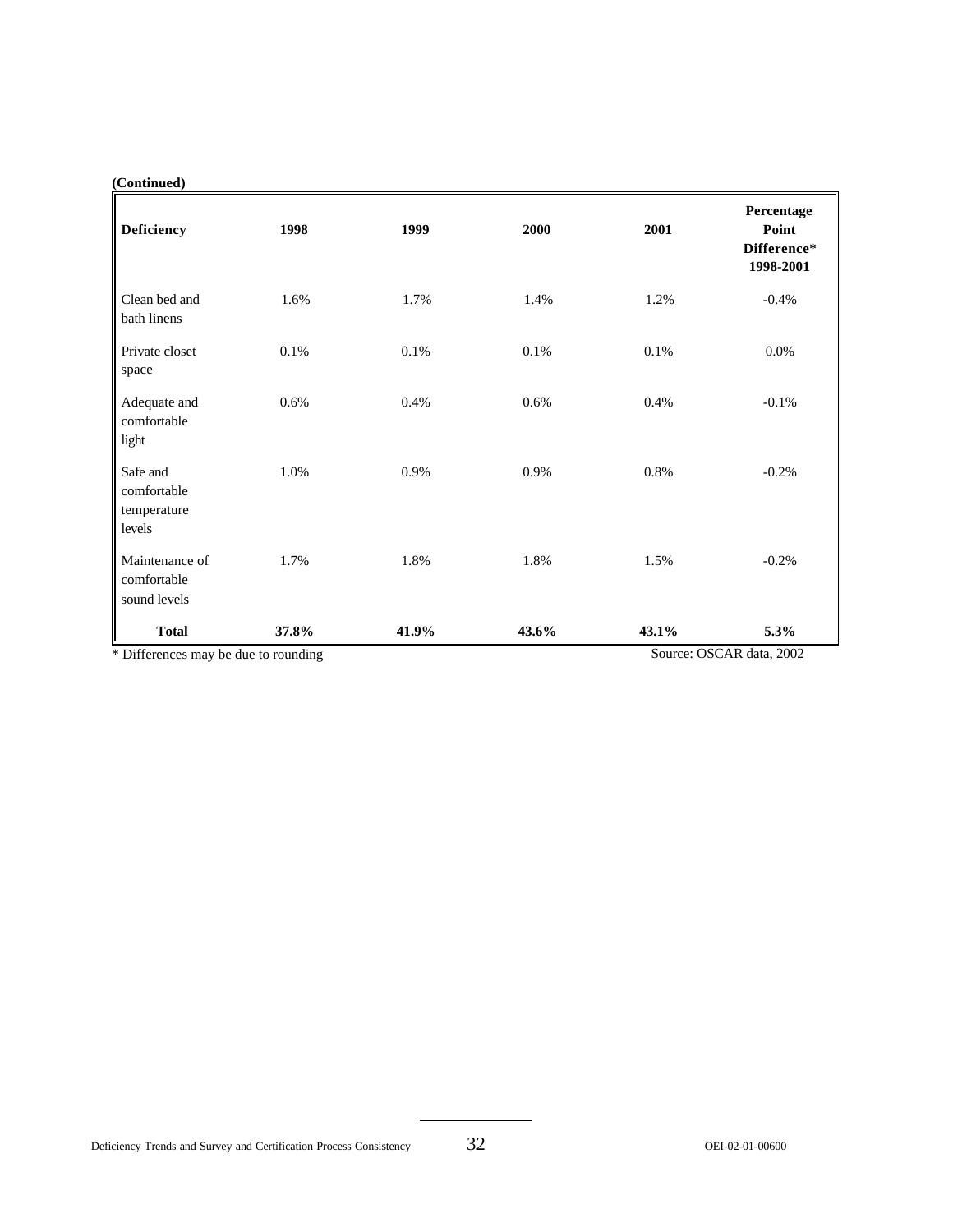| Deficiency                                                      | 1998  | 1999    | 2000  | 2001  | Percentage<br>Point<br>Difference*<br>1998-2001 |
|-----------------------------------------------------------------|-------|---------|-------|-------|-------------------------------------------------|
| Provides necessary care for highest<br>practicable well-being   | 17.0% | 21.1%   | 23.5% | 23.5% | 6.6%                                            |
| ADL's don't decline unless<br>unavoidable                       | 2.7%  | 2.2%    | 1.8%  | 1.6   | $-1.0\%$                                        |
| Resident given appropriate<br>treatment to improve abilities    | 5.6%  | 6.5%    | 6.0%  | 4.8%  | $-0.8%$                                         |
| ADL care provided for dependent<br>residents                    | 11.9% | 14.3%   | 13.7% | 12.5% | 0.6%                                            |
| Resident receives treatment to<br>maintain vision and hearing   | 0.6%  | 0.7%    | 0.6%  | 0.6%  | 0.0%                                            |
| Proper treatment to prevent or treat<br>pressure sores          | 16.5% | 18.1%   | 18.0% | 17.1% | 0.6%                                            |
| Resident not catheterized, unless<br>unavoidable                | 1.4%  | 1.3%    | 1.2%  | 1.6%  | 0.2%                                            |
| Appropriate treatment for<br>incontinence                       | 11.1% | 11.7%   | 10.7% | 10.2% | $-0.9%$                                         |
| No reduction in range of motion,<br>unless unavoidable          | 0.8%  | 0.9%    | 0.7%  | 0.6%  | $-0.2%$                                         |
| Appropriate range of motion<br>treatment                        | 8.9%  | 9.9%    | 9.0%  | 8.0%  | $-0.9%$                                         |
| Appropriate treatment for mental or<br>psychosocial functioning | 2.5%  | 2.7%    | 2.3%  | 1.9%  | $-0.6%$                                         |
| No development of mental<br>problems, unless unavoidable        | 0.1%  | 0.2%    | 0.2%  | 0.2%  | 0.0%                                            |
| No naso-gastric tube, unless<br>unavoidable                     | 0.2%  | $0.1\%$ | 0.1%  | 0.1%  | $-0.1%$                                         |
| Proper care for residents with naso-<br>gastric tubes           | 4.6%  | 5.3%    | 5.8%  | 5.2%  | 0.6%                                            |

Table C-3 **Proportion of Nursing Homes by Quality of Care Deficiencies, 1998-2001**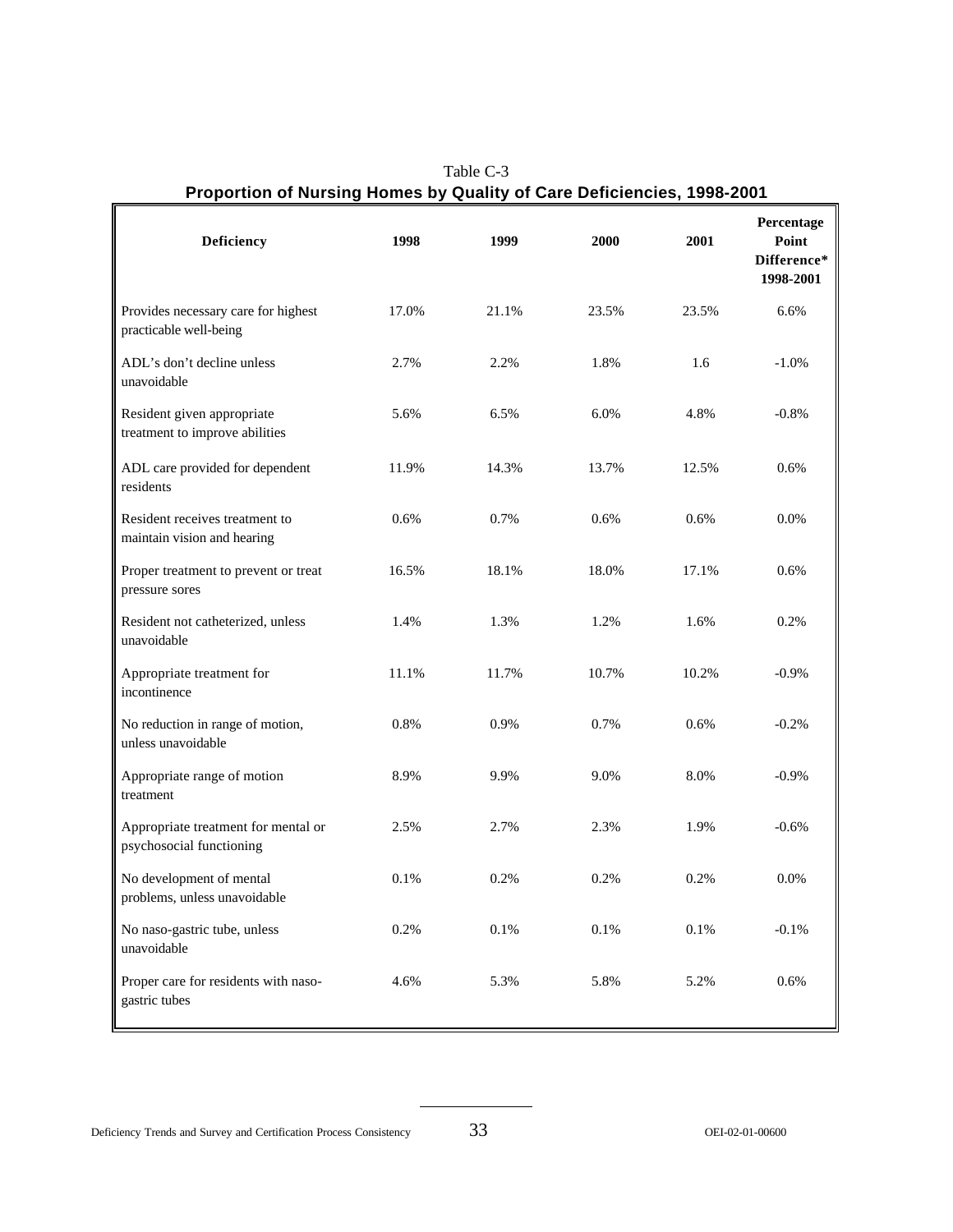#### **(Continued)**

| Deficiency                                                      | 1998  | 1999  | 2000  | 2001  | Percentage<br>Point<br><b>Difference</b><br>1998-2001 |
|-----------------------------------------------------------------|-------|-------|-------|-------|-------------------------------------------------------|
| Facility is free of accident hazards                            | 18.0% | 18.7% | 20.4% | 21.9% | 3.9%                                                  |
| Adequate supervision and/or<br>devices to prevent accidents     | 14.8% | 17.9% | 18.0% | 18.5% | 3.6%                                                  |
| Resident maintains nutrition status,<br>unless unavoidable      | 8.0%  | 9.9%  | 9.4%  | 8.3%  | 0.3%                                                  |
| Resident receives therapeutic diet,<br>when required            | 1.9%  | 2.3%  | 3.1%  | 3.0%  | 1.1%                                                  |
| Facility provides sufficient fluid<br>intake to maintain health | 3.2%  | 5.4%  | 6.0%  | 5.0%  | 1.9%                                                  |
| Proper treatment and care for<br>special needs                  | 3.6%  | 4.3%  | 4.6%  | 4.6%  | 1.0%                                                  |
| Drug regimen free from unnecessary<br>drugs                     | 10.5% | 11.8% | 12.4% | 12.5% | 2.0%                                                  |
| No use of antipsychotic drugs<br>except when necessary          | 1.2%  | 0.8%  | 0.9%  | 0.9%  | $-0.3%$                                               |
| Gradual dose reduction of<br>antipsychotic drugs                | 1.2%  | 1.1%  | 0.9%  | 1.1%  | $-0.1%$                                               |
| Facility is free of medication error<br>rates of 5% or more     | 5.6%  | 7.4%  | 10.0% | 9.8%  | 4.2%                                                  |
| Residents are free from significant<br>medication errors        | 3.0%  | 3.7%  | 4.4%  | 3.8%  | 0.9%                                                  |
| <b>Total</b>                                                    | 59.4% | 65.3% | 68.1% | 68.4% | $9.0\%$                                               |

\* Differences may be due to rounding Source: OSCAR data, 2002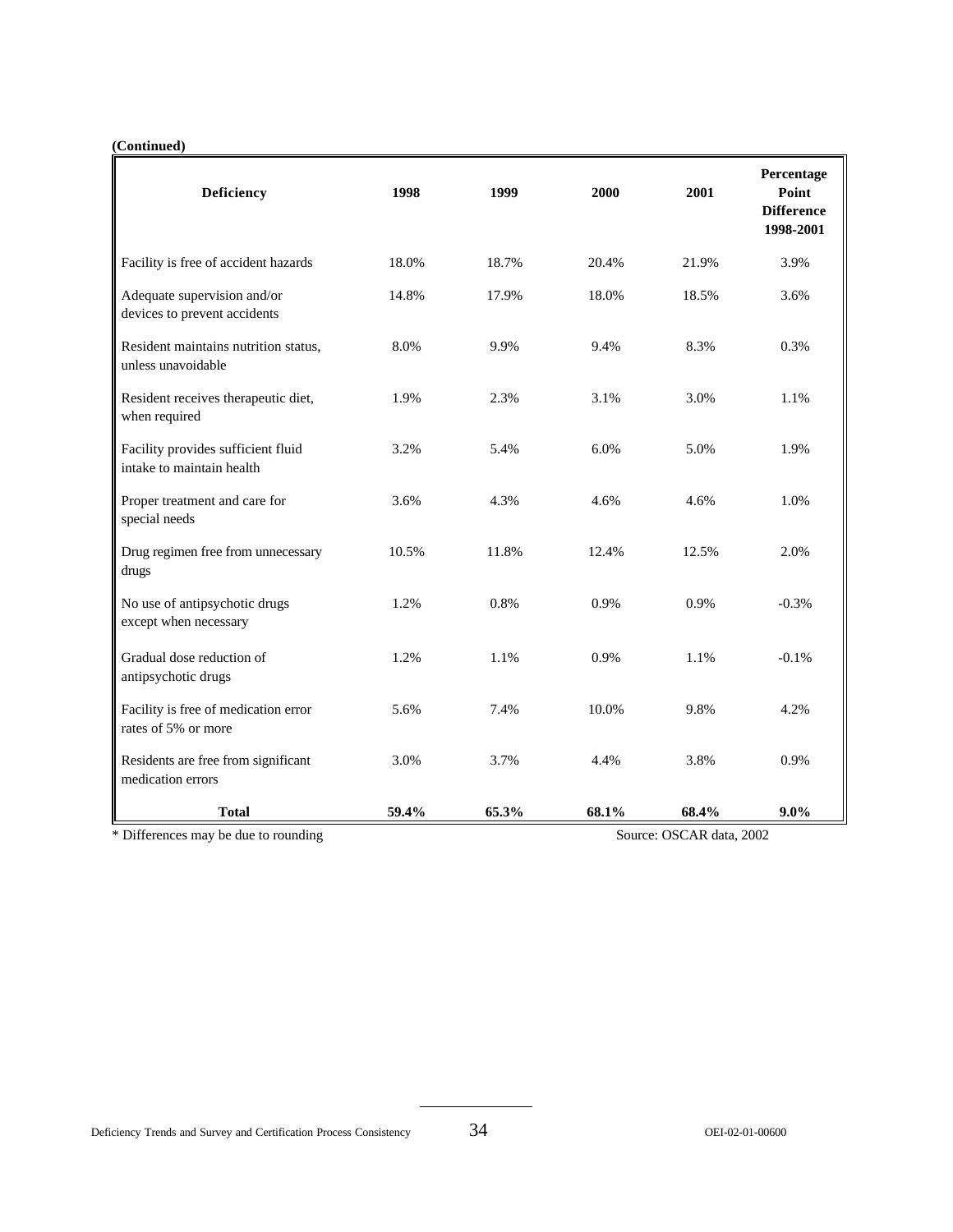### Table D-1 **Percentage of Nursing Homes that Received Substandard Quality of Care and Immediate Jeopardy Deficiencies, 1998-2001**

|                                       | 1998     | 1999     | 2000     | 2001              | <b>Percentage Point</b><br><b>Difference</b><br>1998-2001 |
|---------------------------------------|----------|----------|----------|-------------------|-----------------------------------------------------------|
| <b>Substandard Quality</b><br>of Care | 4.5 %    | 4.8 $%$  | $4.5 \%$ | $4.2 \frac{9}{6}$ | $-0.3$                                                    |
| <b>Immediate Jeopardy</b>             | $1.4 \%$ | $1.4 \%$ | 2.1 %    | $2.3\%$           | 0.9                                                       |

Source: OSCAR data, 2002

#### Table D-2

### **Percentage of Nursing Homes by Scope and Severity of Quality of Care Deficiencies, 1998-2001**

| Scope and<br><b>Severity</b><br>Level | 1998  | 1999  | 2000    | 2001  | <b>Difference</b><br>1998-2001 |
|---------------------------------------|-------|-------|---------|-------|--------------------------------|
| $\mathbf{A}$                          | $0\%$ | $0\%$ | $0\%$   | 0 %   | $0\%$                          |
| B                                     | 13.0% | 12.3% | 14.3%   | 14.5% | 1.5%                           |
| $\mathbf C$                           | 6.4%  | 7.5%  | 9.0%    | 7.7%  | 1.3%                           |
| D                                     | 51.1% | 56.6% | 61.8%   | 64.1% | 13.0%                          |
| E                                     | 32.8% | 35.8% | 38.9%   | 37.6% | 4.8%                           |
| $\mathbf F$                           | 1.5%  | 1.9%  | 1.8%    | 1.6%  | 0.2%                           |
| ${\bf G}$                             | 26.5% | 28.5% | 22.7%   | 18.6% | $-7.9\%$                       |
| $\mathbf H$                           | 2.6%  | 2.7%  | 1.8%    | 1.3%  | $-1.3%$                        |
| $\mathbf I$                           | 0.1%  | 0.1%  | $0.1\%$ | 0.0%  | $-0.1%$                        |
| ${\bf J}$                             | 0.7%  | 0.7%  | 0.8%    | 1.0%  | 0.4%                           |
| $\mathbf K$                           | 0.5%  | 0.4%  | 0.8%    | 0.8%  | 0.4%                           |
| ${\bf L}$                             | 0.0%  | 0.1%  | 0.1%    | 0.2%  | 0.2%                           |

Source: OSCAR data, 2002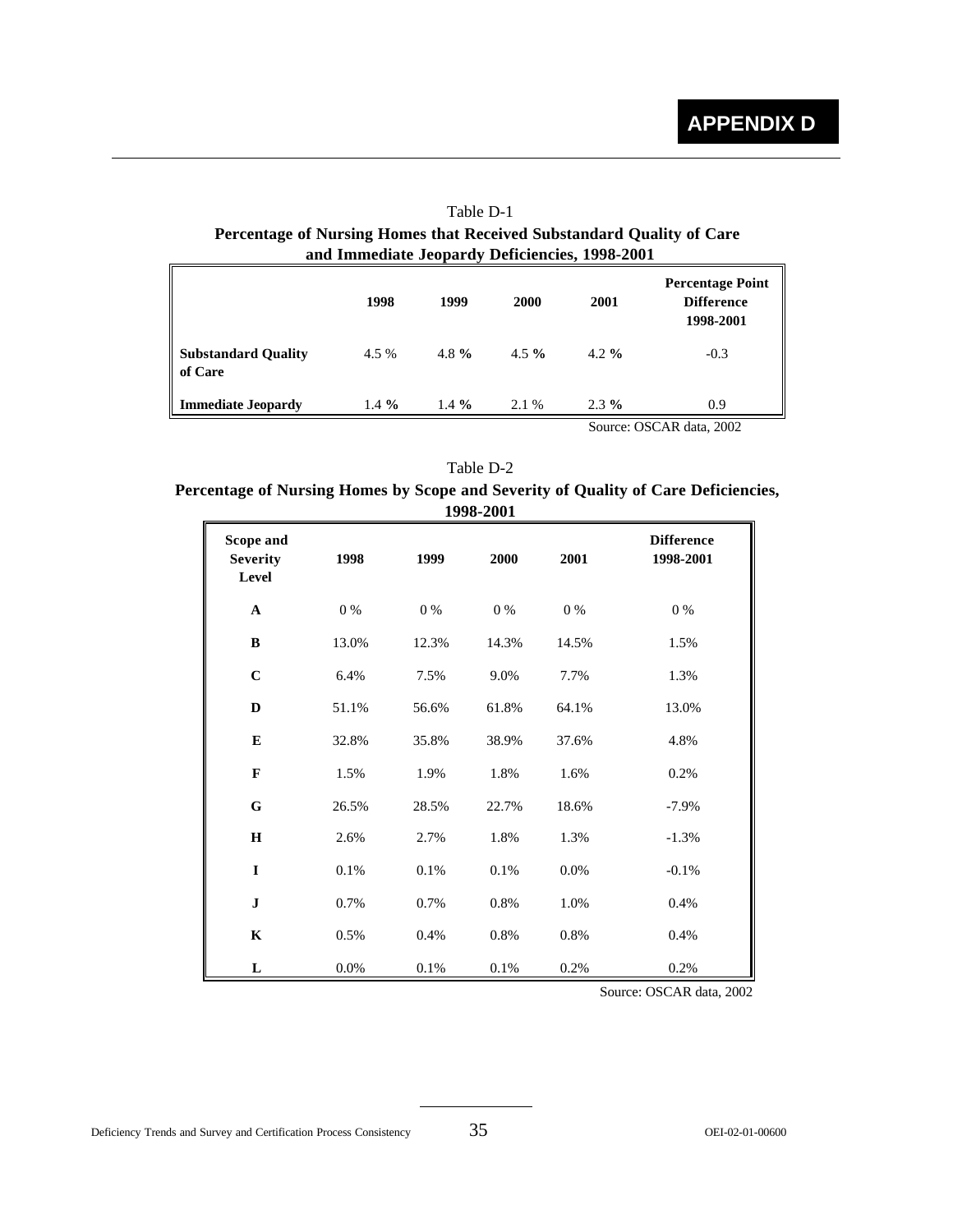## **APPENDIX E**

| <b>State</b>    | Deficiency Rate* | <b>Deficiency-Free Homes</b> | % Deficiencies Removed |
|-----------------|------------------|------------------------------|------------------------|
| Vermont         | 2.9<br>(low)     | 28.2                         | 2%                     |
| Rhode Island    | 3.3<br>(low)     | 24.2                         | 10%                    |
| Wisconsin       | 3.3<br>(low)     | 22.6                         | 5%                     |
| Virginia        | 3.5<br>(low)     | 33.5                         | 5%                     |
| Utah            | 3.7<br>(low)     | 16.5                         | 1%                     |
| North Dakota    | 3.9<br>(low)     | 10.7                         | 10%                    |
| Iowa            | 4.1<br>(low)     | 13.9                         | 25%                    |
| Pennsylvania    | 4.2<br>(low)     | 15.1                         | 5%                     |
| Nebraska        | 4.4<br>(low)     | 19.3                         | 7%                     |
| New Hampshire   | (low)<br>4.4     | 24.6                         | 1%                     |
| Minnesota       | 4.6<br>(low)     | 14.4                         | No Response            |
| Massachusetts   | (low)<br>4.6     | 29.2                         | 10%                    |
| Maryland        | 4.6<br>(low)     | 13.2                         | No Response            |
| Delaware        | 5.1 (medium)     | 15.8                         | 1%                     |
| Maine           | 5.1 (medium)     | 4.5                          | 1%                     |
| New Jersey      | 5.1 (medium)     | 14.5                         | 1%                     |
| <b>Illinois</b> | 5.1 (medium)     | 13.3                         | No Response            |
| Montana         | 5.2 (medium)     | 10.6                         | No Response            |
| Colorado        | 5.2 (medium)     | 12.4                         | 5%                     |
| Ohio            | 5.2 (medium)     | 13.7                         | 2%                     |
| South Dakota    | 5.3 (medium)     | 6.5                          | 1%                     |
| New Mexico      | 5.5 (medium)     | 19.4                         | 2%                     |
| Missouri        | 5.5 (medium)     | 12.5                         | 10%                    |
| Connecticut     | 5.6 (medium)     | 6.3                          | 3%                     |
| New York        | 5.6 (medium)     | 8.6                          | 10%                    |
| Alaska          | 5.8 (medium)     | 14.3                         | 5%                     |
| Georgia         | 5.8 (medium)     | 9.5                          | No Response            |
| South Carolina  | 5.8 (medium)     | 9.5                          | 1%                     |
| North Carolina  | 6.1 (medium)     | 9.7                          | No Response            |
| Oregon          | 6.1 (medium)     | 18.0                         | 5%                     |
| Indiana         | 6.1 (medium)     | 12.9                         | No Response            |
| Mississippi     | 6.3 (medium)     | 4.4                          | 5%                     |

### **State Deficiency Rates, Deficiency-Free Nursing Homes, and Proportion of Deficiencies Removed From Draft Reports**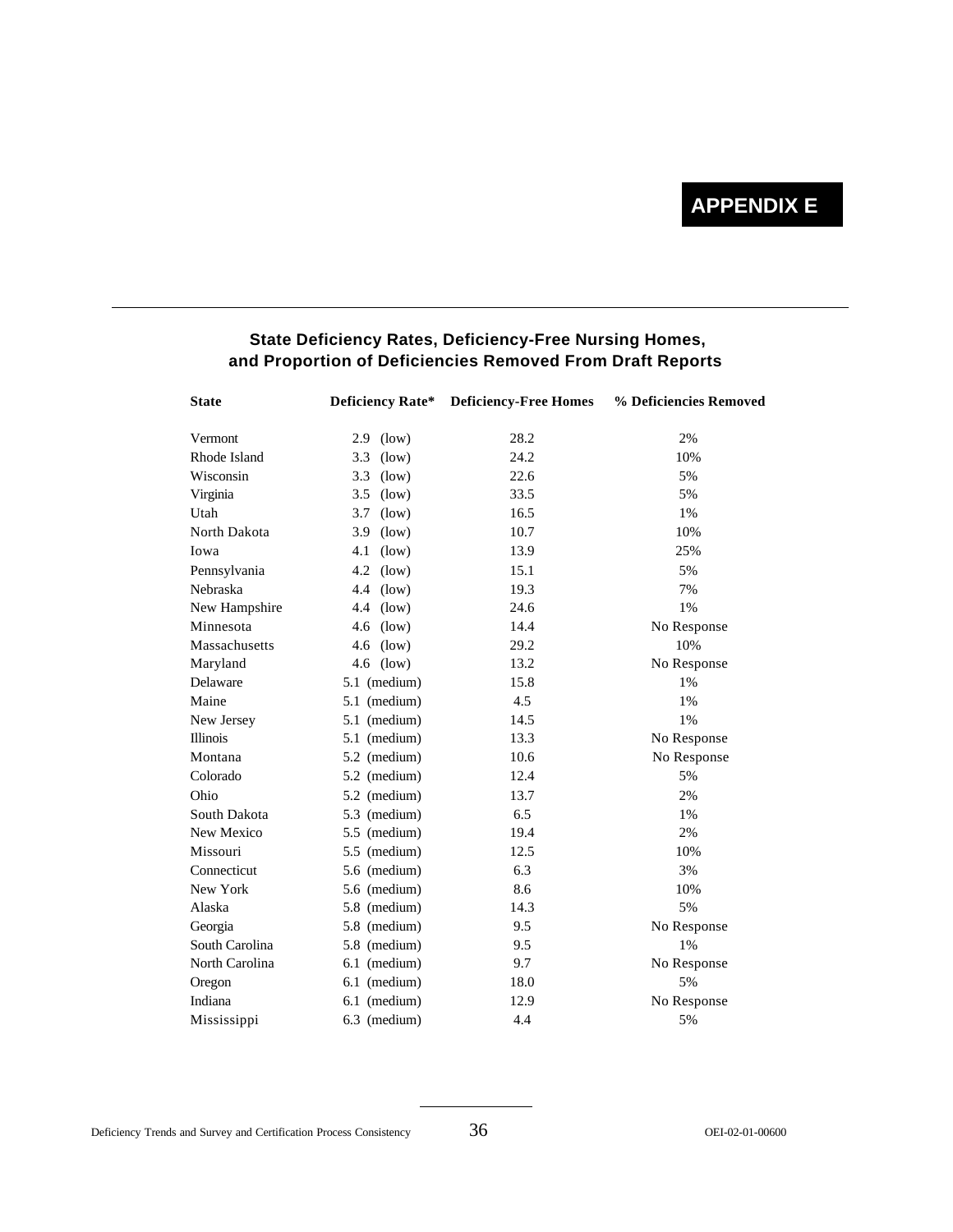| (continued)   |                         |                                                 |                        |
|---------------|-------------------------|-------------------------------------------------|------------------------|
| <b>State</b>  | <b>Deficiency Rate*</b> | <b>Deficiency-Free Homes</b>                    | % Deficiencies Removed |
| Oklahoma      | 6.4 (medium)            | 15.5                                            | No Response            |
| Texas         | 6.4 (medium)            | 9.8                                             | 12%                    |
| Idaho         | 6.5 (medium)            | 8.2                                             | 0%                     |
| Alabama       | $6.5$ (medium)          | 8.6                                             | 10%                    |
| Tennessee     | 6.7 (medium)            | 3.3                                             | 1%                     |
| Kansas        | 6.9 (medium)            | 11.8                                            | 1%                     |
| Louisiana     | 7.0 (high)              | 9.8                                             | 2%                     |
| West Virginia | $7.5$ (high)            | 7.0                                             | 2%                     |
| Florida       | 7.9 (high)              | 2.9                                             | No Response            |
| Arkansas      | 7.9 (high)              | 4.3                                             | 0%                     |
| Kentucky      | 8.2 (high)              | 4.0                                             | 5%                     |
| Michigan      | 8.4 (high)              | 4.0                                             | 5%                     |
| Washington    | 8.6 (high)              | 4.8                                             | No Response            |
| Wyoming       | 9.2 (high)              | 8.8                                             | 3%                     |
| Hawaii        | (high)<br>9.9           | 5.9                                             | 0%                     |
| Nevada        | 9.9 (high)              | $\overline{0}$                                  | 5%                     |
| D.C.          | 10.0 (high)             | 5.0                                             | 1%                     |
| Arizona       | 10.2 (high)             | 3.9                                             | 2%                     |
| California    | $11.2$ (high)           | 2.1                                             | 8%                     |
|               |                         | Source Data - OSCAR 2002 CMS mainframe download |                        |

#### **\***Deficiency Rate

Low (2.9 - 4.6 deficiencies per facility) Medium (5 - 6.9 deficiencies per facility) High (7.0 - 11.24 deficiencies per facility)

For the population of states we categorized deficiency rates into low, medium, and high by determining the proportional deficiency rate (mean of deficiencies) and the distribution of the means or the maximum and minimum in each category of low, medium, and high rates of deficiencies. We computed a correlation coefficient (-.22425) for the variables, deficiency rate, and removal of deficiencies, which does not imply causal relationship.

|                 | STATES WITH LOW DEFICIENCY RATES     |         |         |         | ---------------------------- |
|-----------------|--------------------------------------|---------|---------|---------|------------------------------|
| Variable        | N                                    | Mean    |         | Minimum | Maximum                      |
| Deficiency rate |                                      | 13      | 3.96158 | 2.87179 | 4.64091                      |
|                 |                                      |         |         |         |                              |
|                 | -STATES WITH MEDIUM DEFICIENCY RATES |         |         |         |                              |
| Variable        |                                      | N       | Mean    | Minimum | Maximum                      |
| Deficiency rate |                                      | 25      | 5.80444 | 5.05263 | 6.88184                      |
|                 |                                      |         |         |         |                              |
|                 | -STATES WITH HIGH DEFICIENCY RATES-  |         |         |         |                              |
| Variable        | N                                    | Mean    |         | Minimum | Maximum                      |
| Deficiency rate | 13                                   | 8.93332 |         | 7.03797 | 11.24108                     |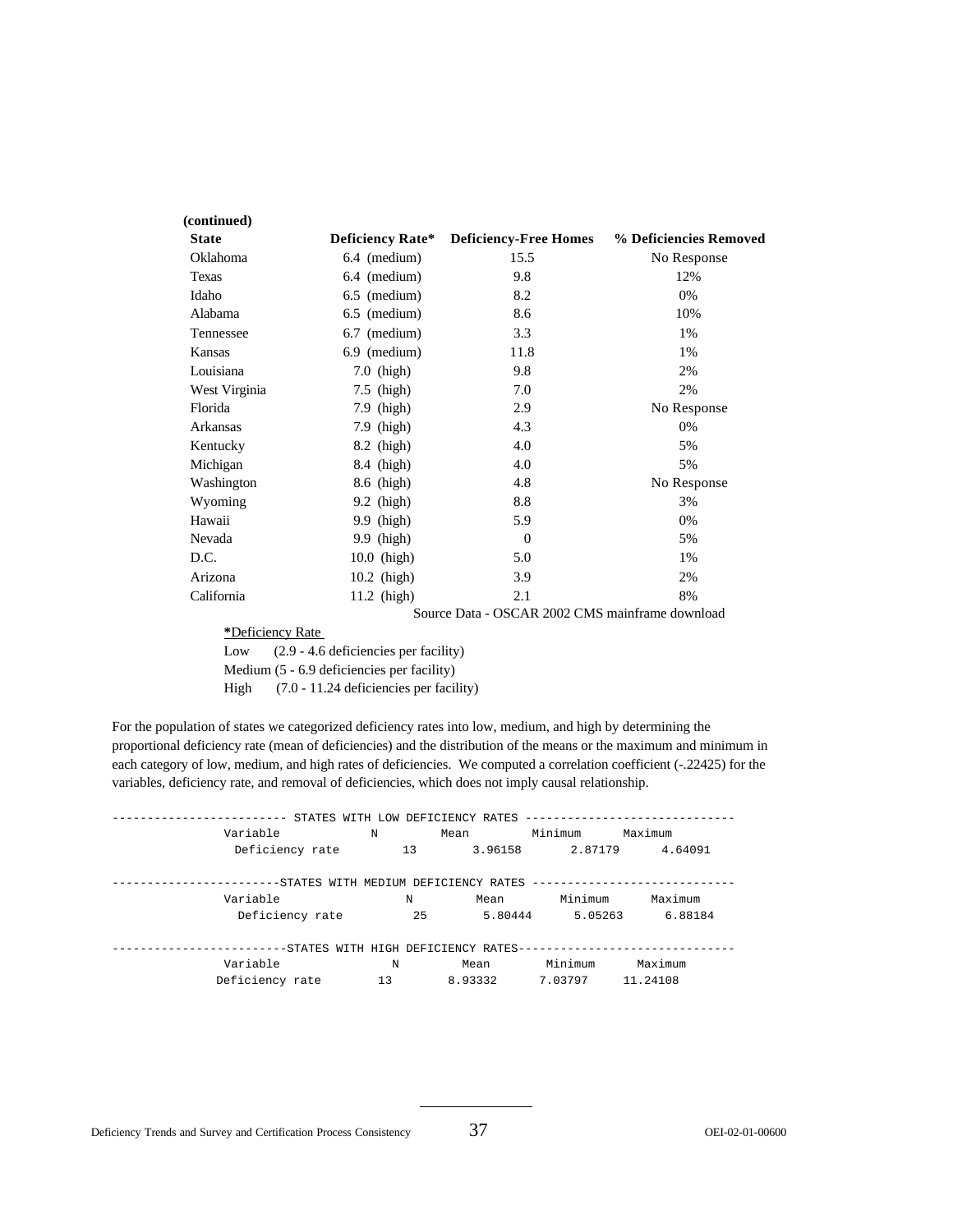#### 4009.1 **Federal Minimum Qualification Standards For Long Term Care (LTC) Facility Surveyors**

Sections  $1819(g)(2)(C)(ii)$ ,  $1819(g)(2)(E)(iii)$ ,  $1919(g)(2)(C)(ii)$ , and  $1919(g)(2)(E)(iii)$  of the Act require that individual members of long term care (LTC) survey teams meet minimum qualifications, established by the Secretary, and successfully complete a training and testing program in survey and certification techniques. In addition, LTC surveyors must successfully complete a training and testing program, which includes the Surveyor Minimum Qualifications Test (SMQT).

- A. Purpose.--The SMQT is part of the training and testing program and addresses the knowledge, skills, and abilities needed to conduct standard and extended surveys in LTC facilities.
- B. Prerequisites.--Prior to taking the SMQT, a LTC surveyor must complete the CMS Orientation Program, and the Basic Long Term Care Health Facility Surveyor Training Course.
- C. Test Composition.--The SMQT is composed of two modules:
	- 1. Module A.--Includes the following LTC facility survey tasks:
		- o Offsite Survey Preparation;
		- o Entrance Conference and Onsite Preparatory Activities;
		- o Initial Tour;
		- o Resident Sampling;
		- o Environmental Assessment (including the environmental aspects of Dietary Services);
		- o Quality of Life Assessment;
		- o Information Analysis and Decision Making; and
		- o Exit Conference.
	- 2. Module B.--Includes:
		- o Resident Review (including resident assessments and plans of care);
		- o Closed Record Review;
		- o Nutritional Aspects of Dietary Services System Assessment; and
		- o Medications Review.

#### D. Successful Performance.--

- 1. Successful Completion of Module A.--An individual must successfully complete Module A to be a member of a LTC facility survey team.
- 2. Successful Completion of Module B.--Individuals who are expected by the state agency to conduct the tasks addressed by Module B may survey these areas only after they successfully complete both Module A and Module B. Specific individual survey assignments are at your discretion.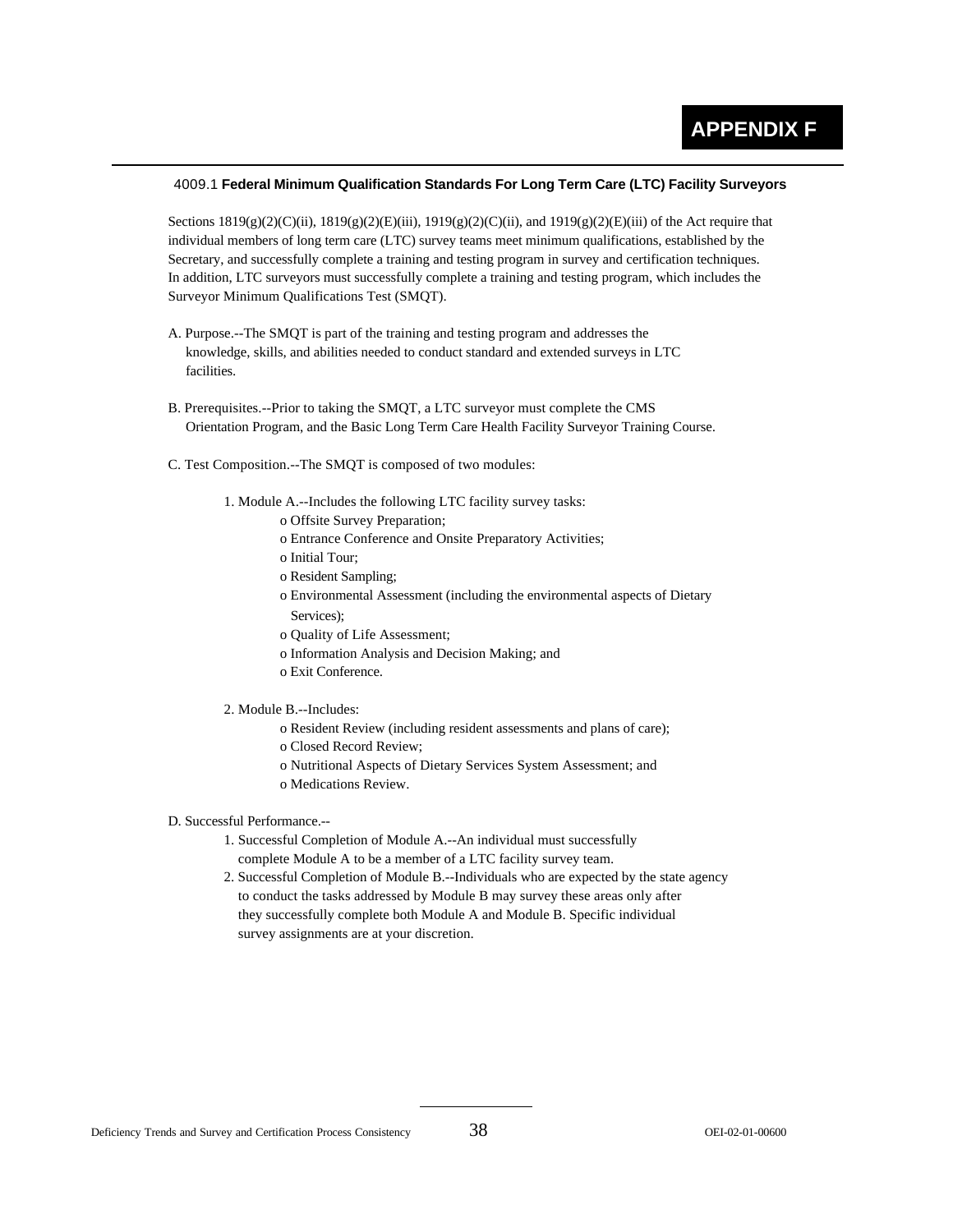## **APPENDIX G**



DEPARTMENT OF HEALTH & HUMAN SERVICES

Carters for Medicare & Medicald Services

**Administrator** Washington DC 20201

FEB 2 1 2003

DATE:

TO: Janet Rehnquist Inspector General Office of Inspector General

FROM:

Thomas A. Scully  $\sqrt{mn}$   $\sum_{n=0}^{\infty}$ <br>Administrator<br>Centers for Medicare & Medicaid Services

**SUBJECT:** Office of Inspector General (OIG) Draft Report: "Nursing Home Deficiency Trencs and Survey and Certification Process Consistency" (OEI-02-01-006C0)

Thank you for the opportunity to review and comment on the above-referenced draft<br>report. The information outlined by the CLO sill interest on the above-referenced draft report. The information gathered by the OIG will help us to continue in our development and revisions of policy decisions regarding the long term care survey process.

In 1998, the Centers for Medicare & Medicaid Services (CMS) la inched a broad based initiative to improve enforcement of Federal nursing home standards and promote quality care for nursing home residents. The efforts directed toward improving the enforcement of Federal requirements included improving the oversight and reporting of the quality of care found in nursing homes. This initiative evolved into the Nursing Home Oversight Improvement Program, which has included the developmen: of State Performance Measures. These measures were developed in conjunction with CMS, Regional Offices  $(ROs)$ , and state agencies  $(SAs)$  and were implemented heginning Fiscal Year  $(FY)$  2001. They are ougoing.

The CMS recognized a need for guidance to assist surveyors in more accurate and consistent decisions regarding severity determinations. In January 2001, CMS contracted with the American Institutes for Research (AIR) to convene expert panels consisting of national subject matter experts and state and Federal surveyors to review and develop guidance for determining severity of deficiency findings. Based on the public comments, CMS modified the contract work with AIR to include changes in the method of determining the criteria for the specific severity levels and enhancement of the interpretative guidance, including when to cite single or multiple deficiencies. The guidance and decision tools that emerge from this work will serve as a resource for surveyors to facilitate consistent and accurate severity determinations and provide a more consistent approach to the implementation of the survey process.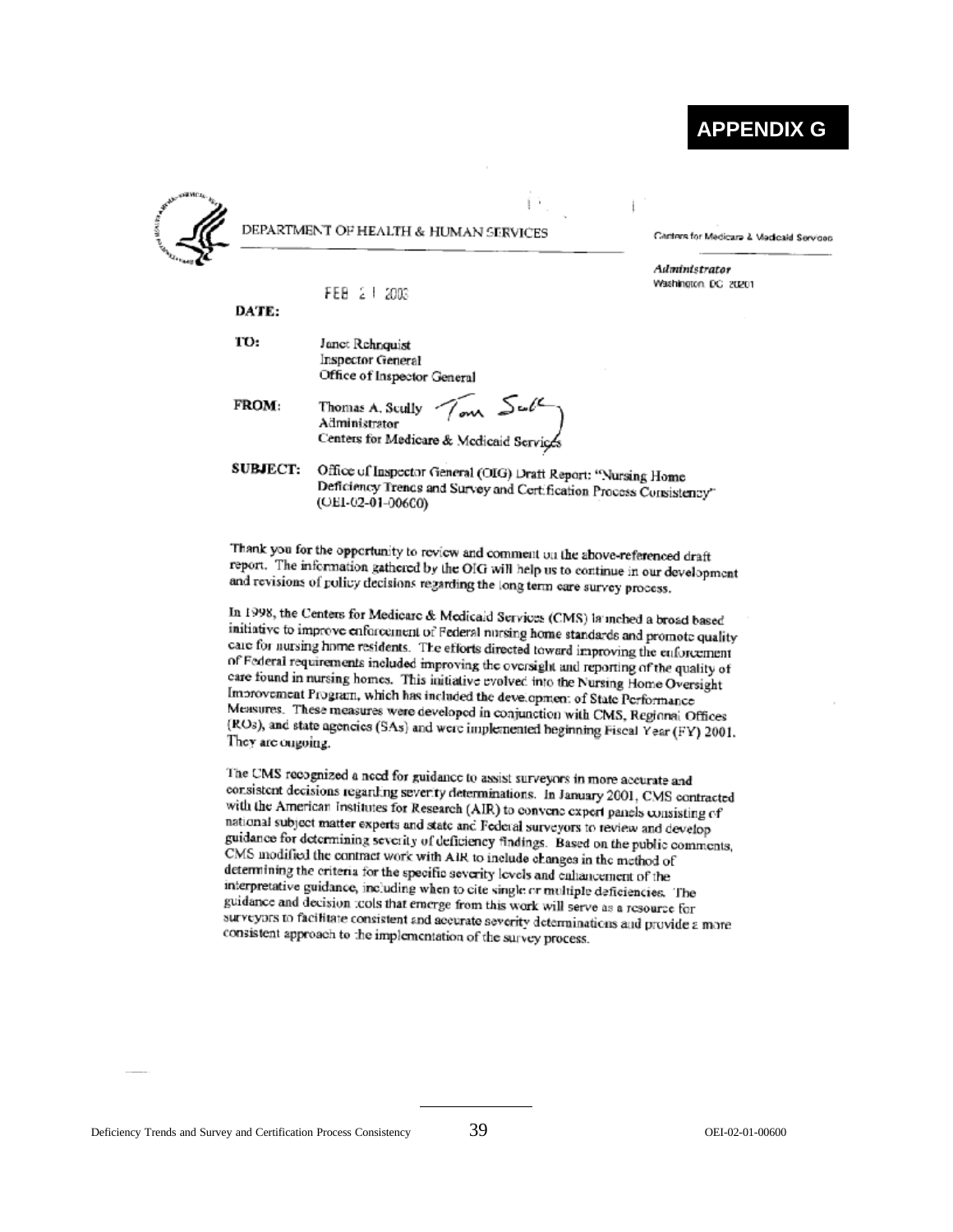#### Page 2- Janet Rehnquist

#### OIG Recommendation

The Centers for Medicare & Medicaid Services should continue to improve its guidance to state agencies on citing deficiencies by providing guidelines that are both clear and explicit.

Based on the findings, we recommend that CMS:

- 1) Provide more specific guidance to states for quality of life deficiency tags and clearer directives on when to cite single or multiple deficiencies.
- 2) More clearly communicate to states that the focus of the nursing home survey process is not consultative.

#### **CMS** Response

We concur with 1 and 2 above.

The CMS currently has a contract with the AIR to develop structured guidance for the identification of specific levels of severity related to deficiency findings, review and revise the interpretative guidance for selected tags, and provide guidance on when to cite single or multiple deficiencies. The CMS recognized that surveying for the quality of life area has been ill defined regarding the nature and severity of harm, or potential harm, to residents, caused by facility failures to provide optimal psychosocial care and services. Based on these findings, CMS is convening a panel of experts to develop guidance identifying severity levels for psychosocial harm outcomes, which has an impact on the quality of life and quality of care of residents. This guidance will serve as a foundation for development of interpretative guidelines for other quality of life tags. The CMS will develop national training for surveyors on the use of these guidelines once we have completed their development, obtained public comment, and finalized the guidance.

To more clearly communicate to the states the focus of the nursing home survey process, we issued a Survey and Certification Letter, 03-08, to reiterate the role and function of surveyors on the issues of consultation. The State Operations Manual, Section 9, Appendix P. page 77, and Section 3727 provides directions to surveyors on their role during information transfer and limitation of technical assistance related to consultation. The guidance reinforces the responsibility of the state agency to confirm that facilities are in compliance with regulatory requirements during the survey process.

#### OIG Recommendation

The Centers for Medicare & Medicaid Services, together with states, should develop common review criteria for draft survey reports.

#### CMS Response

The CMS worked collaboratively with the ROs and SAs to develop State Performance Measures that were implemented during FY 2001. 'State Performance Standard 2. "Survey findings are supportable," measures whether or not the evidence for deficiency findings is supportable and cited at the correct scope and severity levels. This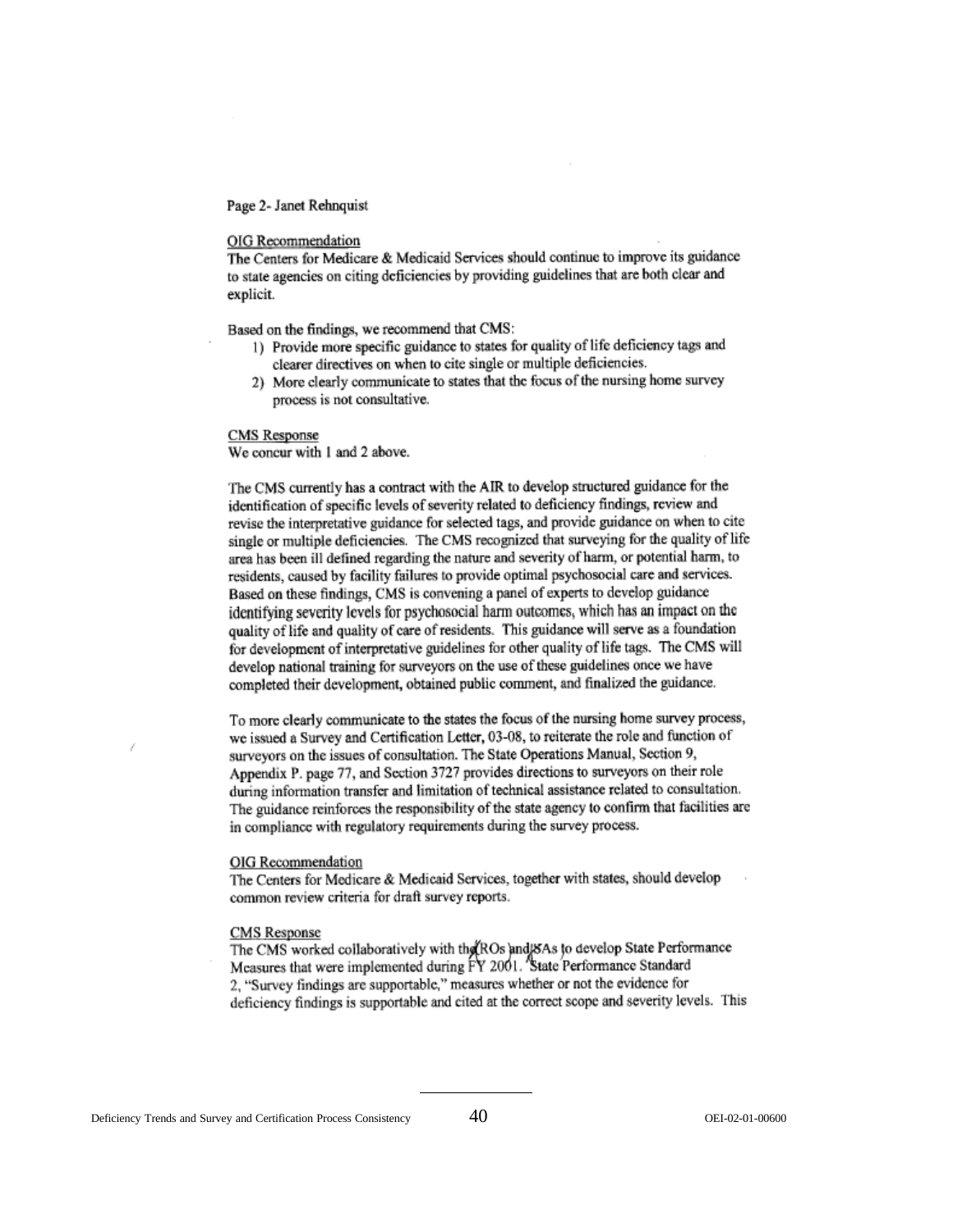Page 3- Janet Rehnquis:

standard was considered developmental for FY 2001. The CMS provided training to SAs and ROs on the use of the evaluation tool and this standard was released as part of the State Performance Standards package for FY 2002. The CMS will review and revise the<br>fool based on the PO and S A contention of the CMS will review and revise the tool based on the RO and SA evaluation of the tool for FY 2002 and 2003. Upon the completion of the evaluation, CMS will make revisions as necessary and require all states<br>to use the tool for their Quality Improperation. to use the tool for their Quality Improvement Programs for FY 2004.